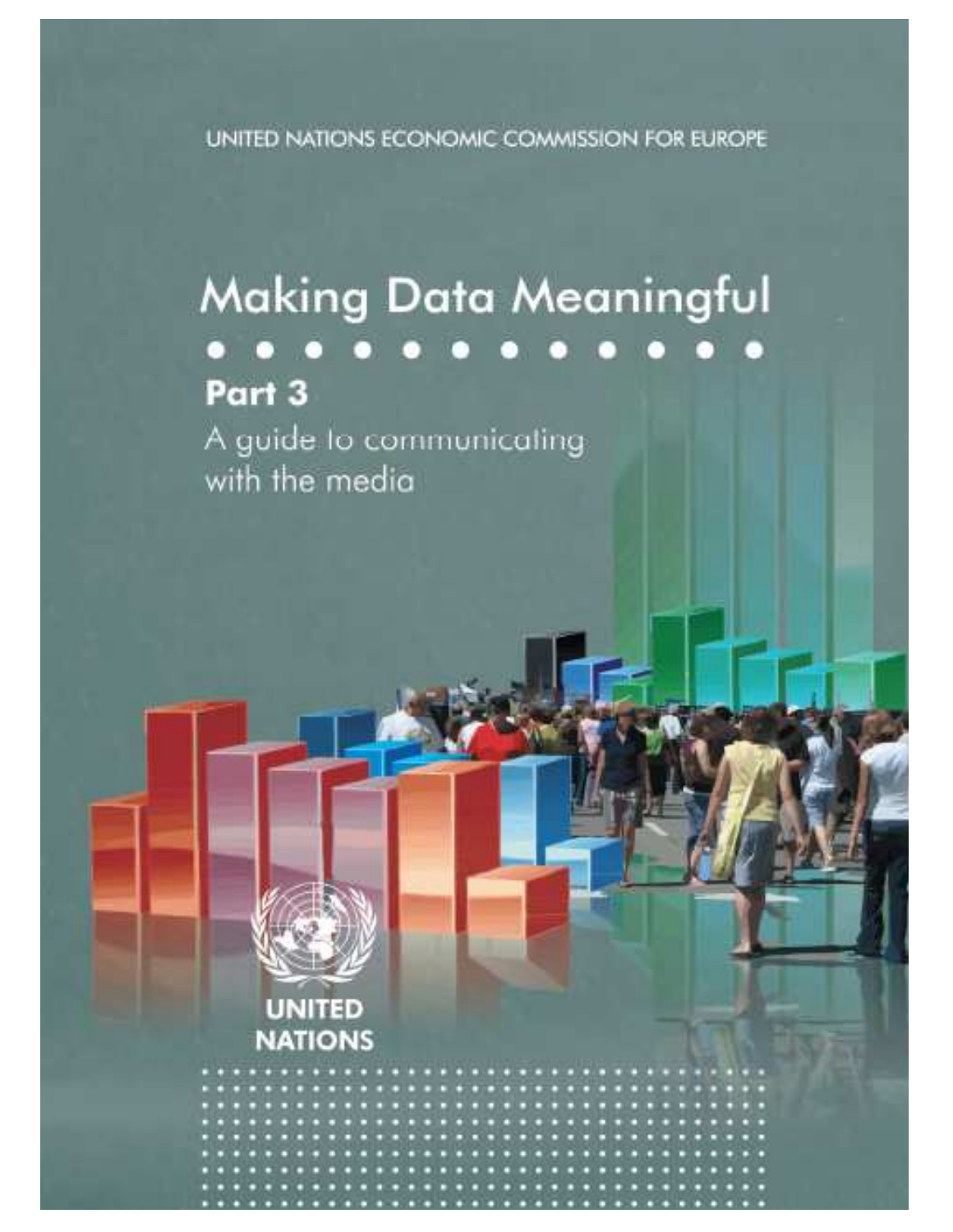UNITED NATIONS ECONOMIC COMMISSION FOR EUROPE

## Making Data Meaningful Part 3: A guide to communicating with the media

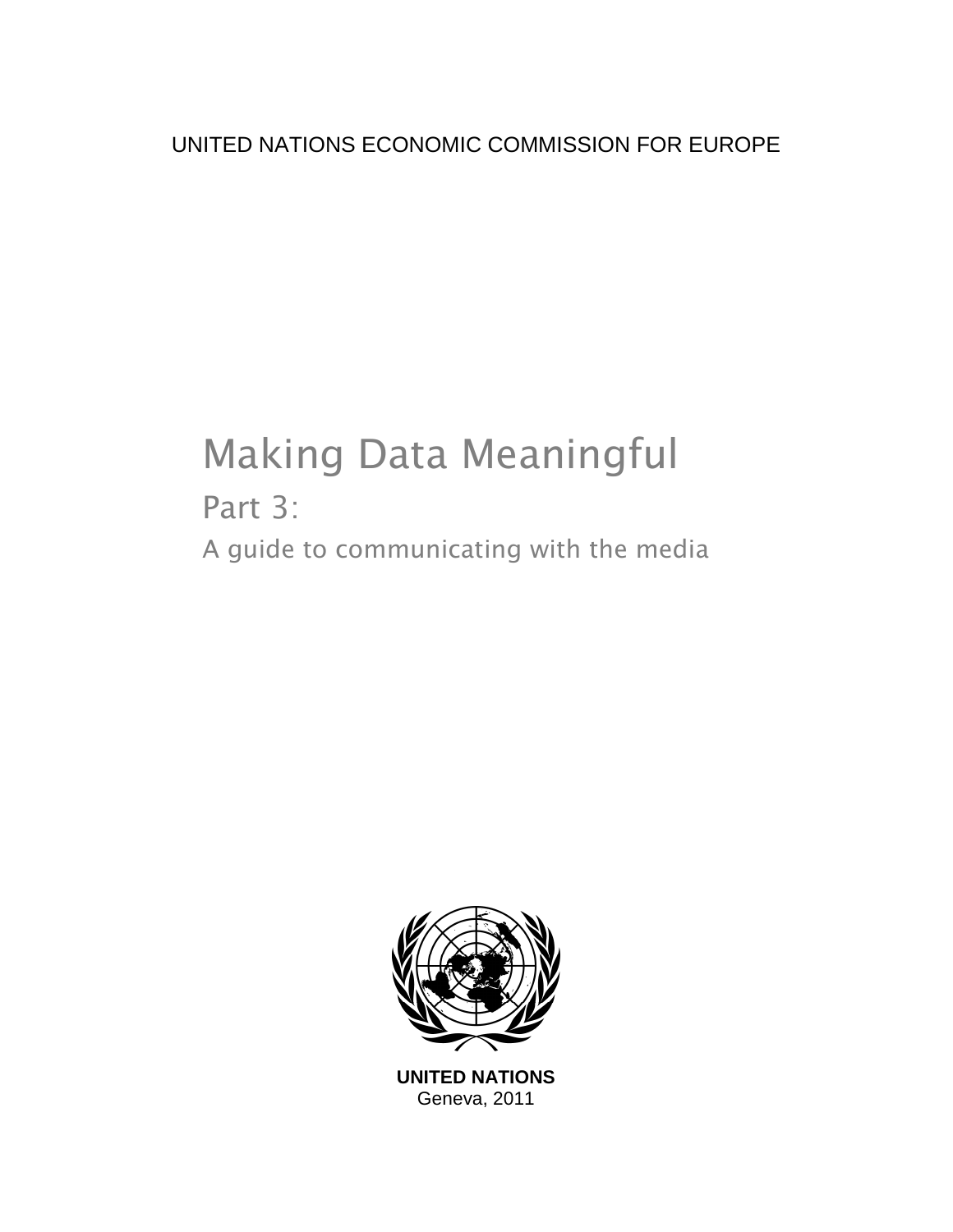## **NOTE**

The designations employed and the presentation of the material in this publication do not imply the expression of any opinion whatsoever on the part of the Secretariat of the United Nations concerning the legal status of any country, territory, city or area, or of its authorities, or concerning the delimitation of its frontier or boundaries.

ECE/CES/9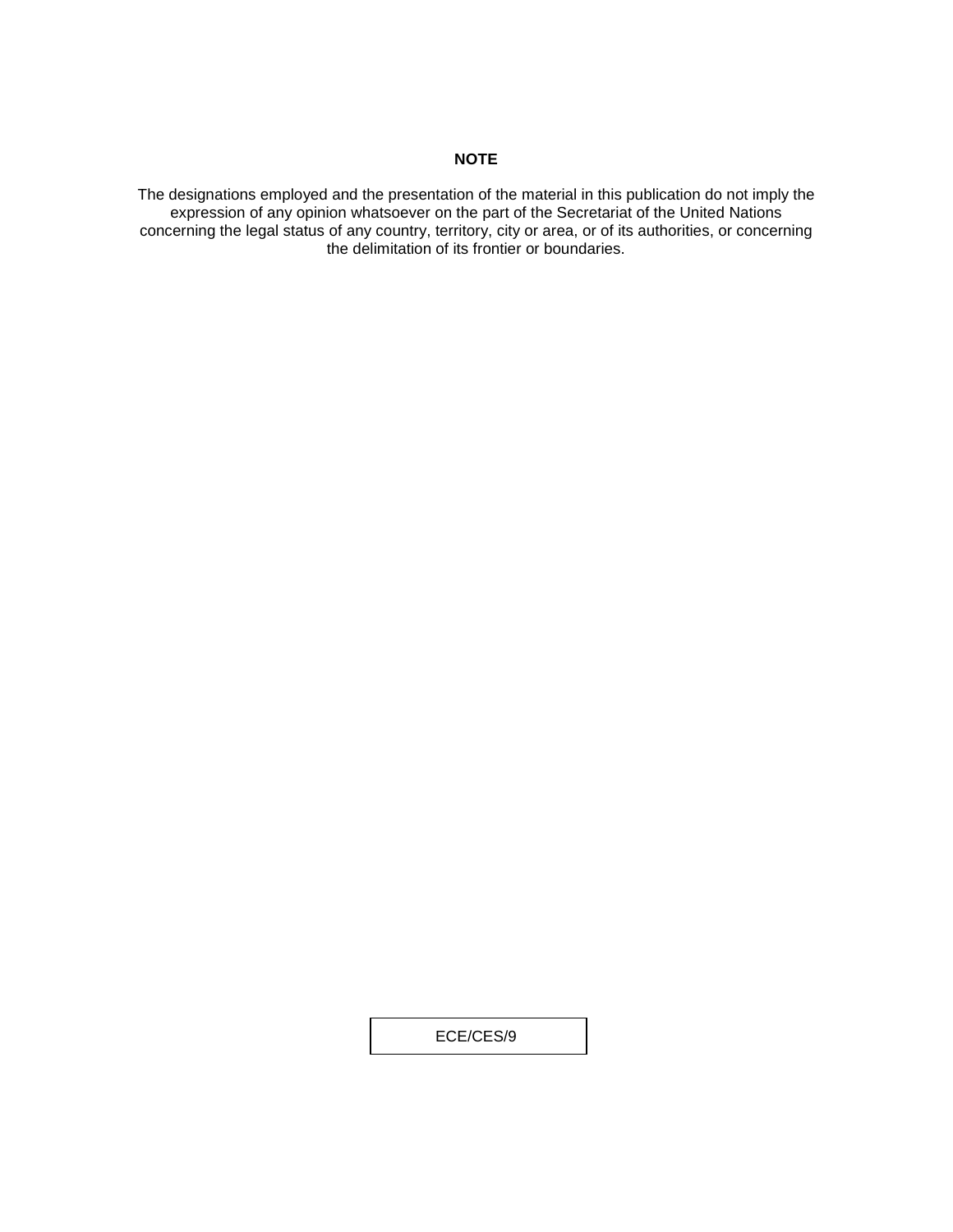## Table of Contents

………………………………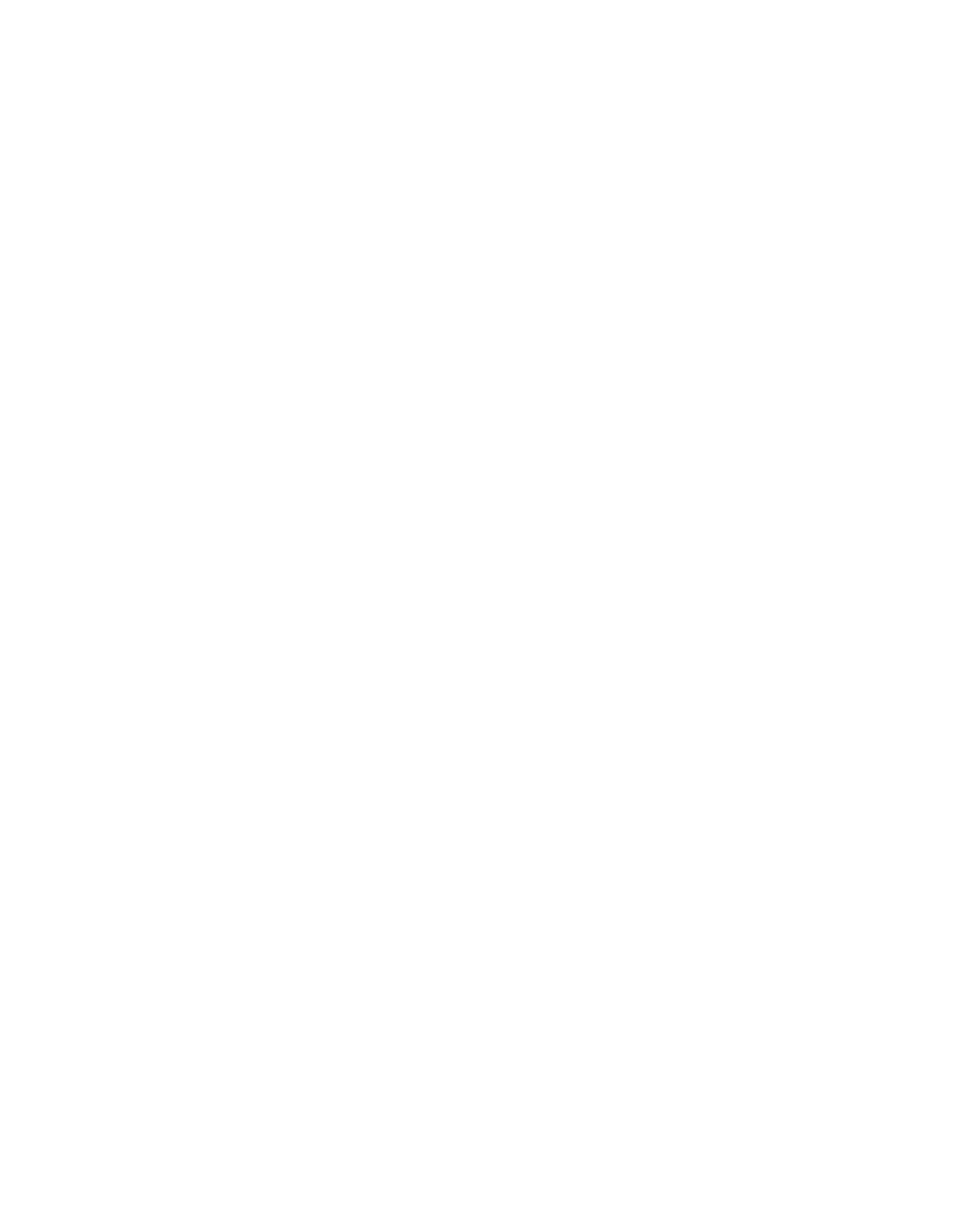## Introduction

Making Data Meaningful Part 3: A guide to communicating with the media is intended as a practical tool for managers, statisticians, and communication and media relations officers in statistical organizations, particularly those organizations that are in the process of developing their communication strategies. This guide aims to help producers of statistics find the best way to get their message across and to communicate effectively with the media. It contains suggestions, guidelines and examples—but not strict rules or rigid templates.

The *Making Data Meaningful* guides<sup>1</sup> have been prepared within the framework of the United Nations Economic Commission for Europe (UNECE) Work Sessions on the Communication of Statistics<sup>2</sup>, under the programme of work of the Conference of European Statisticians<sup>3</sup>. The first two guides are:

- Making Data Meaningful Part 1: A guide to writing stories about numbers (first published in 2006)
- Making Data Meaningful Part 2: A guide to presenting statistics (2009)

The first edition of Communicating with the Media: A guide for statistical organizations was published in 2004. The Internet was not new at that point, but its impact on information dissemination was not as pervasive as it is now. Social media were just beginning to emerge.

This new edition reflects the increasing impact of the Internet and social media, including Facebook, Twitter and blogs. These topics are now covered in more depth and across the various aspects of media relations, rather than in one isolated chapter. New discussions include the integration of social media with broadcast and print media, measuring the impact of social media and online press rooms.

The guide recognizes that there are many practical and cultural differences among statistical organizations and that approaches may vary from country to country.

A group of experts in the communication of statistics prepared this guide. They are (in alphabetical order):

- Colleen Blessing, United States Energy Information Administration
- Frances Comerford, Central Statistical Office of Ireland
- Megan Cox, United States National Center for Health Statistics
- Marc Debusschere, Eurostat (statistical office of the European Union)
- Joanne Dickinson, United States Census Bureau
- Ellen Dougherty, United States National Agricultural Statistics Service
- John Flanders, Statistics Canada

 $\overline{a}$ 

<sup>&</sup>lt;sup>1</sup> These guides can be downloaded from http://www.unece.org/stats/documents/writing/

<sup>&</sup>lt;sup>2</sup> Information about the UNECE Work Sessions on the Communication of Statistics is available from the UNECE website at http://www.unece.org/stats/archive/04.05.e.htm.

<sup>3</sup> Information about the Conference of European Statisticians is available from the UNECE website at http://www.unece.org/stats/archive/act.00.e.htm.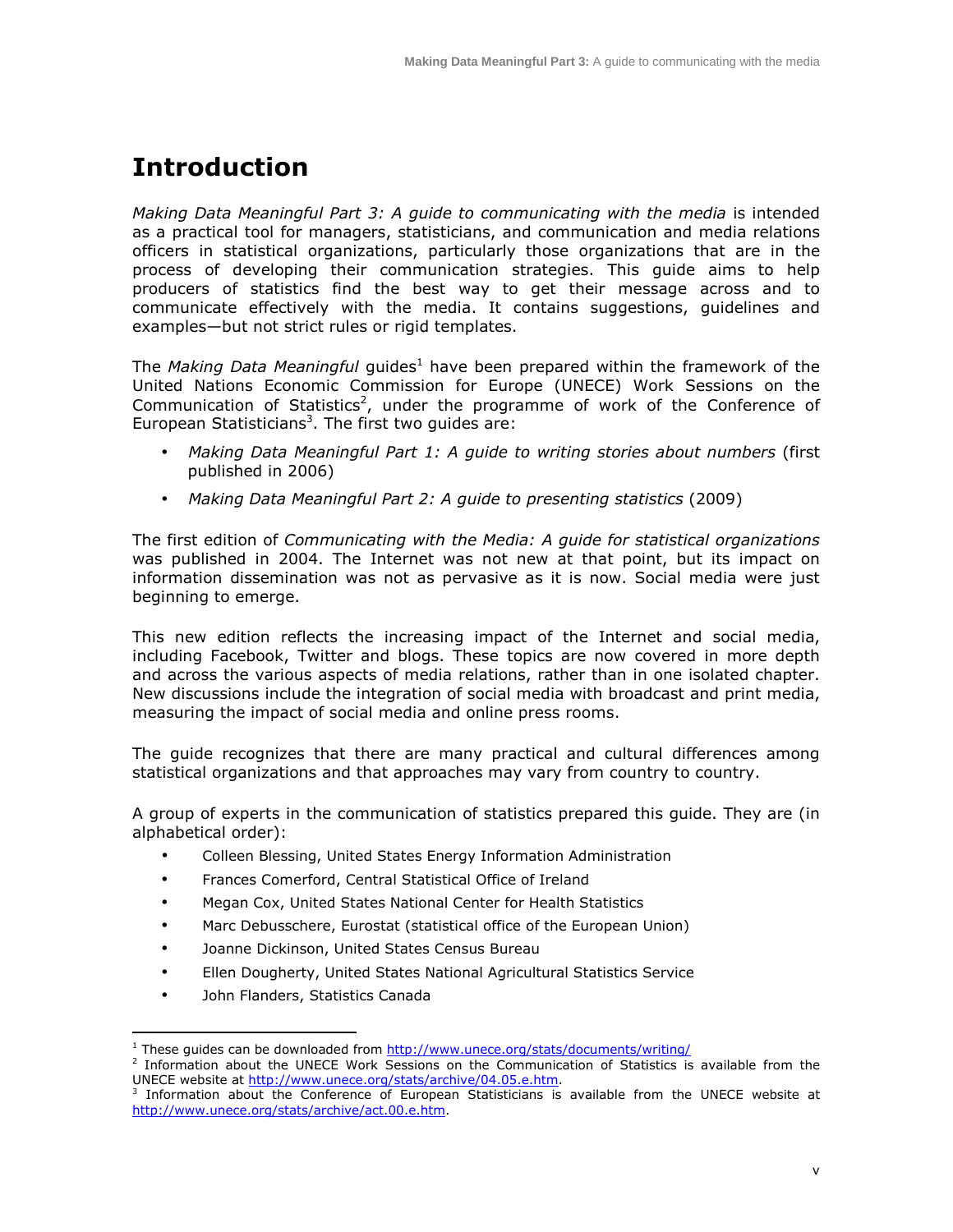- Colleen Flannery, United States Census Bureau
- Heath Jeffries, United Kingdom Office for National Statistics
- Jonathan Massey-Smith, Statistics Canada
- Kenneth Meyer, United States Census Bureau
- Leon Oestergaard, Statistics Denmark
- Gina Pearson, United States Energy Information Administration
- Anders Tystrup, Statistics Denmark

The following UNECE secretariat staff coordinated the production of this guide, including proofreading, editing and formatting:

- Vadim Isakov
- Christina O'Shaughnessy
- Diane Serikoff
- Steven Vale
- Anne-Christine Wanders

The UNECE secretariat can be contacted at support.stat@unece.org.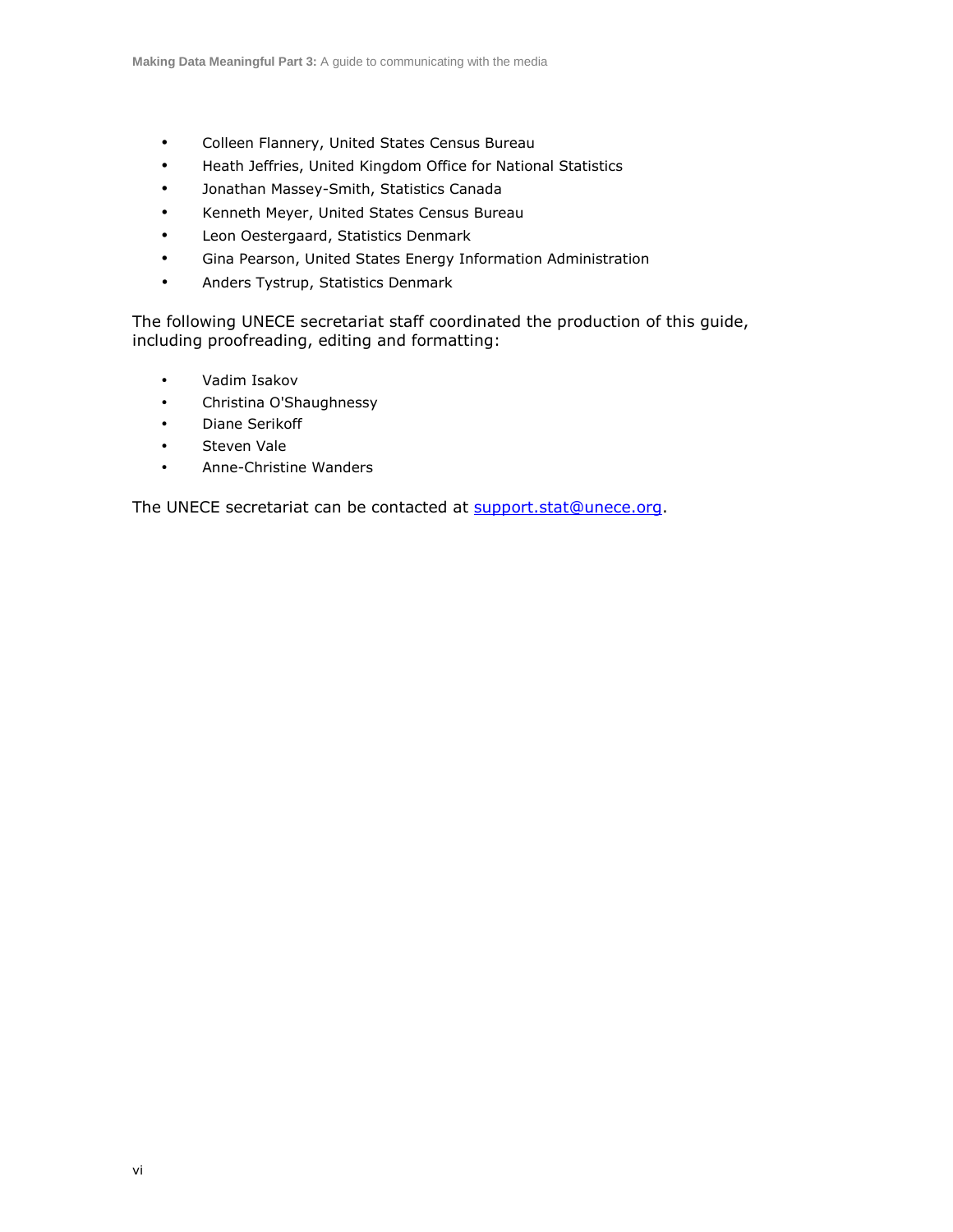**Making Data Meaningful Part 3:** A guide to communicating with the media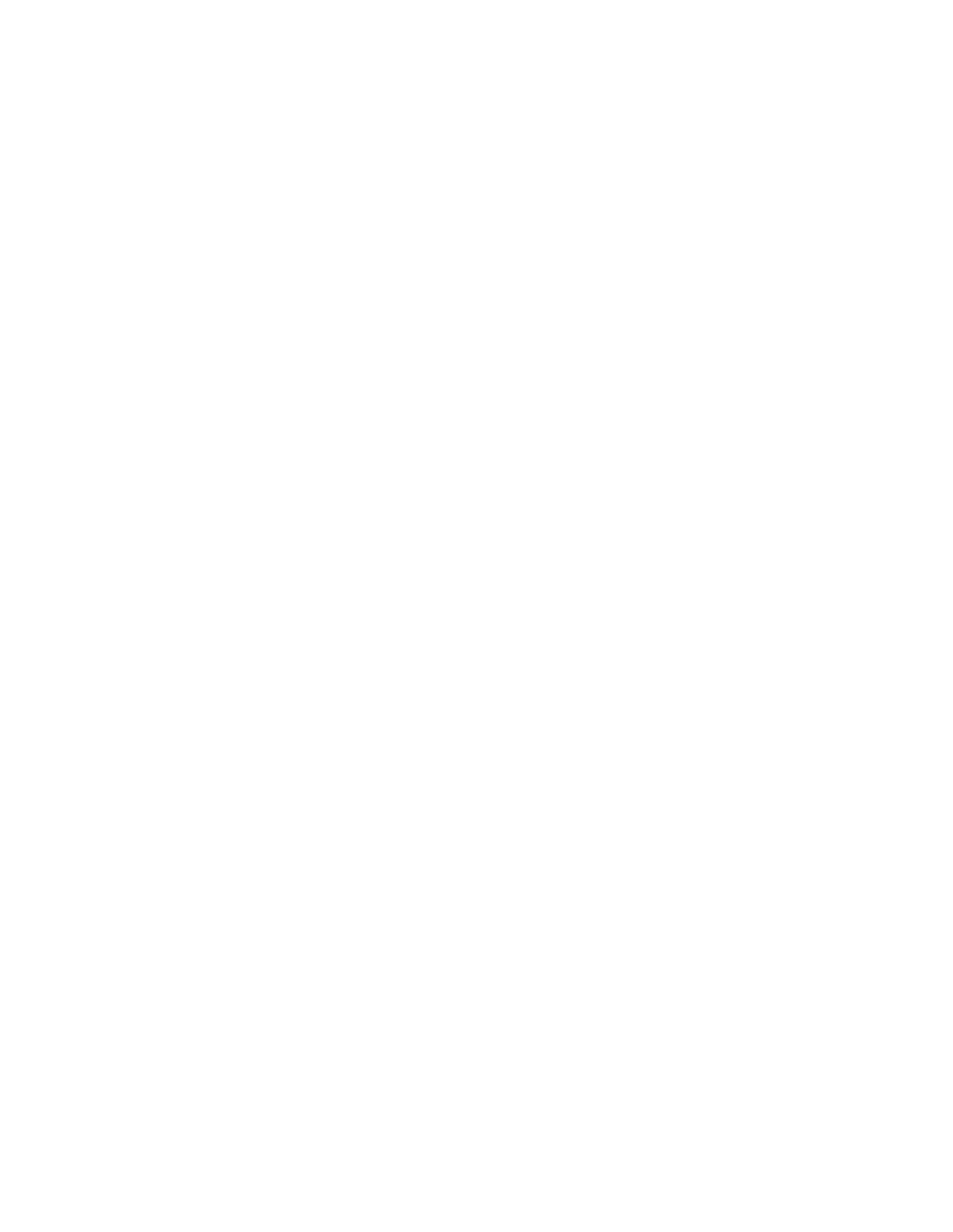## 1. Principles, objectives and management issues

As a rule, it's fair to say that journalists and statisticians have little in common. Yet, journalists and national statistical organizations are virtually inseparable. Why? Because the general public is an important audience for the statistical organizations, and the news media are powerful tools for reaching this audience.

The challenge for a national statistical organization (NSO) is to help journalists understand the data. Tell them a story. Tell them about the world they live in. Tell them how their numbers help the public understand what they see around them as they drive to work every morning and watch the news on television every night.

## 1.1 Principles of dissemination

Dissemination of statistical information to the media is based on the same core principles that underlie the general dissemination activities of the NSO.

**Relevance:** The information should be relevant to the social, economic and general conditions of the country and meet the needs of both public and private decision makers. For the media, relevance translates into newsworthiness. However, the statistical organization must be careful to present information in a way that does not trivialize the data or findings. The goal is to inform citizens about the availability of the data or information. Media coverage is desirable because it enlarges the audience for the message and will increase knowledge and stimulate debate among the broader public.

**Confidentiality:** The NSO must protect the confidentiality of individual respondents, whether persons or businesses, for all data collected. The organization should not release any information that identifies an individual or group without prior consent. Nor must the organization reveal information that undermines the confidentiality of its respondents. This restriction applies to the media the same way it does to any other customer of the organization.

Independence and objectivity: Information should be presented in an objective and impartial manner, and be independent of political control or influence. The Fundamental Principles of Official Statistics<sup>4</sup> set criteria by which independence and objectivity can be judged.

**Timeliness:** Information should be current and released as soon as possible after the reference period. The timeliness of information will influence its relevance.

Accessibility and clarity: In principle, all users should have equal access to data as well as to metadata (though see also the discussion on pre-release practices in section 1.4 below). Information should be publicly available in appropriate formats through appropriate delivery channels, and be written in plain and understandable language adapted to the level of understanding of the main user groups. The statistical organization should ensure that the media, like other clients, are able to access and

 $\overline{a}$ 

<sup>&</sup>lt;sup>4</sup> See http://www.unece.org/stats/archive/docs.fp.e.htm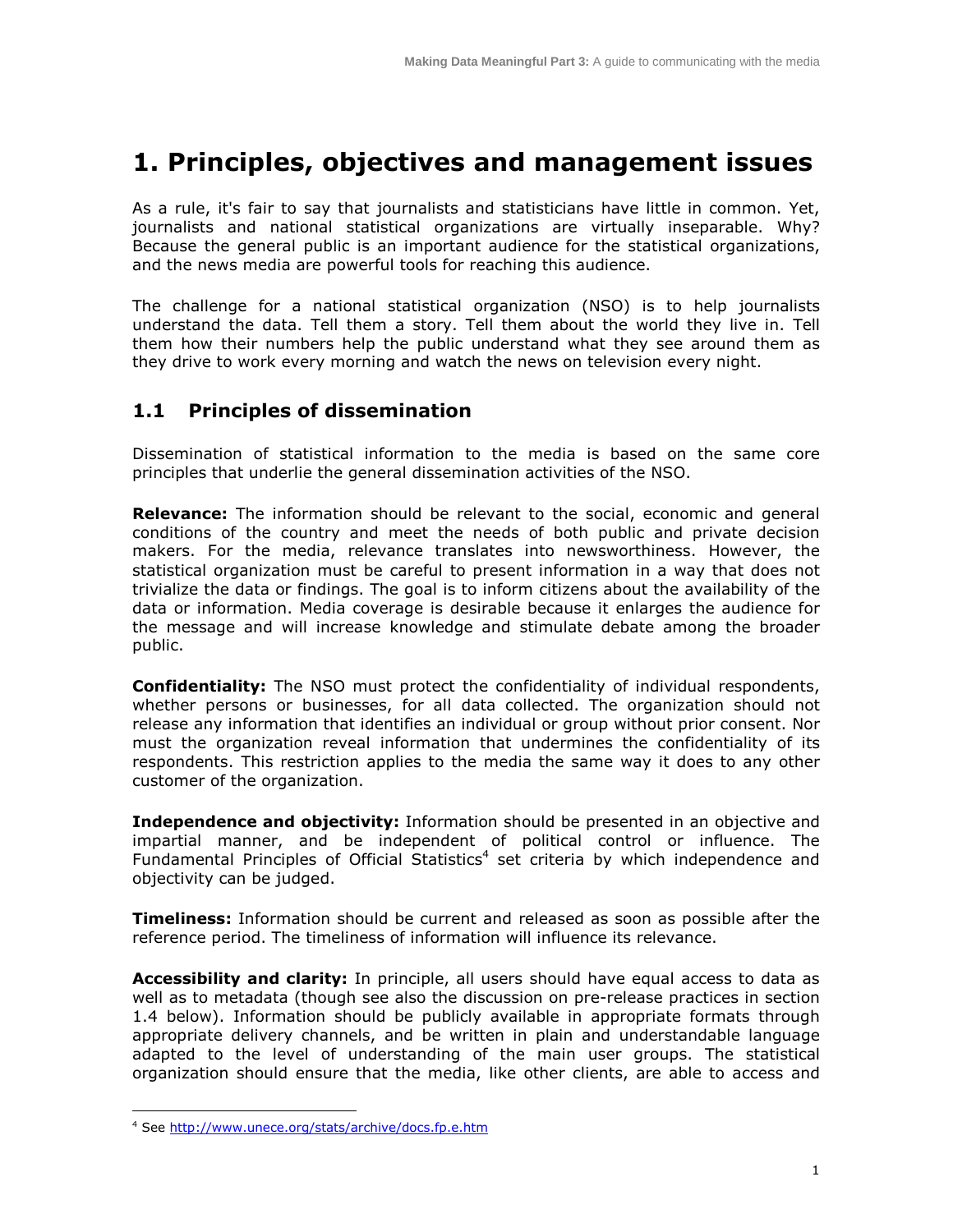correctly interpret information on statistical methods, concepts, variables and classifications used in producing statistical results.

**Coherence:** The use of standard concepts, classifications and target populations promotes coherence and credibility of statistical information, as does the use of common methodology across surveys.

Adherence to these core dissemination principles will enhance the credibility of the NSO and build public trust in the reliability of its information.

## 1.2 Objectives of dissemination

Increasingly, organizations and individuals recognize the importance of using statistical findings to make evidence-based decisions. For many citizens, the news media provide their only exposure to official statistics. Therefore, it is critical that the statistical organization communicates effectively with the media to achieve three important dissemination objectives:

- To inform the general public about the latest releases of official statistics and reports on the social, economic and general conditions of the country.
- To demonstrate the relevance of statistical information to both the general public and to public and private-sector organizations and businesses to inform decision-making throughout society more effectively.
- To increase public awareness of and support for statistical programmes and services.

The extent to which the NSO can communicate effectively with and through the media has a large impact on how well it can achieve these objectives. Thus, it is in the best interest of the NSO to build a strong working relationship with the media, to make it easy for journalists to report on statistical information in an accurate, timely and informative manner, and to take steps to increase media coverage as a way of reaching the broader society with important statistical information.

## 1.3 Understanding the media

To communicate effectively with the media, NSOs must understand their media community. This understanding calls for an awareness of the types of media in the country, the needs of these media and their coverage area, so that the NSO can provide customized services that meet their various information needs.

The media use many vehicles to reach their audiences, including newspapers, magazines and other periodicals, as well as radio, television and the Internet. While television and the Internet remain the primary news sources for citizens of industrialized countries, newspapers and other printed media can provide more detailed coverage of statistical information.

The key to building a strong working relationship with the media is to understand who they are and how best to meet their information needs in a manner that is both proactive and user-friendly. This relationship includes an obligation to communicate effectively by providing information that is clear, relevant, objective, easy to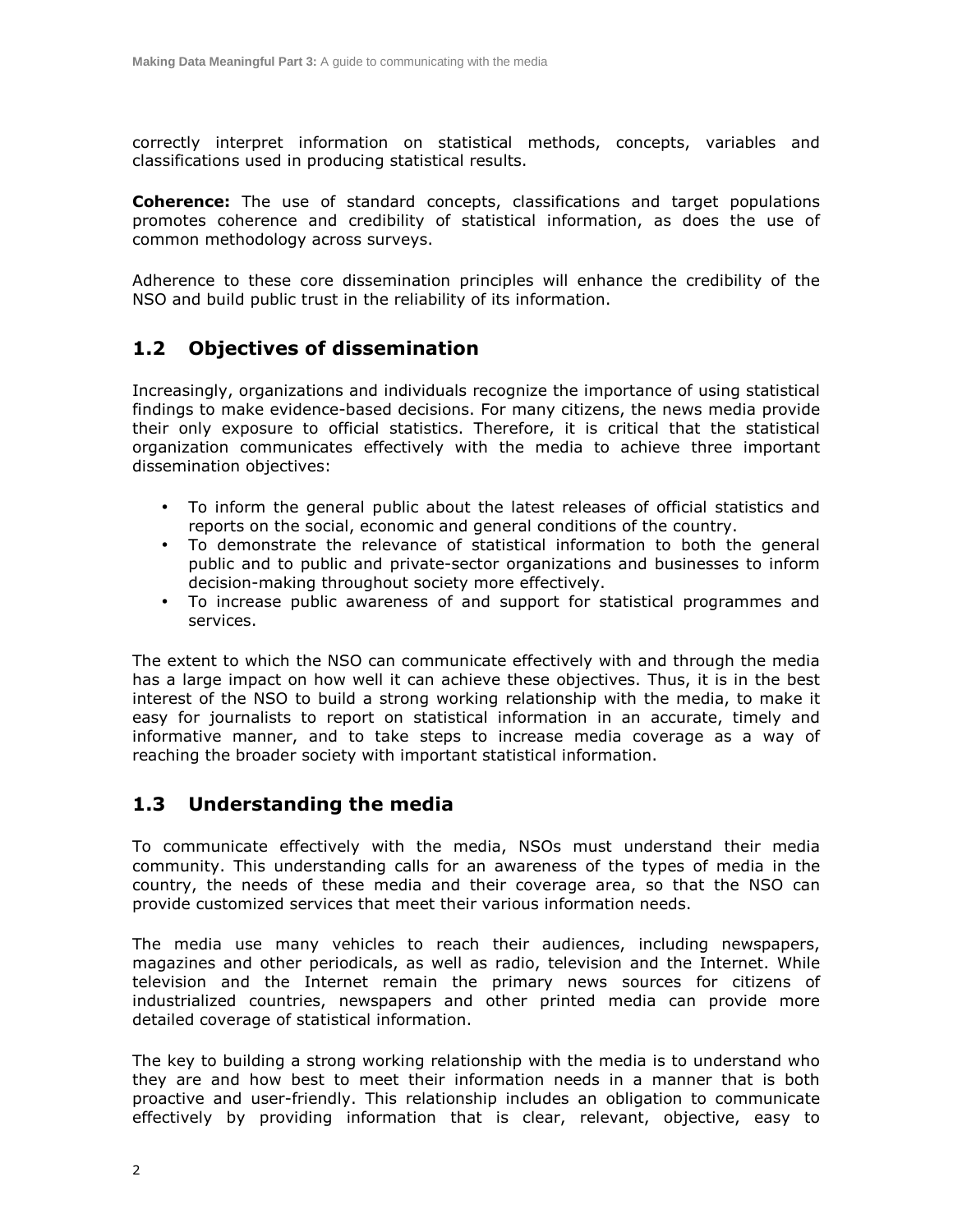understand and useful. A good measure of success lies in the extent to which different news media use the information releases from the statistical organization, the accuracy with which the information is reported and the trust explicitly or implicitly communicated along with the information.

## 1.4 Management issues

The management of NSOs should consider a number of issues related to the dissemination of information to the media. It might be preferable to develop policies on many of these issues.

Allocating resources: The NSO should first decide how much it wants to invest in media relations. The statistical organization is only as relevant as the extent to which its information is known and used across society, so investing in media relations is fundamentally important to the success of the statistical organization.

**Pre-release of data:** The NSO may wish to develop a policy concerning the electronic pre-release of statistical data to the media under embargo (see chapter 5). This system provides an opportunity for journalists to digest the information at dispersed locations and build their storyline before the data are officially released to the public. However, a pre-release also places the integrity of the NSO at risk if the embargo is not honoured and creates a potential risk of inequitable access to information.

An alternative to the embargo system is the media lock-up. Under this system, members of the media are physically "confined" to a media room for a certain period of time to give them an advanced look at the news releases and let them prepare their stories for transmission precisely at release time. While the lock-up reduces the risk of unauthorized pre-release, accessibility is limited to journalists working near the NSO.

Not all statistical organizations pre-release their data. Some organizations, either for logistical, security, or other reasons, release their data to everyone at the same time. A media advisory notice sent to the media in advance of the release could put reporters on the alert.

Media monitoring and response to erroneous statements: The NSO should consider establishing a system to monitor the news media that serve them regularly. A fundamental step in this monitoring is to measure how extensively the media cover the releases of statistical information and how accurately the information is reported.

In instances where journalists misinterpret or erroneously report the data, the NSO can request a correction in the media, either informally or formally. This process of monitoring and correcting ensures that the public is not misled by the erroneous report, and protects the NSO's reputation for accuracy and reliability.

**Media relations and official spokespersons:** Members of the media frequently call the NSO seeking information to help them prepare their articles. NSOs may wish to prepare a set of policies and procedures concerning media requests for interviews, providing comments on programme issues and data interpretation. The NSO can provide a list of media spokespersons or designated experts on topical subjects who are directly accessible to journalists, particularly when new statistical information is released.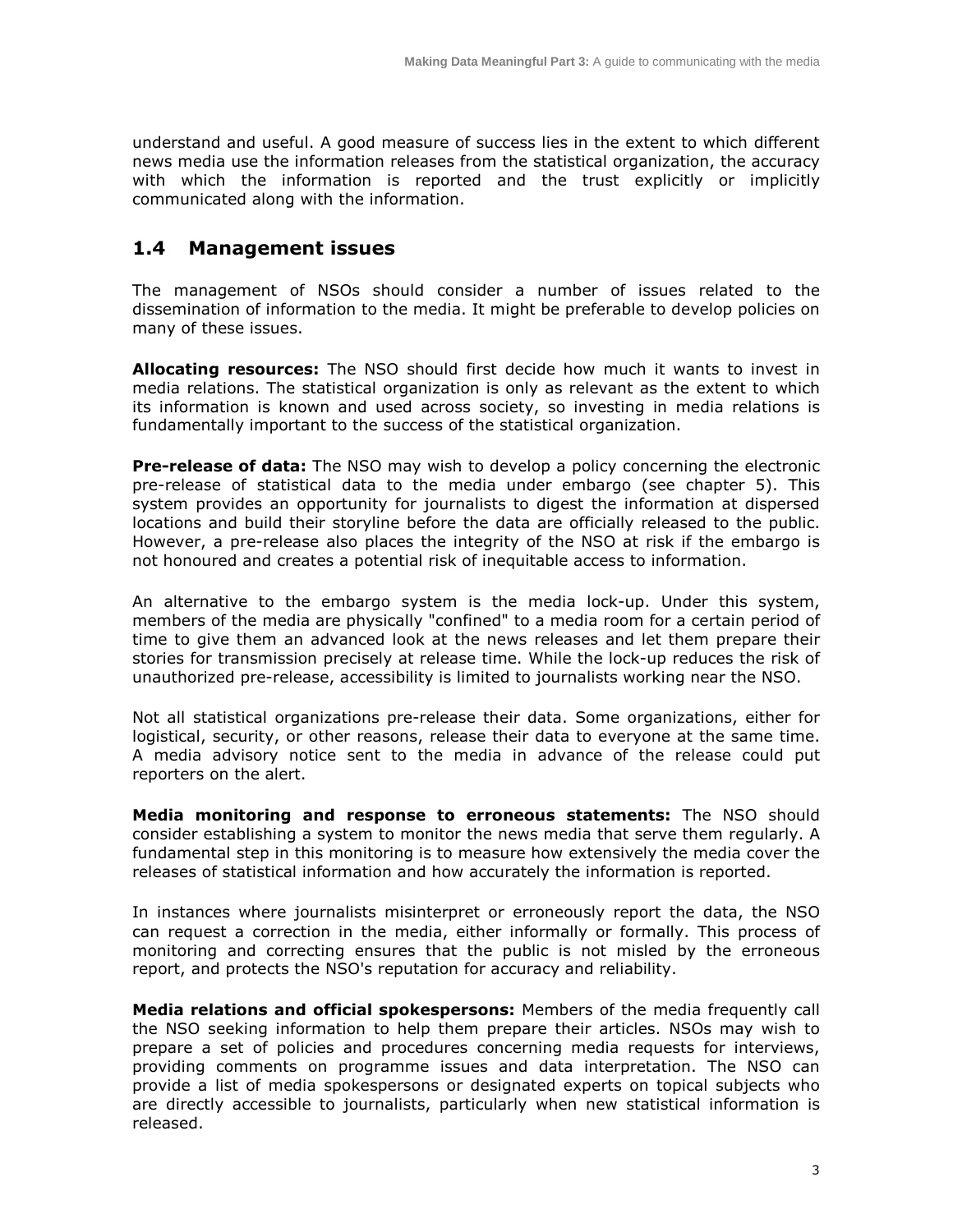While collaboration between subject-matter experts and journalists can result in enhanced media coverage, difficulties can arise when statistical experts deal with journalists, who are in most cases generalists. To ensure standard messages for media consumption that do not contain confusing information or unnecessary detail, it is important that the spokespersons receive media training. This training should also cover the policy of the organisation on equal treatment of users and the principles of statistical independence.

Fees and charges for products and services: In most cases, NSOs provide all but very specialized statistical information free of charge. When fees are necessary, however, recognition of the special role of the media as gatekeepers to the public, coupled with the diminishing marginal cost of Internet dissemination, argues for exempting the media from those fees in the interest of broader dissemination of statistical results.

Government authorities: The pre-release of statistical data to government authorities may give rise, justifiably or not, to media allegations of censorship, tampering with or suppression of data. This can undermine public trust in the objectivity of the data released by the NSO. The pre-release of data to government authorities should be carefully managed with a clear policy detailing how pre-release of data is to be handled.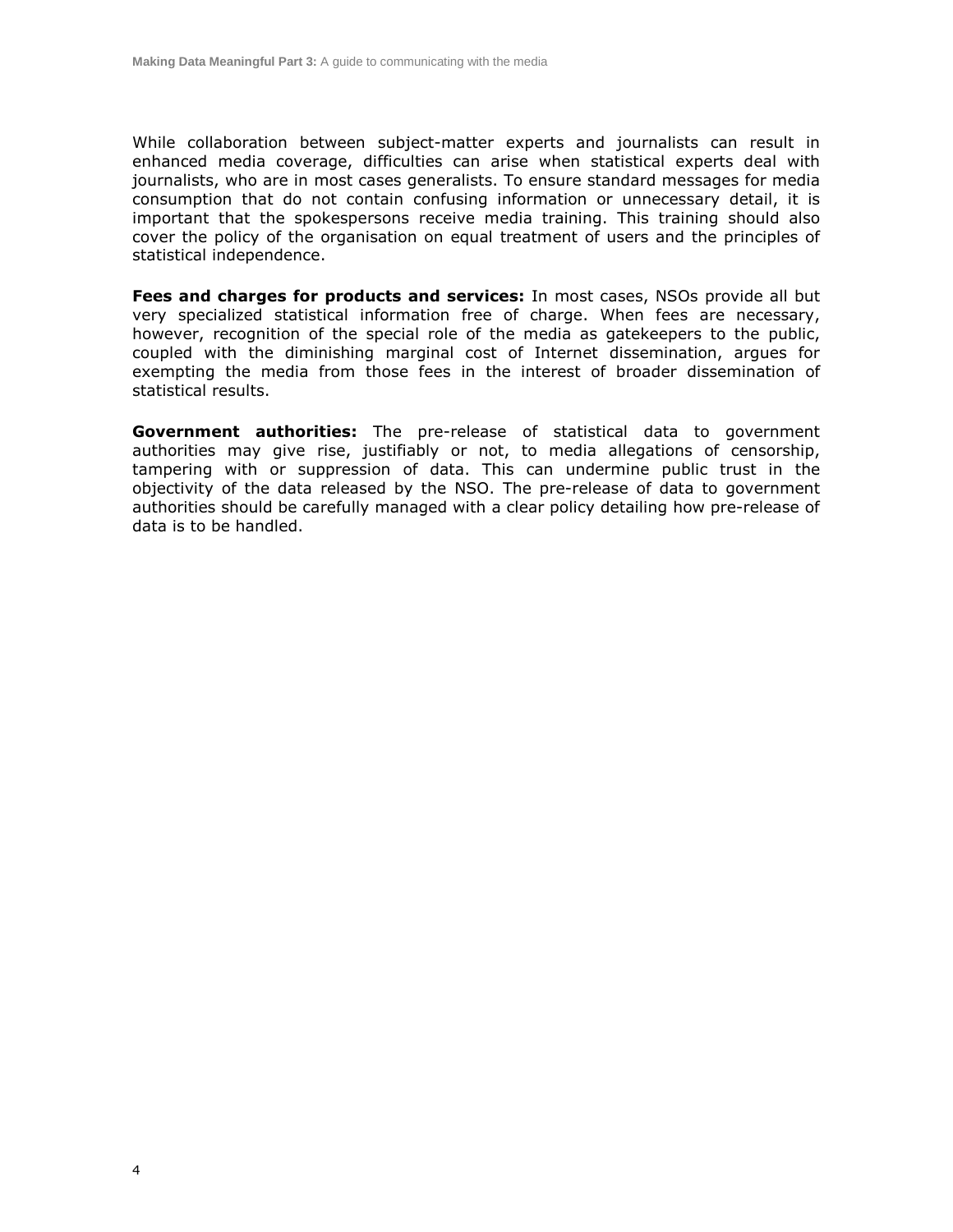## 2. Organizational aspects

## 2.1 Introduction

This chapter deals with the organizational aspects of statistical cooperation with the news media: the structures and staffing that should be in place to optimize a statistical organization's communication and cooperation with the media. This organizational perspective is distinguished from two other perspectives: the managerial or policy perspective and the operational perspective.

The managerial or policy perspective is about strategic decisions, usually made by general management or political authorities, regarding the broader orientations of communication policy and relationships with the media. These aspects have been discussed in chapter 1.

The operational perspective addresses the concrete procedures that are developed and implemented in order to communicate on a day-to-day basis. Operational aspects are discussed in later chapters.

Chapter 2, therefore, is not about why some things should be done, but about creating the structures and instruments that make it possible to do them. Because some topics may be considered not only from an organizational point-of-view but also from a policy or an operational one, they are also addressed in other chapters.

Recent technological changes have had a significant impact on the way statistical organizations communicate with the media. In this era of instantaneous, interactive communication, expectations have been raised. The media are demanding more information, more rapidly. At the same time, monitoring the media and how they use the statistical information has become more important—and more challenging—for statistical organizations.

In the area of cooperating with the media, it sometimes makes sense to outsource or subcontract a specific job to someone who has the necessary expertise or who can do it in a more cost-effective manner. This topic will be addressed later in this chapter. But outsourcing, of course, does not mean that the work can be handed out and then forgotten. Outsourced jobs have to be closely watched before, during and after their execution.

## 2.2 Gearing the organization for "outgoing" media work

Most of a statistical organization's media coverage will likely be the result of the organization's "outgoing" media work—that is, its proactive efforts to package and distribute statistical data in a way that is appealing, understandable and useful to the media. This dissemination of useful information should be a primary aim of any statistical organization's media strategy.

A precondition for efficient media work is a professional communication unit in the organization. Having a centralized unit by no means implies that all the work should be done by that group, but it implies that the communication unit should have the central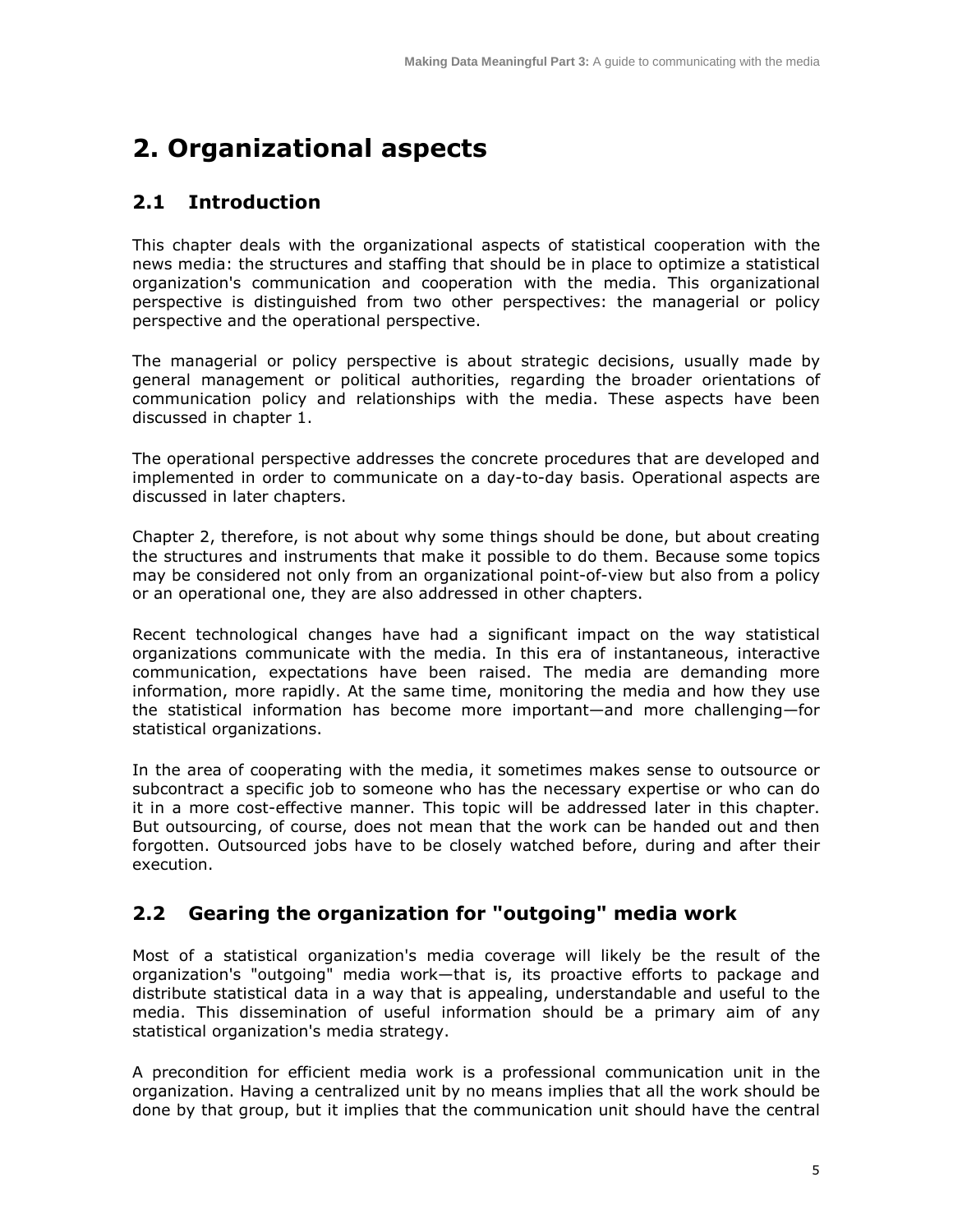responsibility for planning, developing and controlling the quality, timing, and priority of the outgoing media work.

The communication unit should include staff with an academic background in journalism and communication. It is advisable to employ at least some staff with direct experience working in the media, as these individuals will have first-hand knowledge of the way journalists think and work. To maintain and further develop competencies in this area, staff members should cultivate close ties to the media world not only by regularly handling incoming media inquiries, but ideally also through regular outreach and interaction with the media. These relationships could be developed through such activities as membership and involvement in professional media organizations, periodic informal conversations with reporters, and through study visits to real-time newsrooms.

Even if you have communications staff with skill and experience in media work, statistical staff throughout the organization still need at least some basic knowledge and training in media relations. This knowledge can be achieved in different ways. One good practice is to take new staff through an introductory course on working with the media (see chapter 7), particularly if they are going to write about statistics for the media or answer questions from journalists. This training could be an internal course, but you could also use instructors from the "real" media world. More seasoned staff could also benefit from refresher courses in media relations, and senior management should be thoroughly trained in interviewing techniques.

Most statistical material developed for the media should be produced in close cooperation between subject-matter and communication specialists. It is necessary that management actively supports this cooperation, stressing the importance of both statistical and communication skills in the process. Otherwise the communication unit—being a relatively small part of the organization—will have difficulty in getting its message across.

Draft news releases on new statistics could be written both by subject-matter and communication experts, but should conclude with a dialogue between both units. The communications team may be more skilled in writing in plain language and pulling out the important points for the user. If the statistics in question are not produced with the user in mind, the results risk becoming dull, too long and detailed, and possibly even irrelevant. Rewriting a news release afterwards is time-consuming and unnecessary work.

One important way of keeping the statistical staff attentive to media needs is to collect and disseminate feedback on the performance of "their" statistics in the media. Did the news release or other publication get any attention—and how much? What angle—if any—did the media choose compared to the angle chosen by the subject-matter division? Read more in chapter 6 on media monitoring.

Some of a statistical organization's initiatives may necessitate media campaigns of a size that requires careful advanced planning and additional skill, expertise or staff resources that are not readily available within the organization. In such cases, the organization may consider outsourcing work to a communications or public relations agency.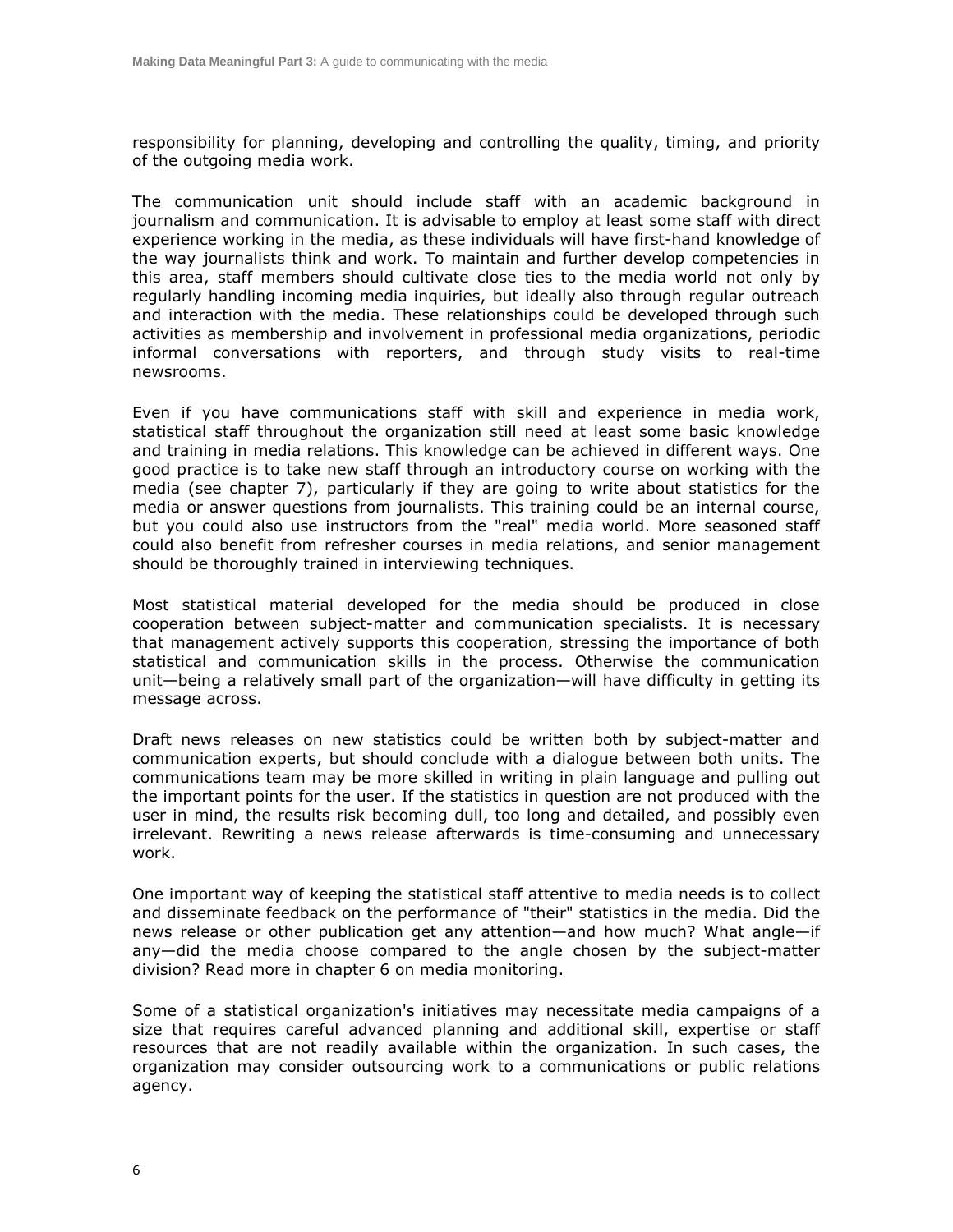Outsourcing communication work may be particularly beneficial for undertakings such as a census, where active support in the media can make a big difference to the outcome. Internally, the organization should set up cross-departmental working groups at an early stage to plan and effectively execute a comprehensive outreach campaign and to provide clear guidance to any outside consultants. The organization must also have staff dedicated to facilitating the relationship between the outside contractor and internal personnel, monitoring performance and maintaining tight control of budgets and plans. Ideally, the contractor should be a partner in the initiative, essentially functioning as an extension of the staff, enabling the organization to do more, and be more effective than it could be on its own.

## 2.3 Gearing the organization for handling "incoming" media enquiries

It is in the interest of both the media and the statistical organization that the media be able to access statistical data themselves. Otherwise, the organization will spend too much time serving the media, and the media will spend too much time trying to contact the statistical organization, in particular outside office hours.

The basic question within this context is: What "statistical needs" do the media have? Among the most frequent are:

- Finding out whether data are (or are not) available.
- Finding out when new data will be published.
- Finding news releases on published data.
- Finding other relevant publications, summaries, written comments, etc.
- Finding "raw" data in output databases.
- Obtaining metadata.
- Getting confirmation that data have been correctly interpreted.
- Obtaining a quote for the organization for their story.
- Finding a spokesperson.

Most, if not all, of these needs should be addressed on an organization's website, but the organization must be prepared to respond to e-mail, mail and telephone requests as well. The best practice is to set up a specific "press room" as part of your website, providing the services and information required by the media, as well as a list of persons to contact in and outside office hours (see chapters 4 and 5).

An advance release calendar on your website is a necessity for the media, as well as for the credibility of your organization. The release calendar could extend as far as one year ahead, but the next three months are the most important to the media. All statistical releases should be listed on the release calendar, but generally the most important to the media are the short-term economic indicators. It is vitally important to your organization's credibility that you adhere to announced release dates, and clearly explain the reason if it is necessary to make an exception and deviate from a pre-published date.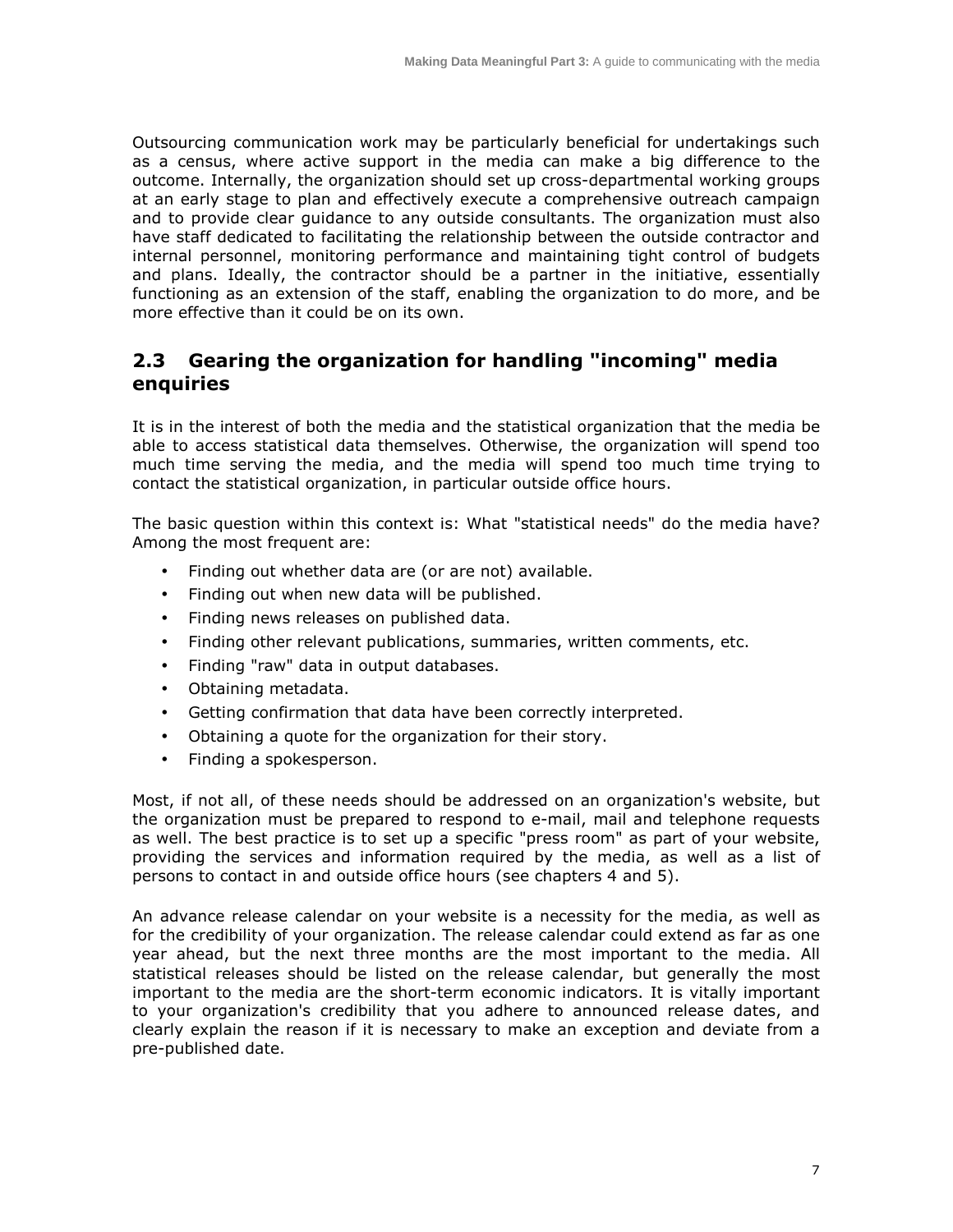All your news releases and all your publications should be available to the media for free, preferably on your website. If this is not possible, provide contact details for ordering the publications in paper or web format.

A user-friendly database with all or most of your output data is of great benefit to the media. When reporters call with statistical requests, you should make a habit of guiding them to and through this database. Over time, they will learn to help themselves—even outside your normal office hours—and to locate useful data above and beyond what they were originally looking for.

Your news releases and other publications should contain all the metadata necessary for the media to understand the content. More detailed metadata should be made available from links in the data releases. It should be possible, nonetheless, for the iournalists to get in contact with staff in the subject-matter division who are able to explain and clarify the data and the metadata.

As a general rule, journalists prefer to talk to the staff members directly responsible for the statistics in question. Hence, one best practice today is to provide contact data—e-mail and phone—of these persons in all news releases, database tables, etc. It may sometimes be preferable, however, to list a contact within the communications unit who can provide the media with basic information and screen any media requests. This will ensure that they are routed to the proper subject-matter expert and that the expert has the necessary information at hand to address the reporter's specific questions.

An alternative could be to have a call centre that handles incoming phone, e-mail and mail enquiries—both from the media and from other data users. But with a call centre it may be difficult to ensure that staff have sufficient hands-on experience with individual statistics. And often these staff members will have to check with the subjectmatter division and call back instead of answering immediately.

A precondition for letting the subject-matter divisions handle incoming media calls is that they are educated to the task through sufficient media relations training (see chapter 7). Such training should prepare them to handle routine enquiries and to know when to pass more difficult or sensitive questions on to formal spokespersons or superiors.

## 2.4 Putting the results of media work back into the organization

Systematic media monitoring is a necessity for statistical organizations acting in a rapidly changing environment. We will be looking at the tools and methods for this in chapter 6, but mention a few organizational aspects here.

First, an organization must be prepared to allocate money and resources for this task. Media monitoring is a job that lends itself well to outsourcing. Most countries today have professional media monitoring services that can do the job much faster and cheaper than you could yourself. Remember, media monitoring today is a 24/7 task that requires staff around the clock to do the job properly. Some governments have set up a joint monitoring system for all government agencies but, even then, some of the work is often subcontracted.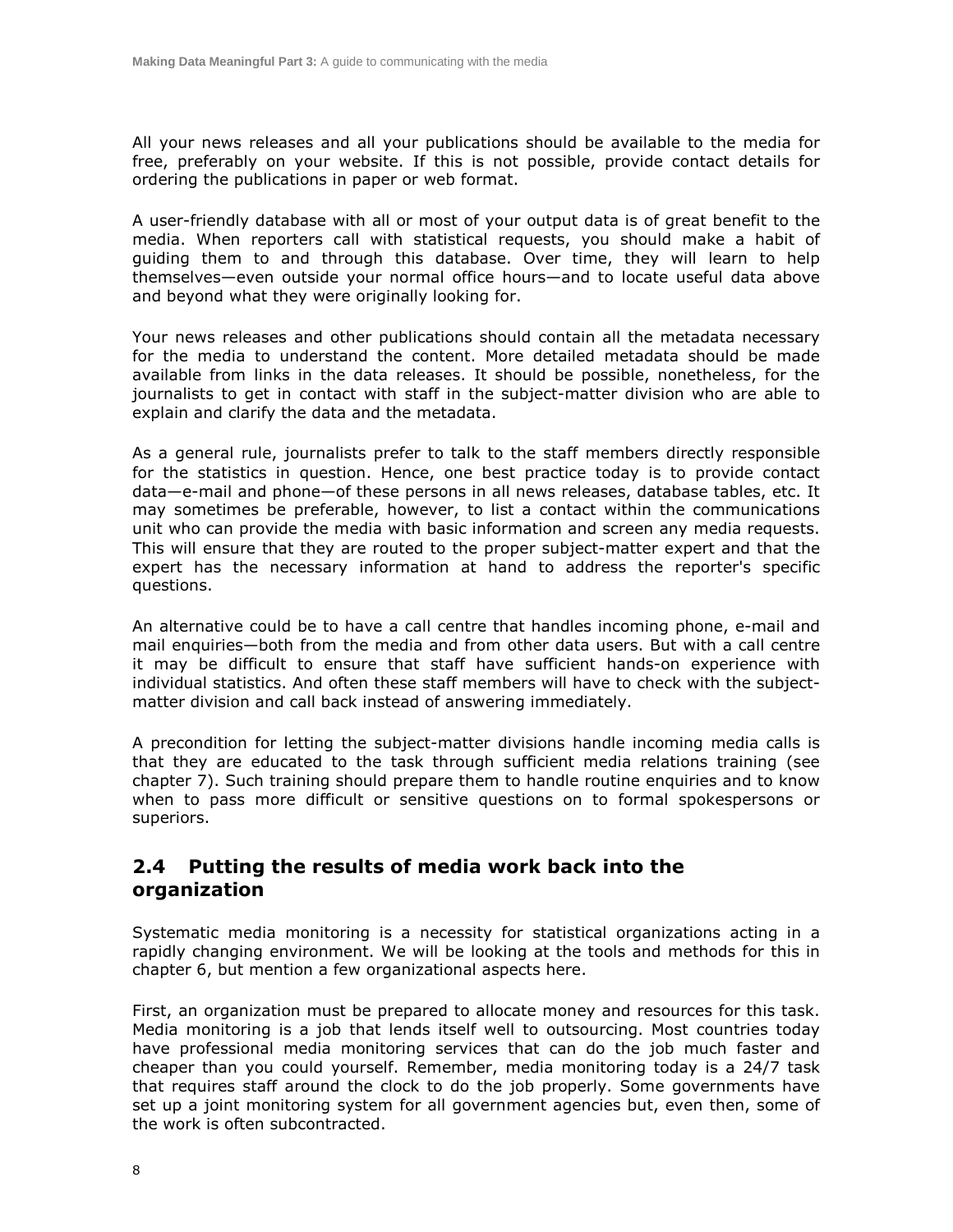One purpose of media monitoring is to be able to react to problems such as errors or misinterpretations in your media coverage. As monitoring can be costly, you have to balance your need for a fast reaction against the costs. But remember that a fast reaction saves you resources in the long run by immediately stopping the spread of errors or misinterpretations.

The responsibility for reacting to problems in the media has to be clearly assigned within the organization, most naturally to the communication unit. The communication unit, of course, has to rely on the subject-matter experts to identify and address errors and misinterpretations. Hence, good internal communication channels must be in place. There must also be internal channels to inform the organization when and how the problems have been resolved. Such information about recent media coverage could be communicated in a regular overview report, a staff e-mail, or the employee newsletter.

The topics of negative press coverage and how to handle a real media crisis are treated in-depth in chapter 8. Internally, the division of responsibility should be different when dealing with the different levels of media mishaps, from honest mistakes to real antagonism or a hidden agenda. Routine problems should be handled by the communication division with subsequent reporting back to the management. More serious problems must involve top management and maybe even politicians.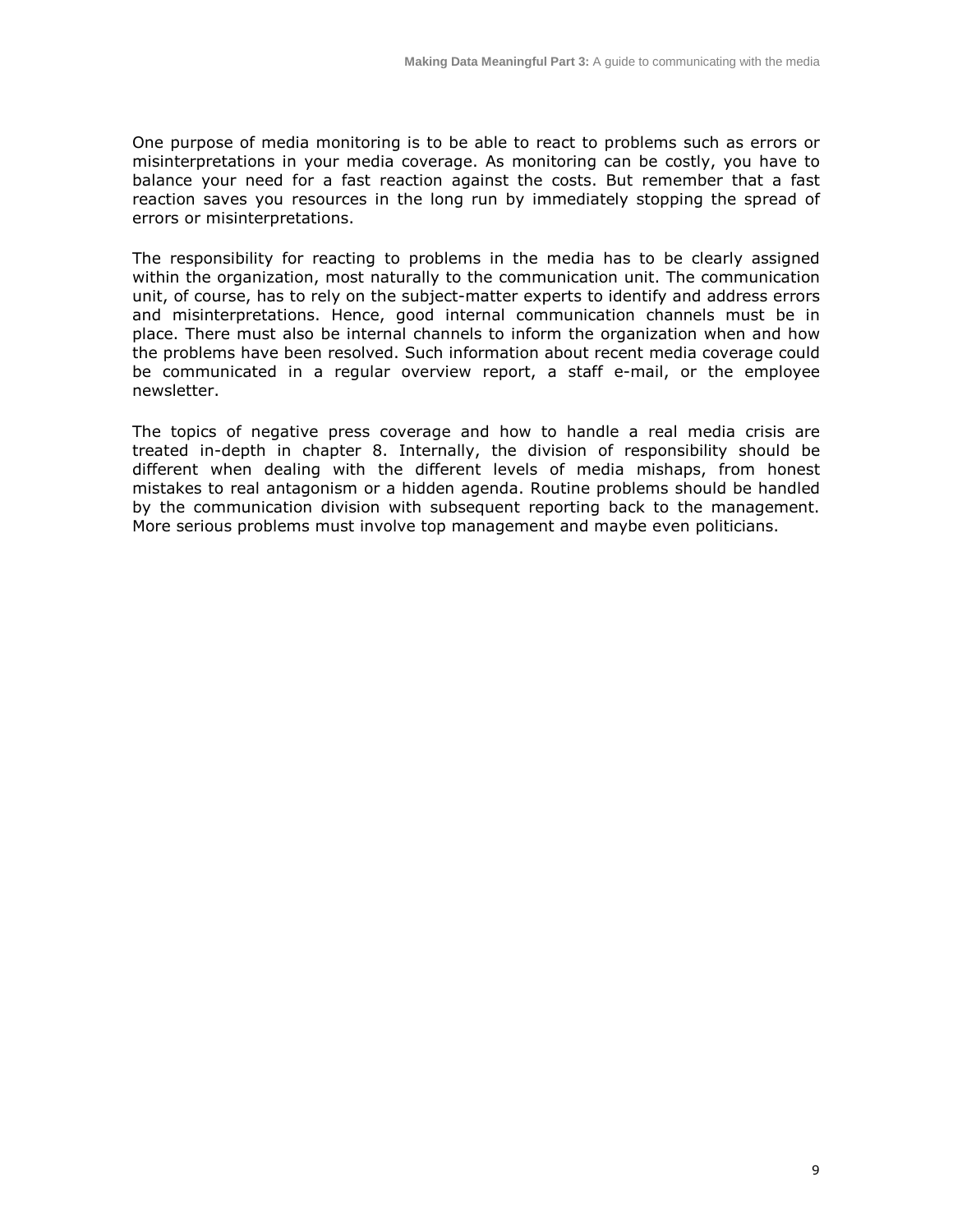## 3. Emerging technologies for communicating with the media

## 3.1 From radio, television, and magazine news to social media and crowdsourcing

Today, we live in a world of converging media where all modes of communication and information are continually changing the way mass media and consumers—print producers and readers, radio broadcasters and listeners, TV broadcasters and viewers, social media channels, and computer applications and users of applications—create, consume, learn about, and interact with each other and information resources.

Over the last decade, effective communication has shifted from top-down to bottomup. That is, listeners, viewers and readers of the former traditional media are now choosing how, where, at what time, and in what amounts they wish to consume information.

With the spread of the Internet and mobile communications, people now have the means to create and distribute their own messages or "viralize" (redistribute on-line) messages from others. Today, people are more likely to trust themselves, their families, and their communities for information than traditional news outlets.

People also are finding it hard to keep up with the pandemic of information that reaches them through a multitude of sources. It's no longer a case of staying up for your local evening news to watch the segment you are most interested in. People multitask at all hours—watching TV, listening to music or podcasts, doing homework while texting on their phones, reading their e-mail or posts on Facebook or some other networking channel.

Today, people are picking and choosing the types and kinds of information that they want to receive. They are subscribing to blogs rather than newspapers, browsing and filtering YouTube videos rather than reading magazines, or reading RSS feeds that they have subscribed to, to stay abreast of the world's happenings and their favourite pastimes and interests. Research shows that traditional journalism is shifting from "news round the clock" to "as it happens news." This change is largely the result of the proliferation of social media. In fact, the New York Times now has a "social media editor" to oversee their social media strategy. Renowned journalism schools have added social media to their requirements. And, many statistical organizations are exploring and creating social media channels and training staff to communicate in this new area.

## 3.2 What are social media?

Today's world is about do-it-yourself information and community-based communications and collaboration. Web 2.0 is a category of Internet tools and technologies created around the idea that people who consume media, access the Internet, and use the web no longer passively and absorb everything that is available. Social media are changing the way people communicate and connect effectively with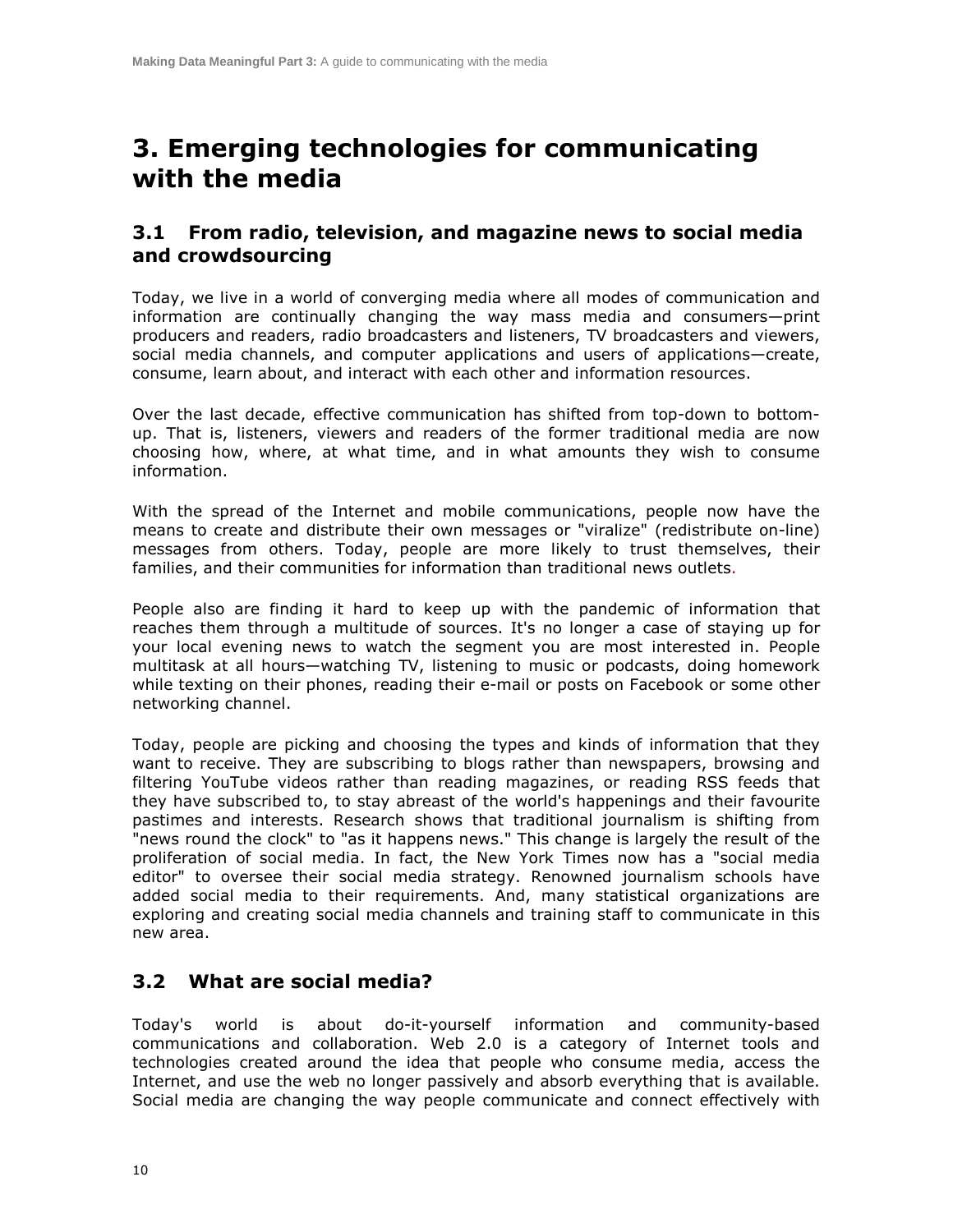others online. Social media tools allow users to get involved, to create, to share their own content, and to design their own user experiences.

Web 2.0's dynamic social media tools, as compared to Web 1.0's static content pages, have been woven into the very fabric of the way content is consumed and websites operate. Well-developed social media tools can help the media more easily access, understand, and use data to complete their work.

Social media applications have quickly become part of the Internet mainstream. As individuals become increasingly accustomed to the interactive experiences of using social media in their personal and professional lives, they come to expect the ability to define their own web experience in all of their Internet activities. Measured against that expectation, users' satisfaction with traditional, static websites will most certainly decline. There is a growing expectation for statistical organizations to provide delivery options and customization that a website cannot provide on its own.

Social media tools for communication are widely used by businesses, governments, and individuals alike. The tools include:

- Interactive web journals or blogs (WordPress, Blogger, LiveJournal)
- Micro-blogs (Twitter, Tumblr, Blauk)

 $\overline{a}$ 

- Audio podcasts (iTunes, Podanza, Podcast)
- Images and photos (Flickr, Imgur, Panoramio)
- Videos (YouTube, Vimeo, Google Videos)
- Professional and personal networking sites for information sharing (Facebook $5$ , MySpace, LinkedIn)
- Wikis (collaborative authoring, i.e., Wikipedia).

Use of social media in the workplace has been especially beneficial in fostering increased collaboration. Various tools, including wikis, mashups and social bookmarking / tagging, applications have allowed users, both within and outside the workplace, to interact, pool resources and share expertise in new and dynamic ways.

"Mashups" combine data from numerous sources and present them in usercustomizable interfaces. They have numerous uses, but are most frequently seen on Internet news websites, where data about events are overlaid on interactive map backgrounds. Statistical organizations must capitalize on these intensely popular social network media and technologies to work most effectively with the public and the media.

## 3.3 Opportunity and demand for use of social media

As a strategic asset, the Internet can help NSOs foster better communication with and interest from the media and the public about their programmes. By listening to what the media need, organizations can provide better media services and media offerings that focus on data users' most pressing demands for information.

<sup>&</sup>lt;sup>5</sup> Facebook currently has more than 500 million active users, over half of whom access their account at least once daily.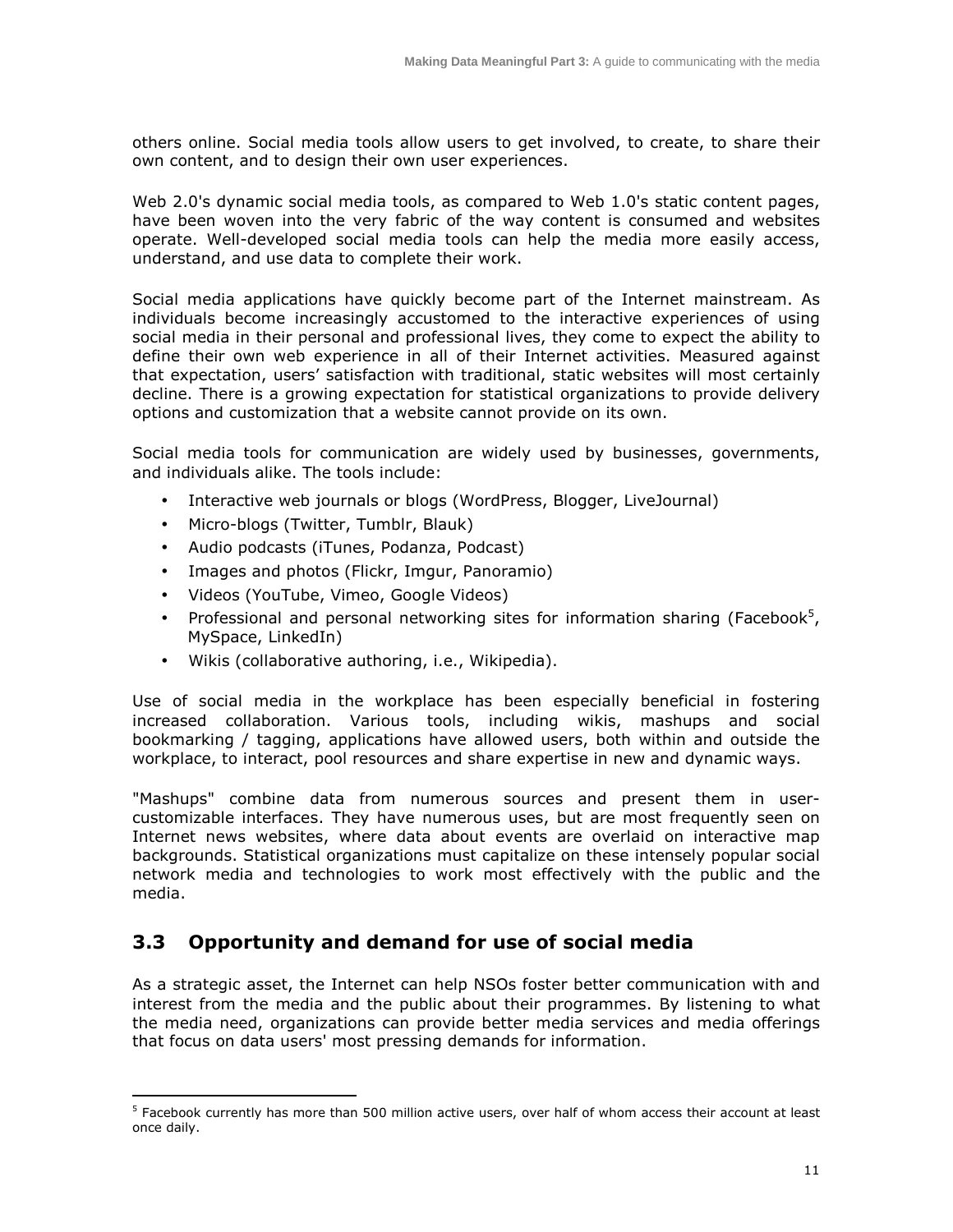Deciding how to engage in a chaotic, social media-driven environment has become a hot topic. The challenge that faces NSOs is the pressure to proceed swiftly but cautiously into the realm of social media. An equally serious motivation is that organizations want to preserve trust and credibility with the public and the media.

While internal communication tools have certainly proven to be useful within the workplace, social media have excelled at facilitating increased external communication and information sharing. For example, there are currently 45 active blogs published by U.S. Federal agencies. The diversity of subjects covered by these blogs is testament to the power of the technology to provide a quick and easy way to disseminate information to targeted individuals, while providing simple mechanisms for simultaneously soliciting those individuals' comments and questions. Similarly, microblogs, like Twitter, have gained enormous popularity as mechanisms for publishing quick status updates, facts and commentary.

## 3.4 Balancing accuracy and quick access

NSOs must establish and maintain high credibility. Their information must be reliable and trustworthy. They must adhere to their published calendars for releases. They must ensure consistent messaging among spokespersons, staff, and information posted to blogs, wikis, RSS<sup>6</sup> feeds, etc. A high level of credibility will encourage journalists to use and even seek out information from the statistical organization.

The need to balance privacy, confidentiality and security creates an environment that can be at odds with the agile Web 2.0. Organizations must weigh their approaches of proceeding slowly and cautiously against the benefits of openness, timeliness and transparency when communicating with media, users, and advocates.

## 3.5 Not your father's newspaper: integrating social media with broadcast and print

The traditional way government organizations communicated with the media was through news or press releases or at special events such as news conferences. Reporters were handed printed statements and they would publish their articles from these materials within a day or two. Public information officers typically wrote these one-page articles with headlines to grab the attention of journalists and to fit into their readership's interests. The articles were presented in friendly language so that media and the public could easily understand them. Having ready-made articles made it easier for journalists to extract interesting and newsworthy information in a format that required little effort on their part.

In our era of electronic communication and social media, statistical organizations have a great deal to gain by reaching out to the media through a variety of channels.

Communicators in the media and statistical organizations are being forced to go where their consumers gather to get their messages to the people—this is the new bottom-up vs. top-down communications model. Consumers are "crowdsourcing"—looking to likeminded consumers who use social networking channels like Facebook, Twitter,

 $\overline{a}$ 

 $6$  Really Simple Syndication – see the next page for more details.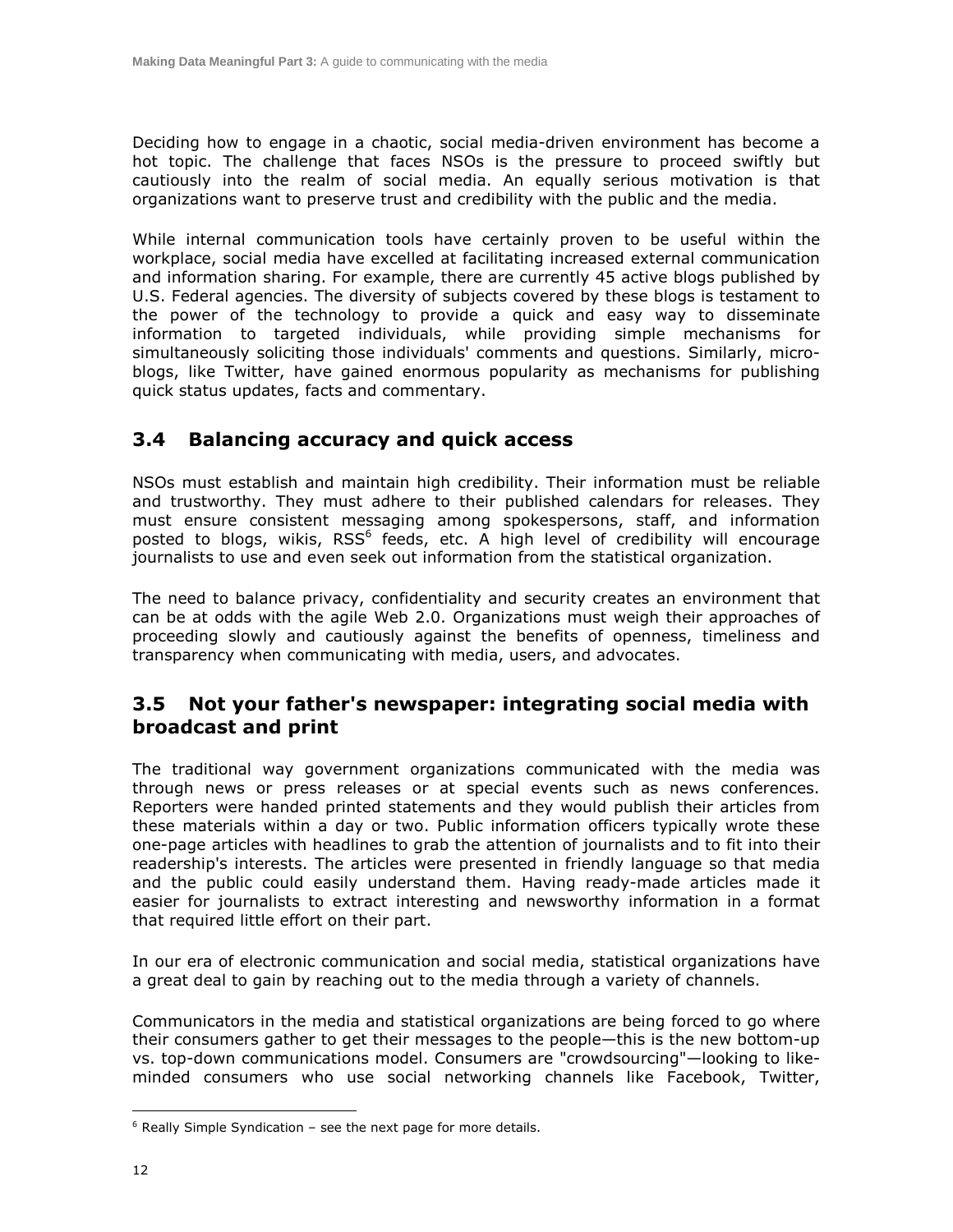Blogspots, YouTube, etc., to respond, react, share and provide feedback. As the model shifts from newspaper to blog, some considerations include:

- Outreach using social media requires strategic planning and full integration with marketing, communications, public and media relations, and preparing editorial calendars and promotional campaigns.
- Adding social media to this traditional mix requires research into social media activities, as well as successfully measured programmes and best practices.
- A strong partnership between information technology and communications areas helps define technological needs and communications requirements. This relationship ensures that online Web experiences will best engage participants within the social media culture and appropriately exploit new tools, technologies, and identify staff expertise requirements. Depending on your organization's level of commitment to social networking, you may want to include specialists and specialties like: advertising; public relations; partnership management; online, earned, and paid media; as well as experts in multicultural audiences, metrics, measurement and consumer research.
- Social media skills are especially important for public relations and media jobs. You cannot simply assign duties of social media to existing staff. Training, support, and planning are necessary here.
- Blogs require plain language, conversational writers, messaging approval processes, and fully trained and dedicated staff to adequately monitor and appropriately respond to comments.
- Consistent messaging across media must be monitored.
- Editorial and release calendars must be established and maintained.

In addition to the social media already mentioned, other channels include:

- **Syndication/RSS Feeds:** Syndication enables you to disseminate new information to the media without requiring reporters to visit your web page and without cluttering their in-boxes with e-mail updates. The latest news and information can be summarized in a standard XML format, called a "feed" or a "channel," which can be read from any Internet-connected device. Media subscribe to online content that interests them, in their preferred format and on their own schedule. The most common feed format is RSS, which means "Rich Site Summary" or "Really Simple Syndication."
- WAP (Wireless Application Protocol): Wireless Application Protocol empowers mobile users with wireless devices, including mobile phones, pagers and personal digital assistants (PDAs), to access information easily. Some statistical organizations use WAP to disseminate key economic indicators such as the Consumer Price Index, gross domestic product, retail sales index and unemployment rate.
- **SMS (Short Message Service):** Short Message Service allows users to send and receive text messages to and from mobile telephones. Some journalists at business newspapers have enquired about receiving key economic indicators by SMS to their cellular phone. However, so far no statistical organizations are disseminating facts and figures in this way.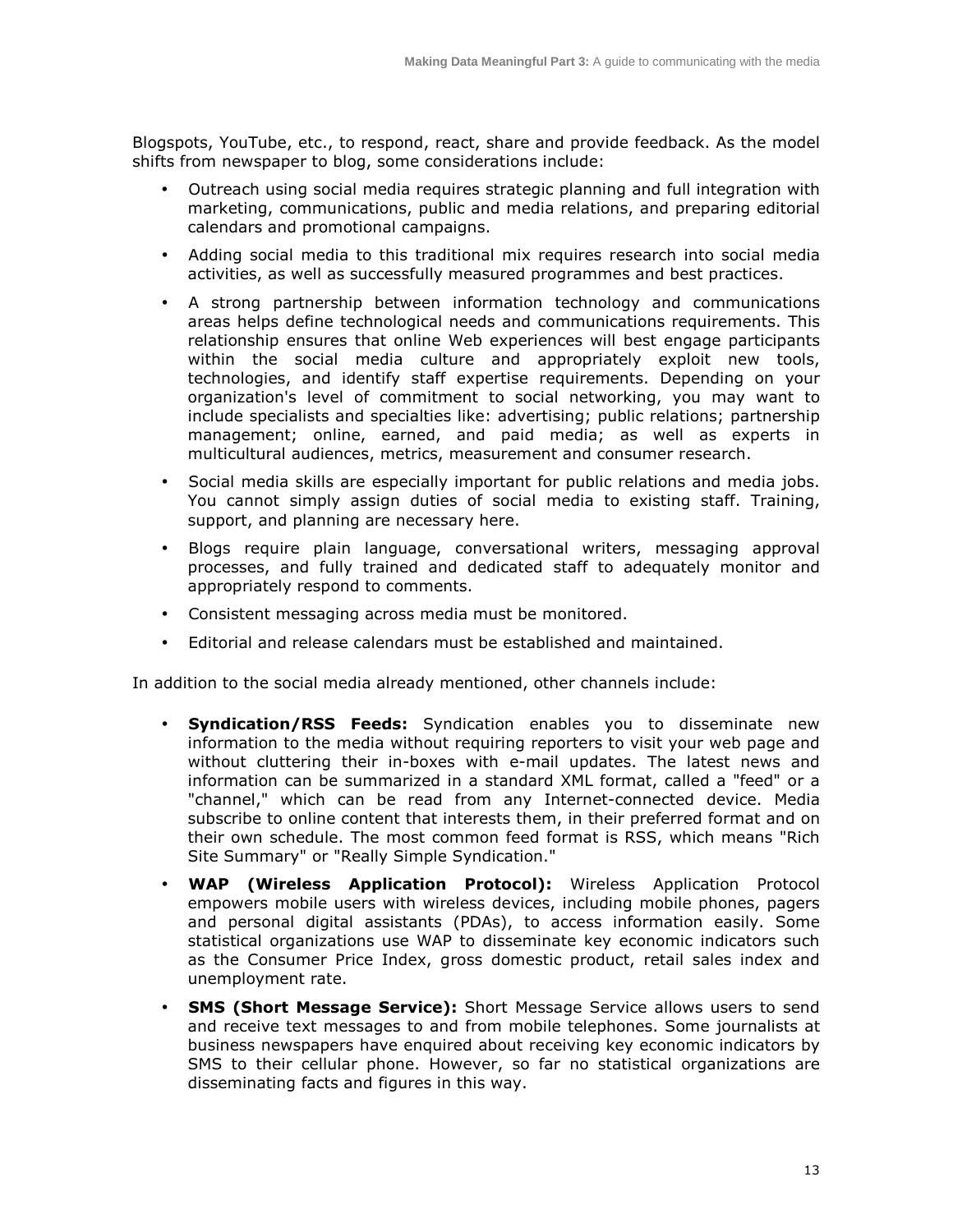- Audio streaming/podcasting: Audio news releases, interviews, commentary and public service announcements can be recorded in MP3 format and streamed from a website and/or distributed via podcast. The added advantage of podcasting is that it is a form of syndication (see above) and enables reporters and others to subscribe to and download to broadcasts automatically.
- Video sharing: YouTube has become the most popular video-sharing site and can be used to broadcast video news releases (VNRs), public service announcements, special event videos and other types of video productions.

## 3.6 Organizational hoops and hurdles

NSOs may come up against legal, cultural and/or technological barriers when attempting to reach out fully to the media and public and to collaborate on programmes via social media tools.

First and foremost, the terms of service from private sector vendors for many social media platforms are not appropriate for governmental organizations. As the need for these governmental organizations to maintain privacy, confidentiality, and the public's trust is of utmost importance, entering the sometimes unsure, chaotic world of social media requires a cultural change. Carefully thought-out policies and procedures must be created to provide rules of engagement and to maintain organizational needs and requirements.

Committing to and engaging in social media requires:

- Developing and presenting the business case.
- Getting commitment from senior management (partnering with senior management affords a wider perspective on organization operations and goals, and also of unidentified risks, ranging from perception to exposure or disclosure).
- Establishing a working group of internal stakeholders (the group of program areas who will benefit from increased media exposure can outline and coordinate required procedures and guidelines to achieve a corporate voice and to establish pilot projects for approval from senior management).
- Conducting pilot projects to measure success, risks, and resource requirements.
- Partnering Information Technology with the Communications department on matters of infrastructure and security has proven to be successful in achieving social media goals through a close, collaborative, web management relationship that aligns technology and branding.

## 3.7 Challenges of metrics and measurements

Many organizations are monitoring various types and forums of social networking to weigh the importance and use of social networking concepts on their websites for their targeted audiences and within the social media strata. While there is no exact science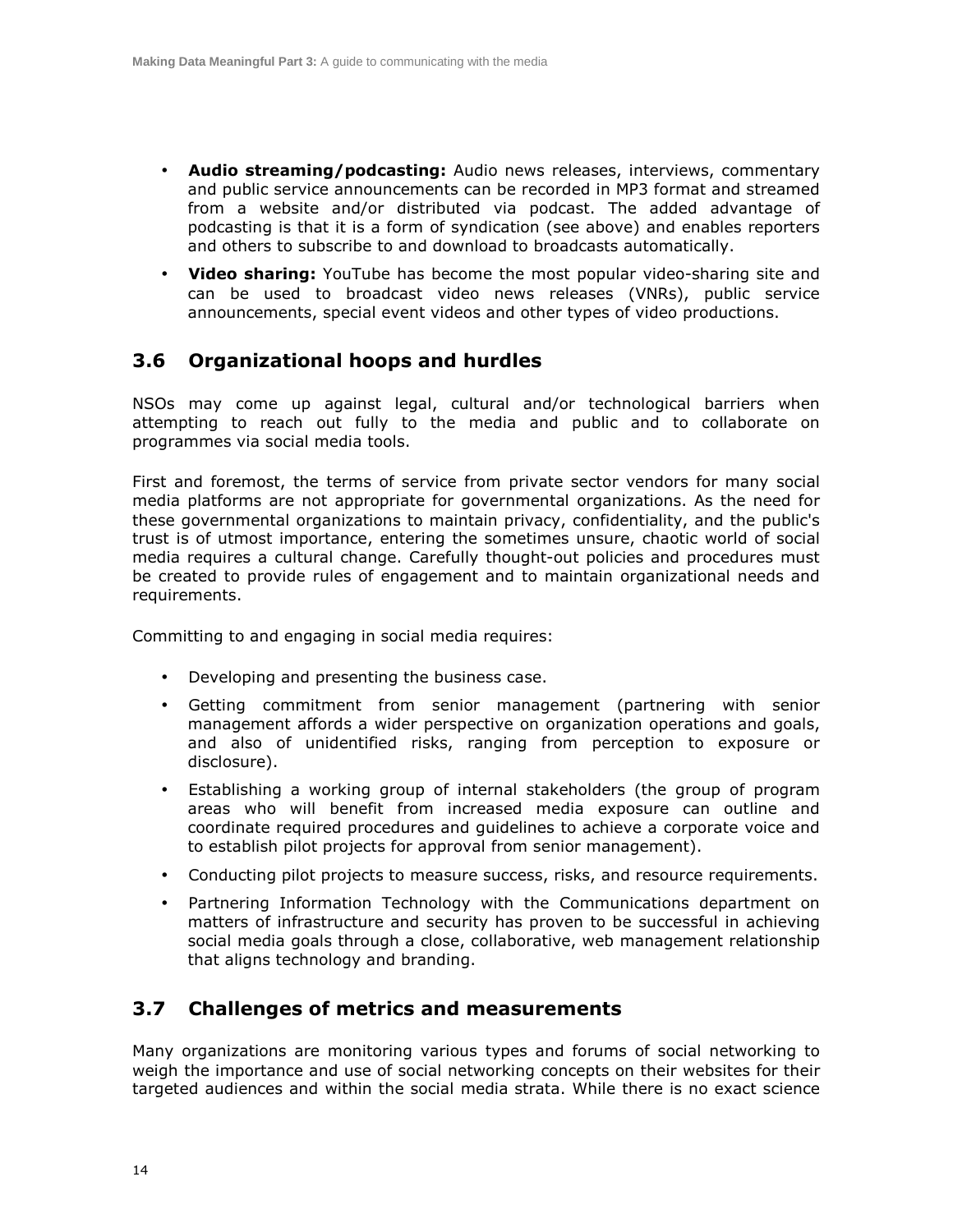to measure success in social media, a basic evaluation step is to benchmark your current level of activity. The following are some ways you can measure success:

- **Blogs:** Software applications can create reports to monitor and compare daily activities and messaging for statistical outputs to determine whether you need to adapt those outputs or the way they are communicated, and to learn how many bloggers quoted your articles or whether third-party spokespeople carried your messages to others.
- YouTube: Tracking and comparing posted videos from dates posted, dates first viewed and then regularly scheduled metrics of cumulative views through each video's life cycle. Comparing subjects, approaches, audiences, viewers' comments, ratings and favourites to quantify the value of the initiative helps you discover hot topics, needs and interests. These data provide guidance on how best to communicate with viewers.
- Facebook: Facebook provides a tool that allows you to keep a sum of total fans including new, removed, subscribed, unsubscribed and re-subscribed fans. You can also track the quality of posts; interactions per post and total interactions; viewers' likes, comments, wall posts, discussion posts; page views, unique page views; audio plays; video plays and photo views.
- Twitter: It includes tools that allow you to examine your impact via tweeting. TweetStats.com and TweetReach.com can show who is tweeting and retweeting your messages, the number of tweets you get during a day, and the times of day that people tweet. You can see the average number of replies to your tweets and whether tweets and re-tweets are generating calls to action.

In a further effort to determine the success of social media, some organizations have created enterprise dashboards to share metrics among programme managers and corporate leadership. For example, the U.S. Census Bureau's 2010 Census Integrated Communications Campaign used dashboard metrics to proactively refocus messaging, timing, calls to actions, and target topics and audiences.

Dashboard metrics can include comparisons of current "buzz" levels of activity, point to the data peaks and valleys in social media trendlines and look at social media activity using word clouds and rivers of news around emerging hot topics to learn specifically what might be happening in the world of social networking. Dashboard metrics can also help you compare current research findings like nightly polls around long-standing issues, perceptions and opinions of organizational programmes.

## 3.8 Summary

We need to proactively reach out to and disseminate easy-to-use, meaningful, topical and valued data to the media because their reach across multiple channels and audiences far exceeds that of most NSOs. Organizations should seek to learn more about and to effectively use twenty-first century communications channels, data visualizations and social media tools to engage and expand our audiences for statistics. By doing so, we can continue to serve as leading sources of quality data about the world's people and economies. In turn, journalists will be more likely to create meaningful and more accurate stories from the data we collect.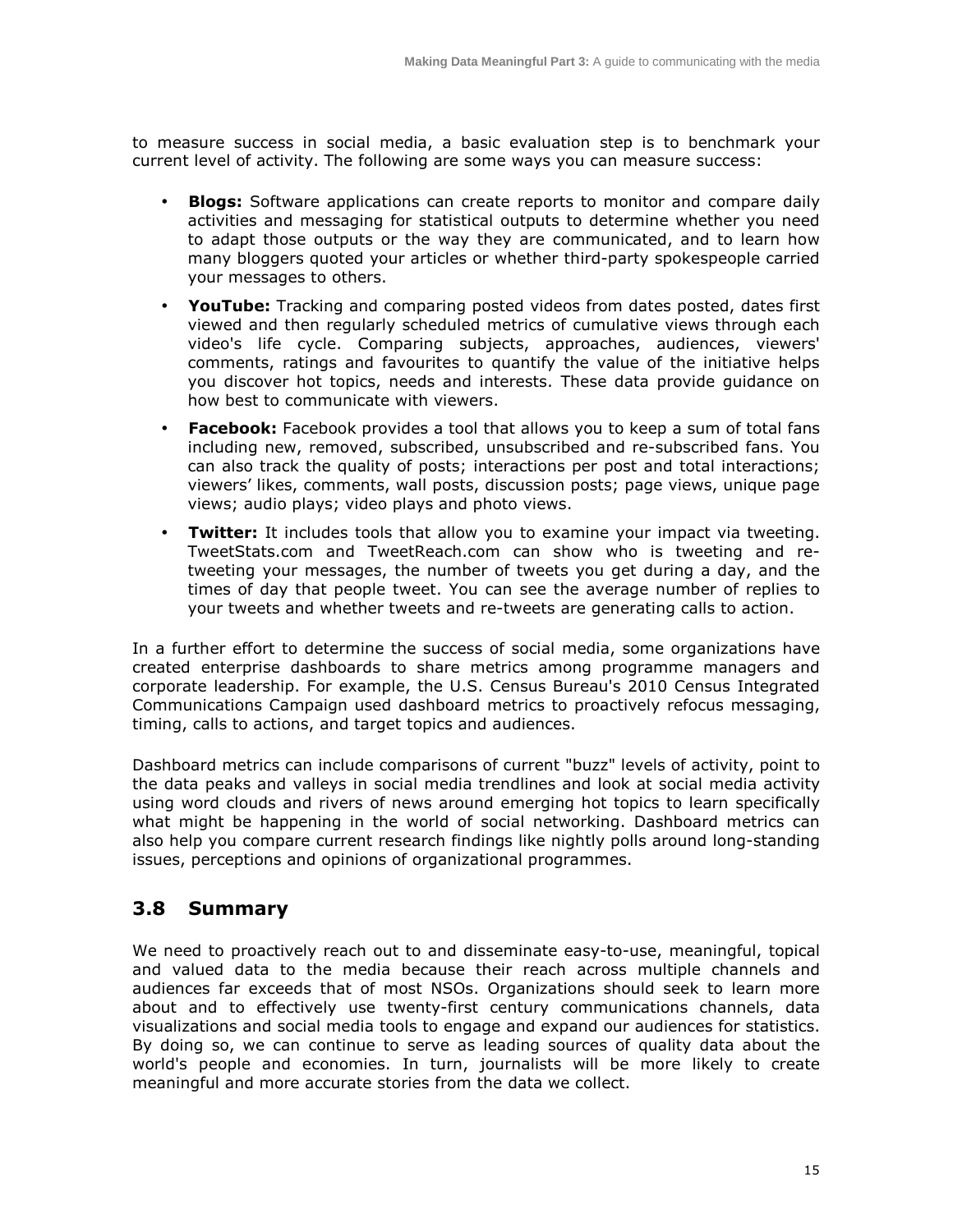## 4. Using the web to communicate with the media

## 4.1 Communicating with expanded audiences and handling media requests

## Expanded audience for statistical data

Prior to the Internet, most statistical organizations viewed their users as a small, elite group of experts with a high degree of interest in and knowledge of the data. In contrast, with the Internet, the customer base for statistical information has expanded so that anyone with a computer and an Internet connection can access this information online.

However, as a result of this widened availability of the data, many new users are not statistically literate or as familiar with the subject matter and technical language as the original customer base. This diverse range of users is forcing statistical organizations to be more user-focused rather than product-focused.

## New role for the media in disseminating statistics

Now that the public can access information directly on the web, the role of the media in disseminating data has changed, although it is still important. Media professionals now play the intermediary role of transforming raw data into knowledge.

As well as interpreting data and writing articles in language the public can understand, journalists can point the public back to the original sources of the data if more detail is needed. Before the public had direct access to the data, users had to contact statistical organizations directly for data and interpretation. Such mediated access ensured that appropriate metadata, including the appropriate methodology, limitations, explanations and definitions, would accompany the statistics.

With the web, self-service access allows users to browse on their own, making the need for adequate, retrievable and understandable metadata even more important. Journalists and other users continue to contact the statistical organizations for help in interpreting the data.

## The products are changing

The primary method for statistical organizations to provide data used to be printed publications. Some also provided data on tape and CD-ROM. Now the products can be electronic versions of paper documents, electronic-only documents, tables, databases, spreadsheets, and so on. The data may also be accessed and, in some cases, manipulated using a variety of web-based applications developed specifically for that purpose.

The focus is shifting from just providing numbers to providing words and text to explain the numbers, and more context and analysis of the numbers. Data are no longer enough: users want information. Some of the new products are, in fact, services, including web help and searchable databases.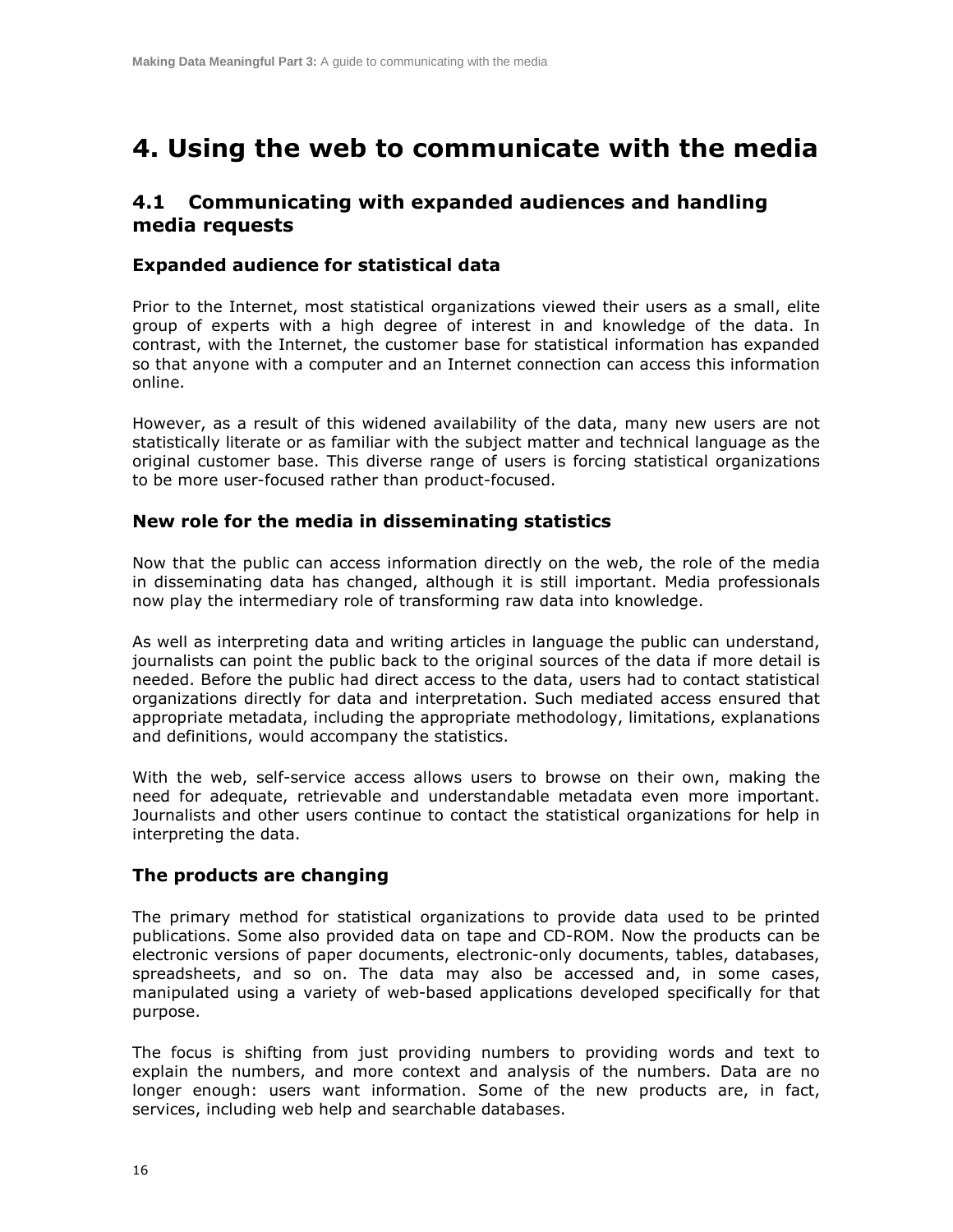Writing specifically for the web, rather than for print documents, and writing for all audiences, rather than just the subject matter experts, is becoming increasingly important in communicating with users. This style of writing requires different skills and approaches from writing for paper. Most analysts would much prefer to write a 20 page paper with all kinds of details than a two-page summary in plain language.

### Some organizations charge for their products

For some statistical organizations, cost recovery is still important. When all data were available only in publications, or through special requests, it was far easier to know what to sell and how to set the price.

With the web, the pressure has been to provide more and more data free of charge, striking a balance between generating revenue and the public's right to information. Some organizations provide limited access to databases to paying subscribers. They perform special tabulations or do consulting on a fee basis, or they provide special services to paying subscribers. While news releases are generally available free of charge, the degree that web information is available without charge to journalists varies.

## Getting credit for your data

Some international organizations have investigated methods of sharing data electronically, allowing others to display data directly from many statistical organizations. While this type of aggregation and access allows more people to find and compare data, one key consideration is the loss of the connection to the original data source.

Related issues involved in data sharing include:

- Presentation of the data is no longer controlled by the originating organization;
- Policies for attribution must be followed to ensure proper credit for the data, and to ensure accurate secondary sourcing.

Provision of metadata is even more critical because the user at that point will not be on the site of the original data provider, which might have had links to metadata. Metadata, the data about the data, are particularly important on the web.

Statistical organizations need to consider two types of metadata:

- Discovery metadata, which help users find what they are looking for.
- Interpretative metadata, which help users understand what they have found.

Discovery metadata might include indexes, site maps, and lists of terms (A to Z, glossaries). Frequently, technical terms and jargon are impediments to users who are unfamiliar with the subject. Interpretative metadata might include links to descriptive information, footnotes, and metadata repositories as companions to online databases.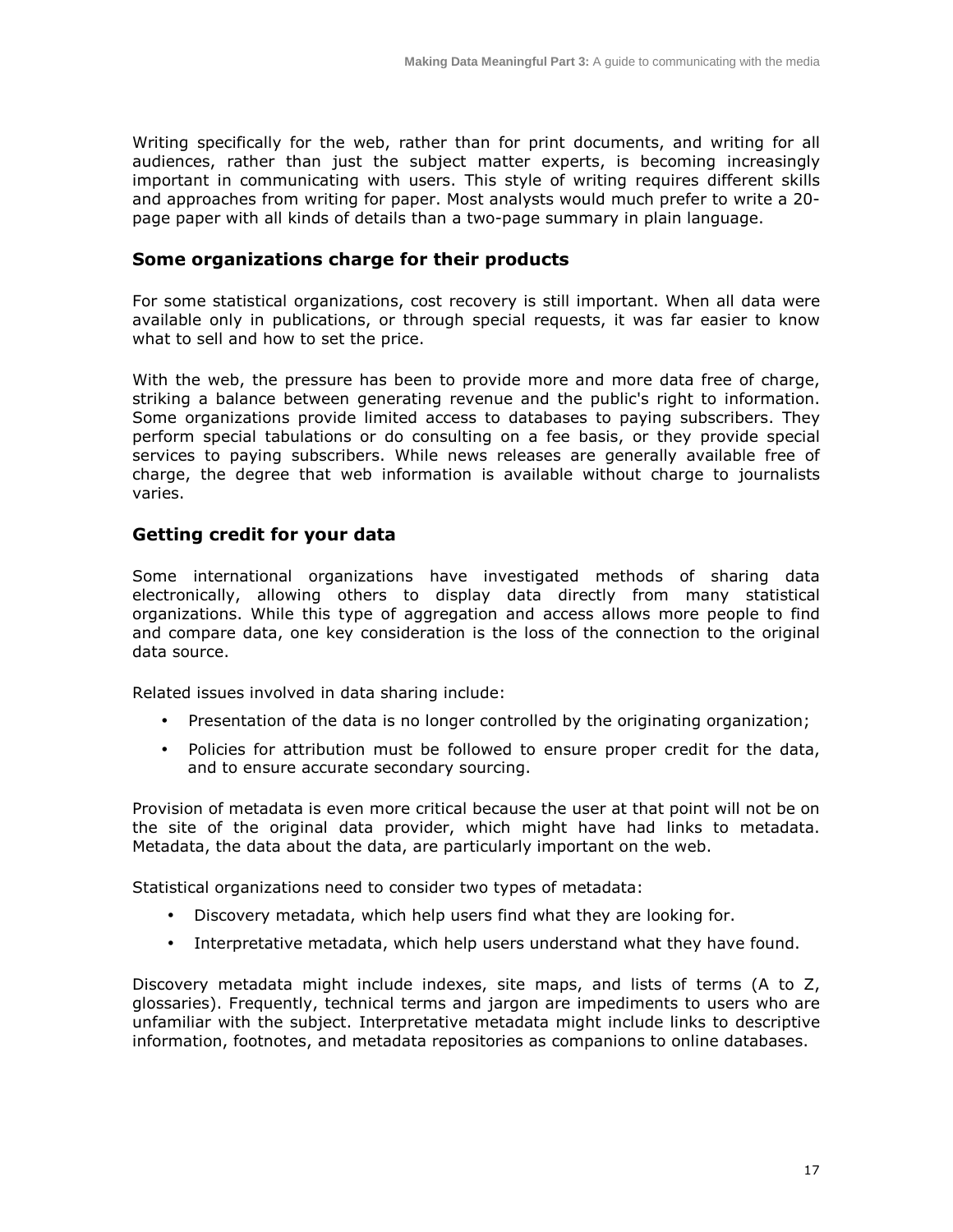## 4.2 Improving your website to best serve the media

## Write in plain language

We want our users to understand our information. Our content must therefore be geared to people who are interested in statistics but who aren't statisticians, scientists, or subject-matter experts. Content written for the web, and employing the principles of plain language, includes:

- Language that people understand, not jargon and acronyms and technical terms.
- Short sentences and short paragraphs. The old adage that a paragraph should be 3-5 sentences is no longer true on the web. Forget the ancient guidance from your literature teacher!
- Headings and subheadings to help readers scan the content.
- Bulleted lists and bolded points to help readers see the main ideas.
- Active voice and direct sentences without lots of qualifiers and side thoughts.
- Consistent style so readers aren't distracted. Having a good web editorial style guide<sup>7</sup> helps reinforce your organization's writing policies and standards.
- Rounded numbers whenever possible. Readers don't need three decimal points to get the message.
- Access to definitions in a glossary and clear footnotes to explain more difficult concepts.

## Use reverse pyramid writing

To communicate with journalists, statisticians need to write their stories the way journalists do. Journalists use the "inverted pyramid" style, where you write your conclusions at the top of the story and follow with secondary points.

Don't make the readers dig for the main story; they may never find it. A simple reminder is "Lead with the Lead." The phrase is to remind you not to lead with a long introduction or background statement or methodological assumptions. It is fine to revisit your original conclusion at the end of the story, if appropriate, but don't save the best information or conclusions for last.

## Writing and organizing for the web vs. paper

Traditionally, statisticians wrote papers in a standard style, including some or all of the following: title page, table of contents, executive summary, introduction, and then the chapters. These sections would help the reader know what was included in the report and what each chapter is about (similar to a site map or jump links within reports now used on the web). This paper-oriented format does not work well on the web. Readers want to see links to topics, maybe a summary graphic, and key points right on the first page.

 $\overline{a}$ 

 $<sup>7</sup>$  For example, the United States Energy Information Administration's Web Editorial Style Guide:</sup> http://tonto.eia.doe.gov/abouteia/pdfs/EIAWebEditorialStyleGuide.pdf.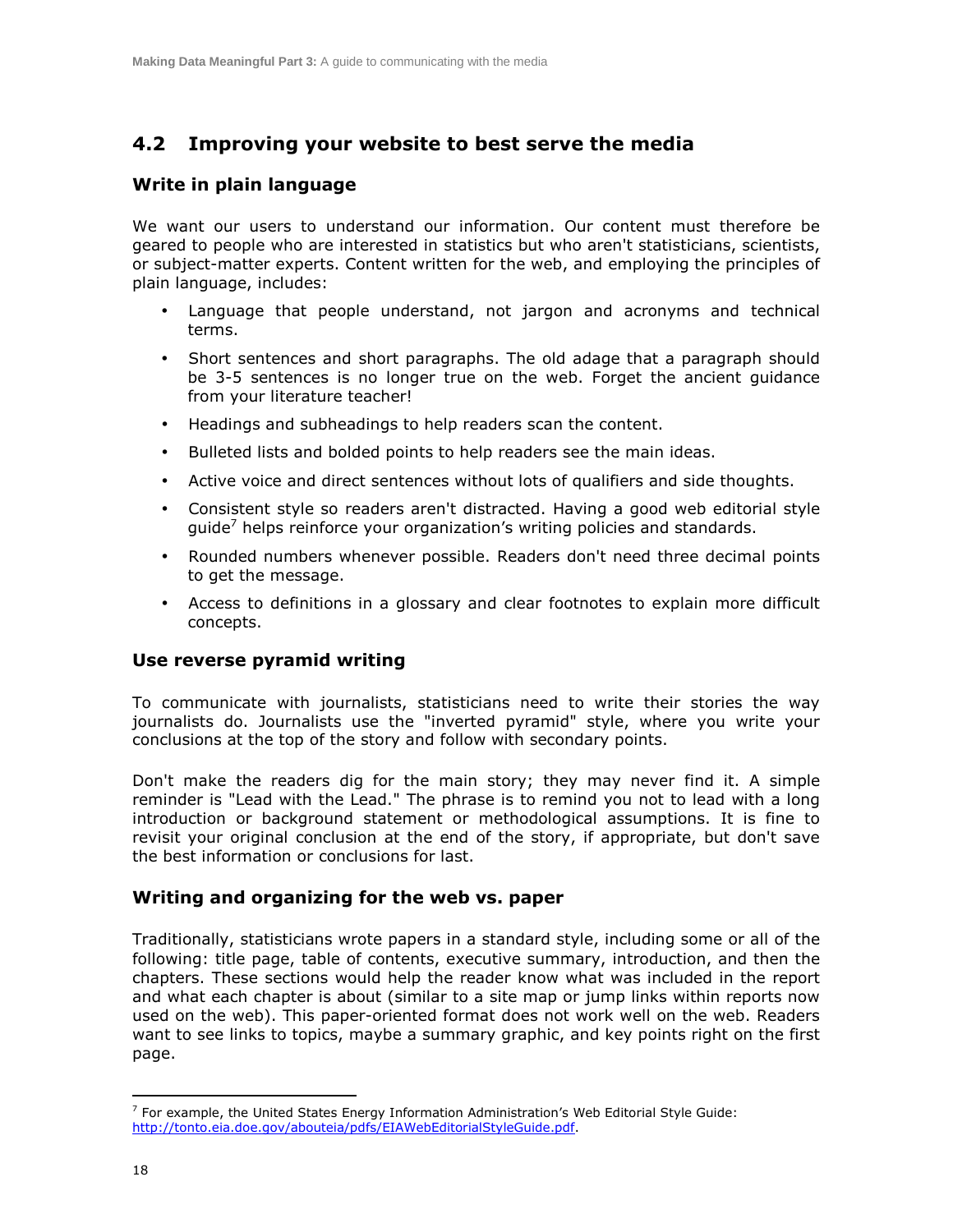Writing for the web does not mean posting a paper document on your website. It means rethinking how to structure and present the information so users can navigate through the report. Remember that readers cannot "thumb through" a website like they could a paper volume, so you need to give them a way to see the content up front.

## Usability testing

How do you know if users are finding what they need on your site? Are they frustrated? Confused? The best way to find out is to actually watch users work on your site.

Feedback from users can be collected from usability tests, customer surveys, focus groups, and in-house helpline staff. A United Nations Economic Commission for Europe survey of websites from NSOs and international organizations found that most were aimed at a group of professional users and were designed accordingly. Very few had features especially designed for the casual or first-time user.

## Good navigation (sections, links, resource ideas for the media)

Many NSOs are turning to database delivery of information to improve the usefulness of the information, to increase the timely availability of data and to save money. With the increased reliance on databases, the interfaces are critical to the success of the site. Users who are unsuccessful in using the databases may have to resort to contacting the NSOs directly, at a much greater cost.

If web development is distributed across the organization, the result can be inconsistent presentation and unconnected navigation, and even competing data access applications. Implementation of style standards assures consistent "look and feel" and avoids problems with presentation.

Some statistical organizations are using content management systems with fixed templates for efficient work and for the purpose of establishing corporate identity. Combining the standards with a web audit helps erase the differences by identifying what authors need to change.

Statistical organizations should consider strategies to ensure that people will find their site, including using keywords in the content of their web pages, encouraging links from other sites, improving marketing and paying search engines to ensure high rankings. Brochures and other handouts can be used to expand awareness of the site.

## Data revisions and notifications

The ease and speed with which the content of websites can be revised has led to an increase in the number of revisions. A printed erratum is no longer needed to signal a change. Files can be updated and reloaded without the user ever knowing that a change has been made. While this is a great advantage to the statistical organization, the journalist may unknowingly present pre-revision data. A system of notification or labelling is therefore critical in the new web-based information environment.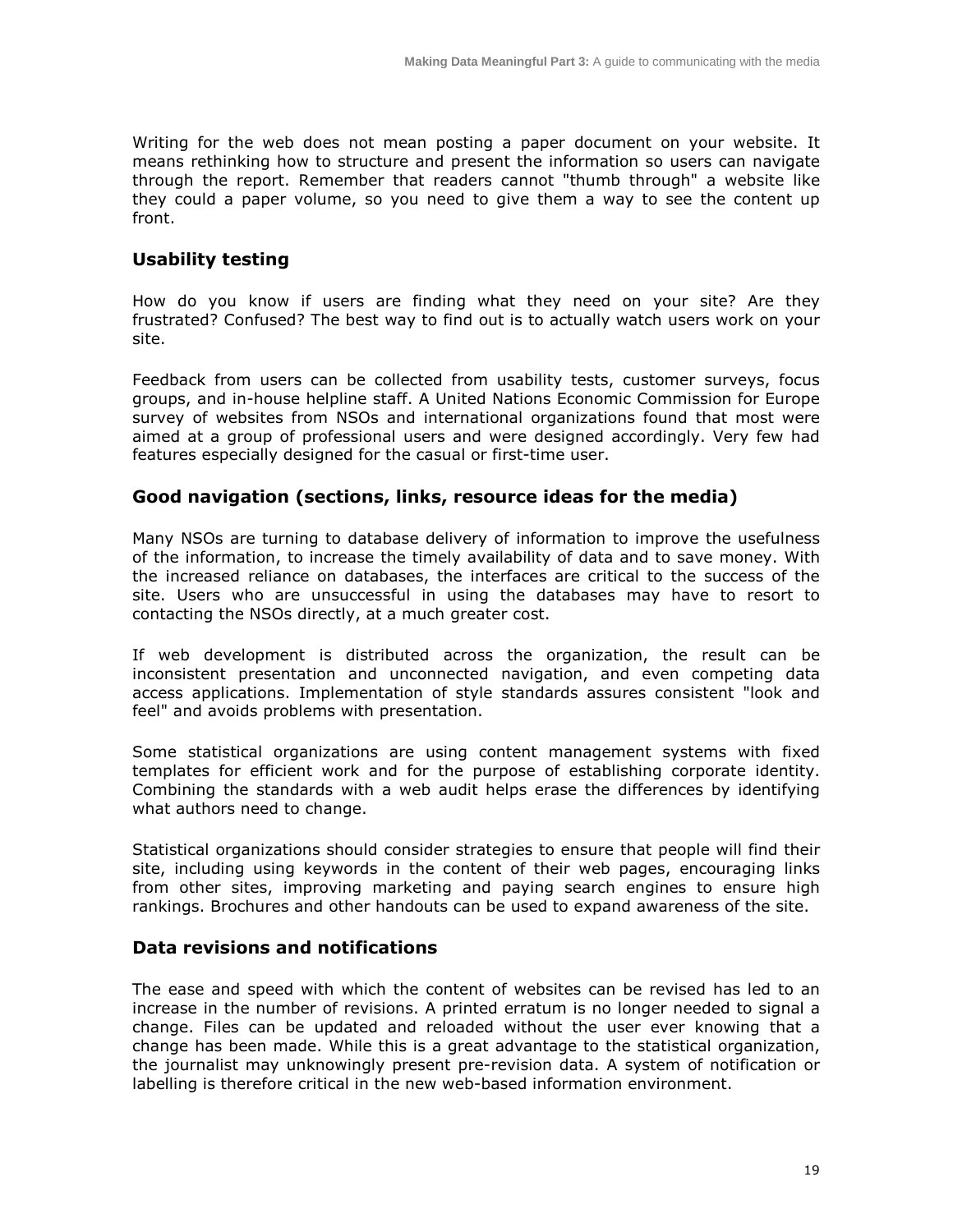Some statistical organizations require all material to be dated to allow for version control. Others indicate clearly that a revision has been made, and include the date and nature of the revision. Some organizations post their revision policies on the web.

As a statistical organization, you should have a policy concerning who can authorize changes, how they will be noted on the web, and what, if any, additional efforts will be made to notify users of the change. You should also consider under what circumstances a news release should be issued to signal a revision. News pages should show revisions to ensure that the news release data match any later revisions.

Some organizations have implemented subscription notification systems to advise users when there is an update to a particular set of statistics or data products.

## Collecting feedback on your website from the media.

Statistical organizations want to know who is using their website and what is being accessed. Web logs record every transaction on the web server and are a rich source of information about activity on the site. Page views, file downloads and user sessions all measure user traffic.

Some sites may use registration to determine customer and media information. Web trends are useful in evaluating the architectural structure but only indirectly reflect on the usefulness of the content. Web logs cannot differentiate between journalists and other users.

Creators of websites may also want to know how satisfied users are with the website and what suggestions they have for improving the site. Some statistical organizations provide feedback forms and conduct surveys of web users to collect this information. These surveys can provide useful insights into any problems that may exist.

Other organizations register users to get access to statistic; although this process can drive away those users who do not want to register. Some organizations use commercial ratings and tracking programmes to assess satisfaction with their websites.

Most statistical organizations use feedback to determine what users are interested in and what kinds of information they need. This feedback can determine the type of products that are prepared and the mode of dissemination. Some organizations have created short presentations of information on topics of interest that are included on their home page.

Many use questions posed by users and answers provided by staff to create content. This dynamic application produces an FAQ ("frequently asked questions") section. Analysing the types of questions that people pose via telephone and e-mail can also identify areas for improvement.

## 4.3 Online Press Room

More and more NSOs are including a special section on their websites that is tailored primarily to the needs of the press. Journalists have come to expect to find media information in one place on an organization's website. This area should be given a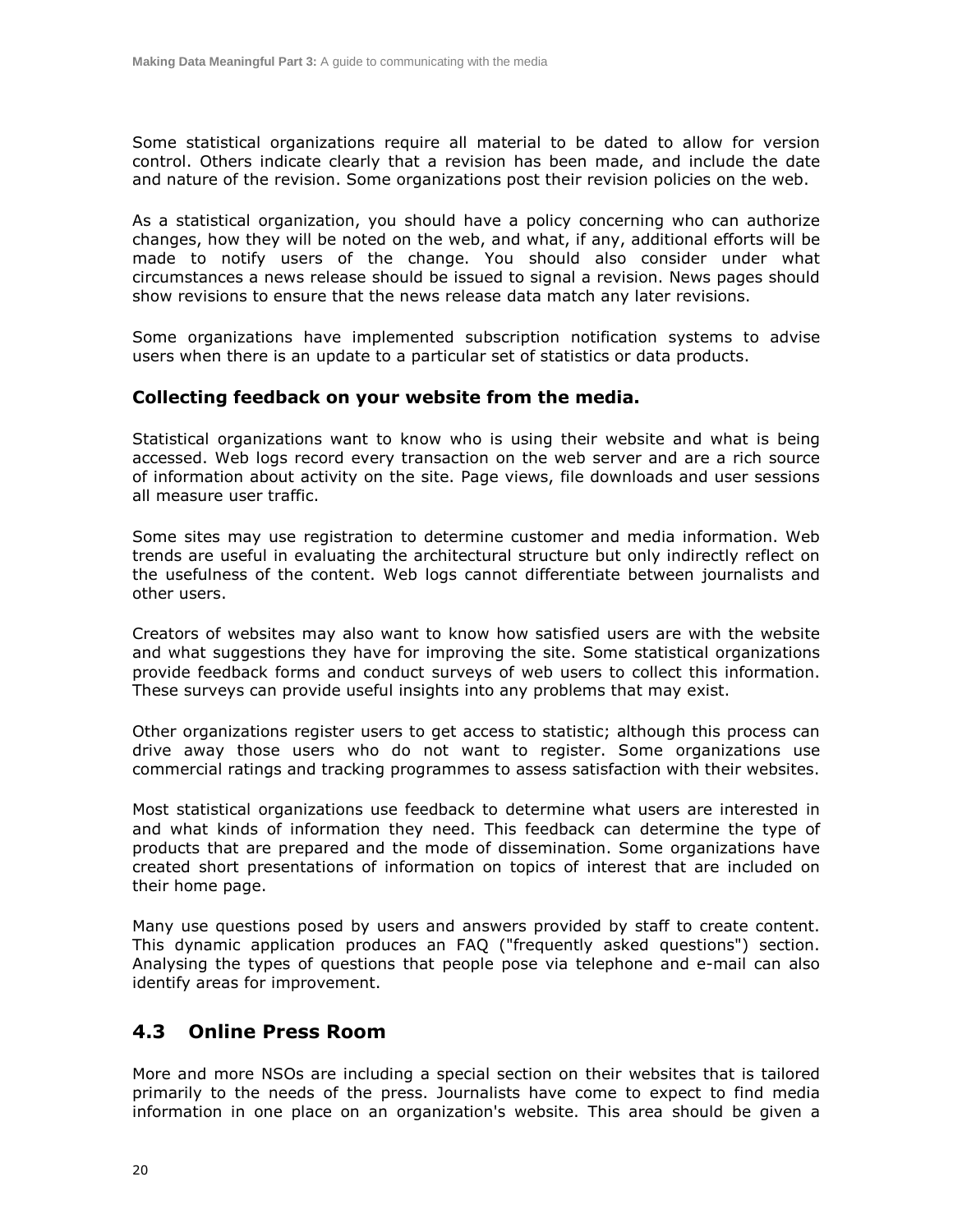name that is easily recognizable to journalists such as Press, Press Room, Press Centre, or Newsroom and should be located just one click away from the homepage. Avoid calling this press section "News" because that label can be confused with new any other stories generated by your organization.

### Suggested content for a Press Room

Your Press Room section must offer a simple way to contact the press relations department. Include at least one press relations contact name, phone number and email address. This should ideally be the name and address of a person, not a generic inbox such as publicaffairs@statisticalagency.gov. Why? Journalists on deadline will not take a chance on sending a message to a generic e-mail address because they fear they will not receive a timely response.

When listing multiple press contacts, help people select the best contact by indicating the person's speciality or other differentiating characteristic. You should also let journalists know when they can expect to receive a response to their e-mails.

Include links to all relevant organizational information, such as:

- Organizational overview and background materials describing what you do and why: mission statement, fact sheets, history, and basics such as the number of employees and year established.
- Budget and other financial information.
- Titles, biographies and high-resolution photos of the senior management team.
- Key speeches, presentations or testimony (including video or audio of important speeches given by high-level executives if available).
- Organization or director's blog.
- The organization's strategic plan and annual report.
- Calendar or listing of forthcoming statistical releases or other key dates, to show what's on the horizon.
- Embargo policy.
- A directory of subject-matter experts so that journalists can contact the expert directly listing names, title, and a brief sentence or paragraph describing the specialization—e.g. earnings, population, etc..
- Publications listing or index.
- Frequently Asked Questions about the organization, its work, or on specific topics of interest.
- High-resolution, downloadable photos and graphics from your organization that are in the public domain and that you know are likely to be requested by the press and external audiences.
- Stock video clips (sometimes called b-roll), video news releases and radio sound-bites.

Making this information available in a single place on your site helps journalists build the foundation for their stories. Provide print-friendly versions of content people would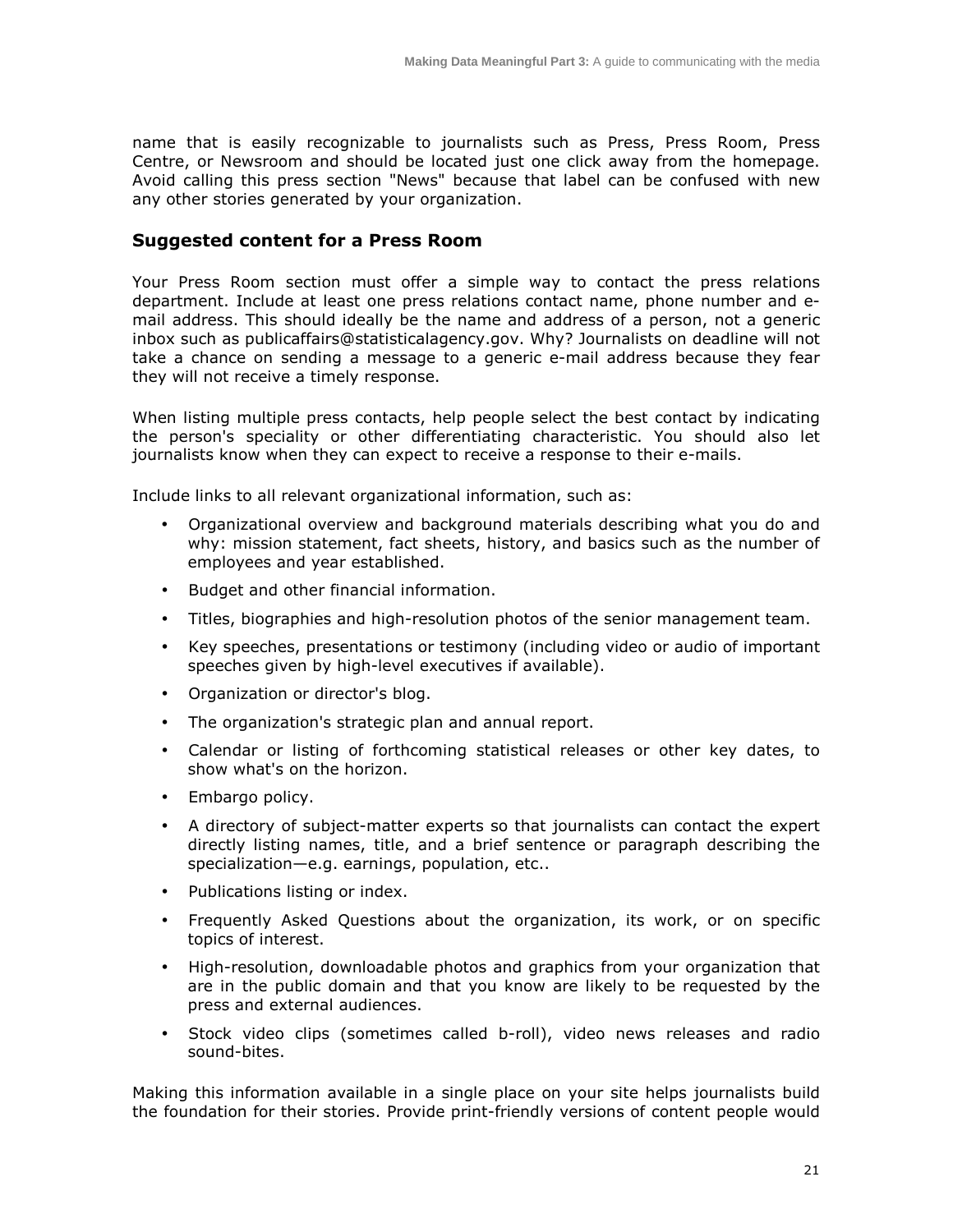normally want to reference offline, such as annual reports, press releases, speeches, and executive bios.

#### How to feature press releases

Your press section should show the most recent press and news releases on its main page and include a link to a designated page or section for press releases. Label this area "Press Releases." Lists the most recent ones first. Archive all past press releases and make them sortable by date, with a separate listing by subject. Make it simple to search press releases and archived press releases independent of the rest of the site. All press releases (new and archived) should feature complete press contact information and dates. Finally, providing an e-mail distribution list and RSS feed for press releases has become a well-established feature.

## Ideas to help the media

Highlight thought-provoking facts that journalists can use in their stories. Creative content and interesting facts pique journalists' interest reflect well on your organization. Journalists are usually under rigid deadlines, so it is helpful to provide them with electronic links from the press section or the press releases to related information.

Journalists often regard articles from independent newspapers and magazines as being more credible than an organization's own press releases and promotional materials. Many organizations are therefore now providing links to or information on what other media outlets have said about the organization.

It may be useful for your organization to create an online "Journalists' Guide to Using Official Statistics." If you have any complex recurring themes, such as economic recovery, you might consider asking someone (like a senior statistical economist) to write an article for the website press room explaining these issues.

If you are working with colleagues who can write well, get them to describe how their organization functions, what they do, how they do it, and why. This bridges the journalistic-corporate gap by getting some positive messages out there (together with some nice photos and good page layout). One idea might be features on "A Day in the Life of [fill in with subject-matter expert position]."

One simple technique that may reap great rewards is to establish and nurture relationships with the journalist(s) who most frequently feature your organization and data. Give the journalist a call when something out of the ordinary is about to be released.

#### Start building your press room

Talk with friendly journalists in order to understand what they need from you, and to find out how well these needs are being met by the website. Then, build their needs and requirements into your press section. Face-to-face meetings or focus groups with key journalists who frequently cover an organization or a particular dataset are other ways to determine the usefulness of your website.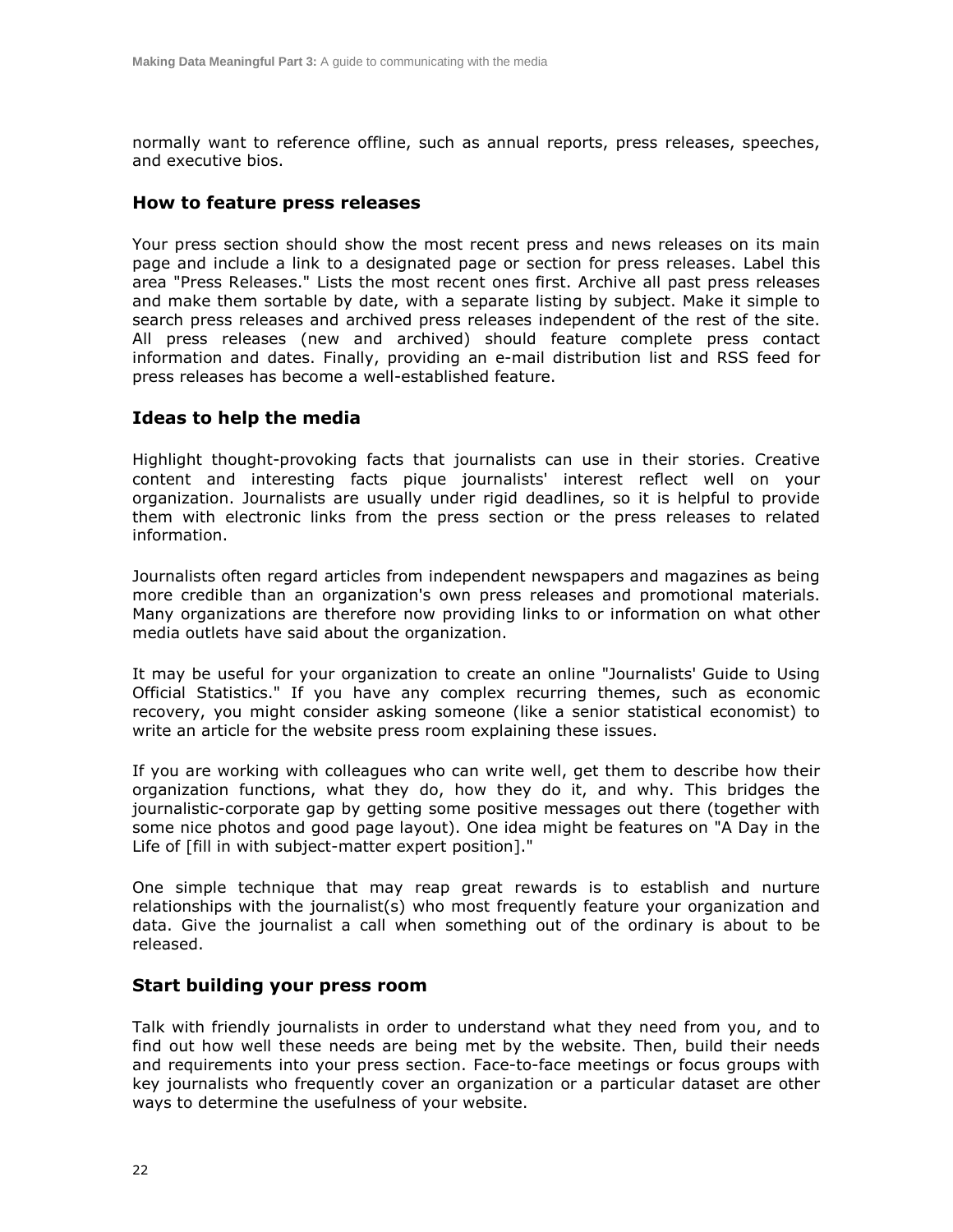Some best practice examples include:

- United States Department of Agriculture's Economic Research Service: http://www.ers.usda.gov/News/ and http://www.ers.usda.gov/News/ERSInTheNews.htm
- National Center for Health Statistics: http://www.cdc.gov/nchs/pressroom/
- Australian Bureau of Statistics in the news and in blogs: http://www.abs.gov.au/websitedbs/D3310114.nsf/home/news+&+media
- Office for National Statistics Frequently Asked Questions on Methodology Changes: http://www.statistics.gov.uk/downloads/theme\_economy/FAQ.pdf

Finally, consider discussing your press room concepts and prototypes with the journalists themselves.

But keep in mind that some organizations have chosen other models that could also function well. For example, some make press releases available on their website to make it easier for the general public to access them.

## 4.4 Issues of changing skills to provide these services

## Changing the skill mix to support the web

Statistical organizations need specific skills to support disseminating information on the web and to deal with the media. The shift to more visual data, including maps and animated longitudinal data, requires staff with geographic information systems and data visualization skills.

Changing the skill mix has obvious resource implications for an organization. And shift was not just technical. It was also psychological, requiring employees to be more flexible and to change their outlook from the old way of doing business. It has often been difficult to convince data producers to change their methods and orientation. Staff also had to understand new ways to write electronic news releases, create a press area or press room on the website, and to deal with the media's new access to all kinds of information.

It was originally believed that the web would provide self-service for users, and that telephone and e-mail support would be minimal. In fact, most organizations have been surprised to find that the number of enquiries have in fact increased with the availability of information on the web.

Huge increases in the numbers of users translate into many more questions and comments. Customer service staff are having to be retrained to answer e-mail questions or to provide help on the telephone to the media and other users. Press offices also have to learn new technology and dissemination methods to work with the media.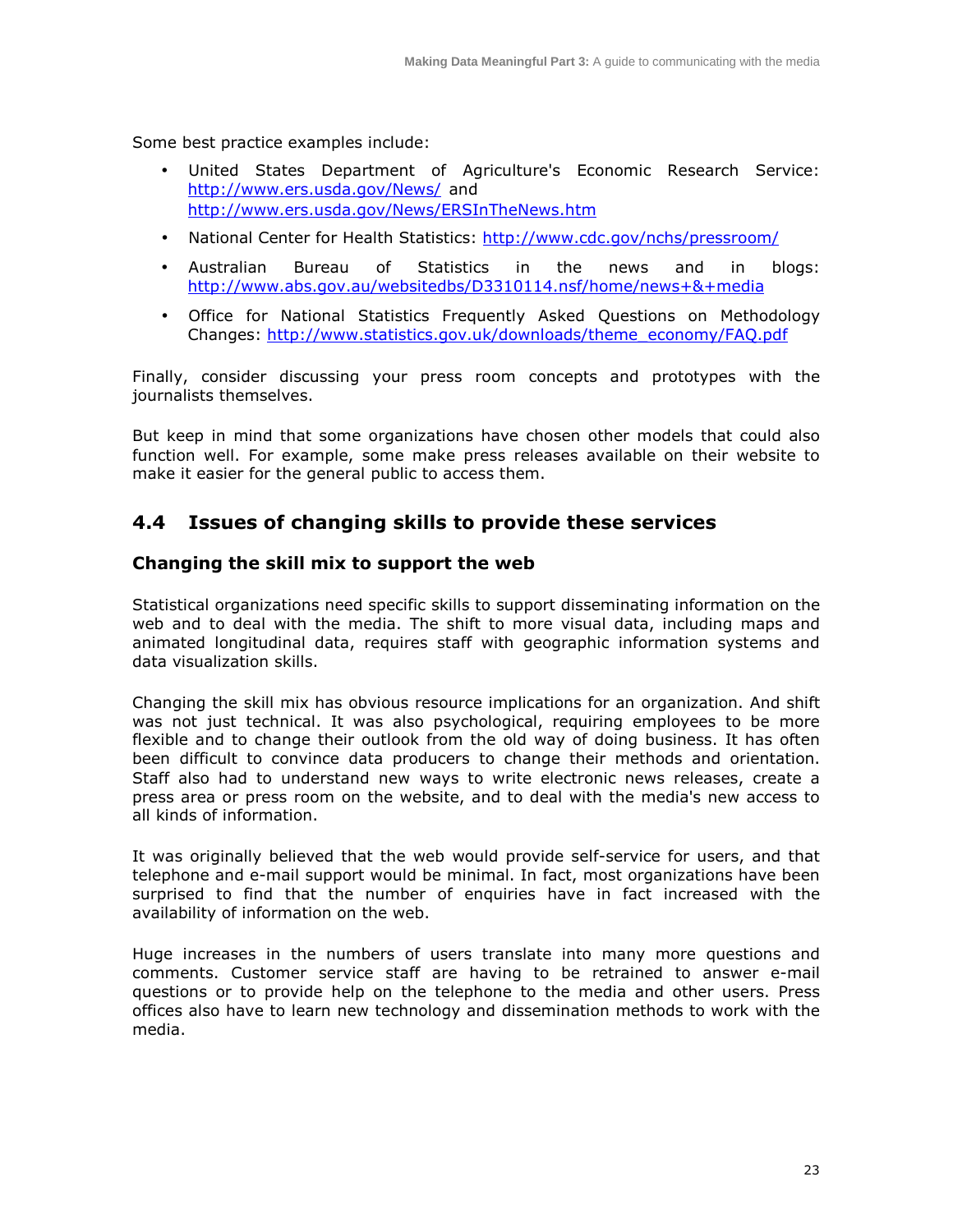## 5. Writing for and releasing information to the media

## 5.1 Introduction

Statistical organizations cannot sit idly by and wait for the media to contact them with questions and requests. Nor can they simply disseminate raw data and expect the media to tell meaningful and accurate stories about the numbers. Instead, an organization must engage the media by presenting statistical information in a way that is appealing, understandable and useful. The relationship between a statistical organization and its media contacts can be mutually beneficial: providing journalists with valuable content in exchange for a broader audience for statistics.

## 5.2 Writing a good news release

The news release is the fundamental tool for presenting information to the media. It provides interesting and newsworthy information in a concise, ready-to-use format. Its primary goal is to convince a reporter that you've got a story worth pursuing. Some media outlets—particularly smaller publications and websites—may simply republish news releases. Most will devote time and energy to pursuing a story about the particular information or event.

The statistical organization should ensure that the subject matter of the news release is timely and newsworthy, that the information provided is factual and accurate, and that the release is written in clear and easy-to-understand language.

But even with the best news release, there is no guarantee that it will be picked up by the media. News organizations may have other themes on their agenda or they may decide that the news release is not newsworthy.

Statistical organizations may have different names for a news release: "News Release", "Press Release" or "First Release" are common terms. Shorter releases on metadata, which provide background material, or those announcing an upcoming event may be called a "Media Advisory," "News Bulletin," "Tip Sheet," or "Note to Editors." Finally, to convey more in-depth information to the media, some organizations will issue a "Backgrounder" or "Fact Sheet", generally longer and more detailed than a normal news release.

Regardless of terminology, be consistent in naming your release of new and interesting data; do not use multiple names for essentially the same news content. The media should immediately recognize the label on a package of potential interest to them.

News releases are written for journalists who are usually working under time pressure. As a result, the release should be tailored to their needs. Some guidelines follow.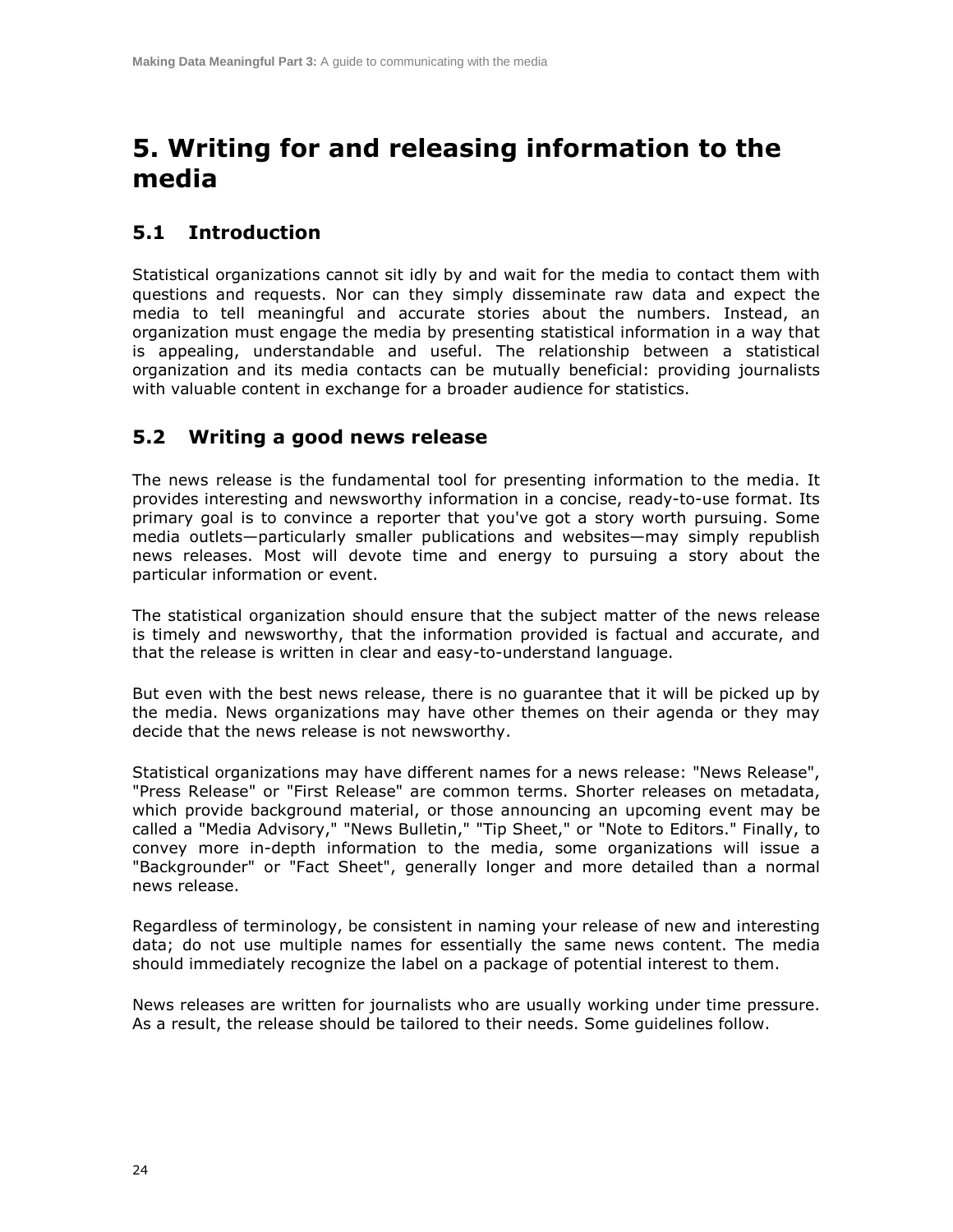## Contributors – writers and reviewers

Creating and distributing a news release normally involves contributors from different parts of the organization, each with a distinct role in researching, writing, reviewing and validating a news release. The three main roles are:

- **Subject-matter specialists** Subject-matter experts who analyse data, identify main trends, check for accuracy, and draw conclusions, providing the basic content of a news release.
- **Press Office -** Communications professionals who look at the newsworthiness, language, style and readability of the news release; arrange for translation, if needed; connect to the media and journalists; and transmit the release.
- **Organization leadership** The hierarchy or senior management of the organization, who validate a release and ensure that it is in line with the mission and strategic objectives of the organization.

The division of tasks between those three main contributors may vary across statistical organizations. In some cases, subject-matter specialists have been trained to write up their own material and are able to create a more or less final news release that the Press Office disseminates to the media. At the other end of the scale, communications professionals from the Press Office may write all releases in a journalistic style, on the basis of information obtained from statisticians.

Generally, best practice is that subject-matter experts and communications professionals collaborate to develop a factual, informative, well-written release, which is then reviewed and approved by the management.

#### What to write about

Write a release only if you have a story to tell, not because it is the routine thing to do. The story is NOT that you finished a report or have some data, it is what the report has to say or the story the data tell.

Even if you have no new data, consider doing a specific release if a topic is in the public arena, for example the effects of a hurricane on energy production, or something unexpected has happened and you have data pertinent to this occurrence. Releasing for a special date is another possibility; this may be an upcoming conference or high-level meeting, or a "special" day like Labour Day or Valentine's Day.

The news release should add value to the information already available from your organization, or there is no point in issuing one.

## Structuring content

#### Format and layout

Follow established news release format and layout, including succinct information that journalists can easily reprocess and repackage. The more familiar your news release looks and the less effort it takes to convert it into an article, the more likely it is to be published.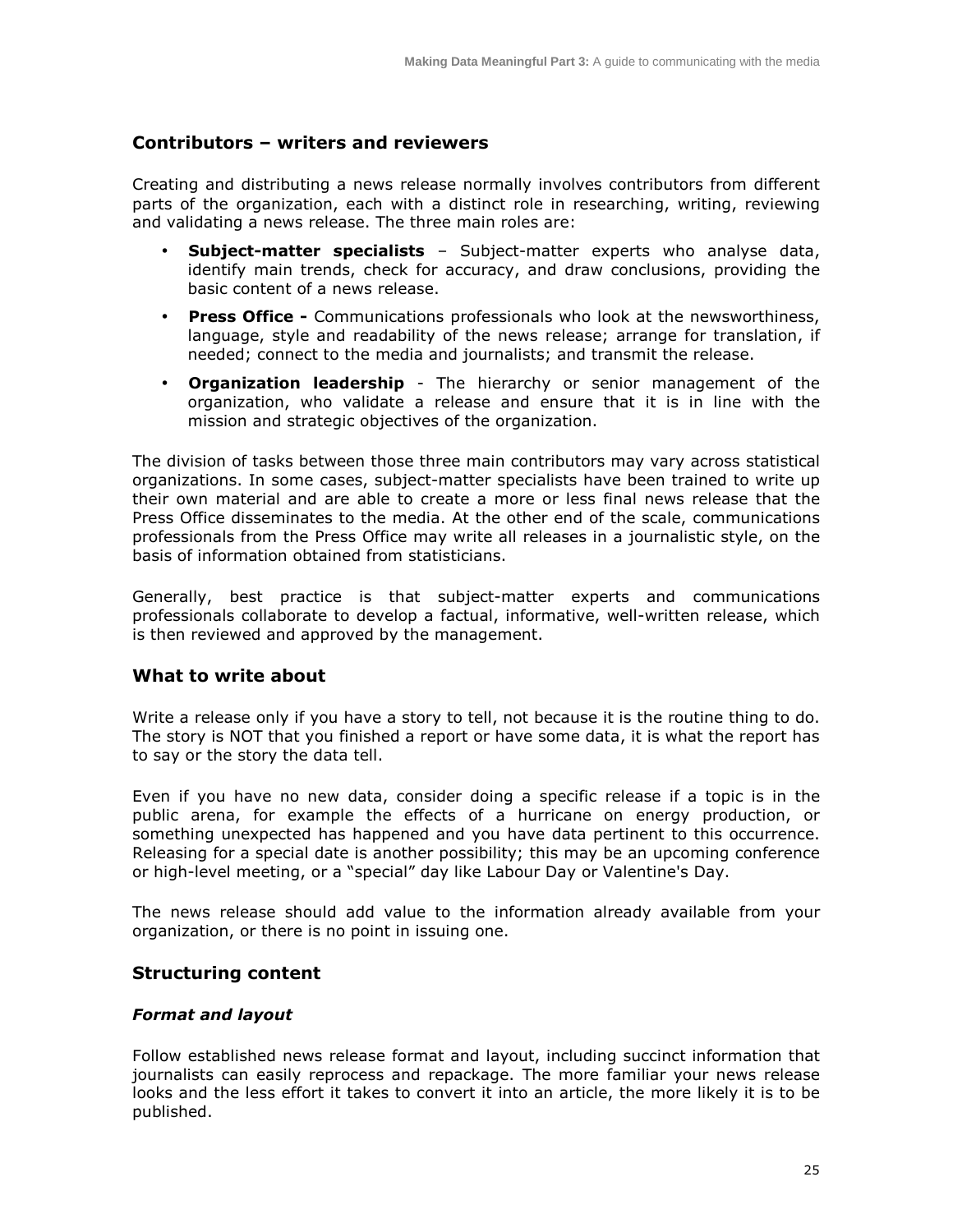#### KISS: keep it short and simple!

Effective news releases are about one page long, and should never be longer than three pages. Writing too much is the one sure way of condemning a release to the rubbish bin. Write in simple and concise language, at the level of the general public.

#### Inverted Pyramid and "Cut-Off-Anywhere" principles

The inverted pyramid principle enables a journalist to assess the newsworthiness of a release at a glance. The most important message is at the top, with additional points following in order of decreasing importance. It is "inverted" because conclusions are at the beginning rather than at the end, contrasting with generally accepted academic or scientific writing styles.

The first few sentences should contain few, if any, numbers. The body of the release should describe details of the event or report, arranged in order of their importance, with a constant tie-in to the headline and lead. Statistics are all about change: up, down, new high, new low, first time. Readers want to know what is new, what is different. Make the figures interesting by communicating enough detail to get the key message across without getting lost in it. There is no need to explain in detail how data were collected. Much of what interests statisticians will not necessarily thrill the general public.

Construct your release in such a way that an editor can cut it at any point and still be left with a complete "story", however short: headline, headline + subtitle, headline + subtitle + summary, and so on.

#### **Headline**

The headline or title of a release often determines its fate: it may convince a reporter to either keep the release or throw it away, so its composition is an art in itself. It should be catchy and interesting, yet exact, and capture the essence of the story. Headlines are sometimes criticized for being sensationalist or misleading because they don't tell the whole story. However, their purpose is to capture the attention of the reader, nothing more. Explain the details later. A good headline should be one line or two at most. Write it last so you can best identify the most important points you ended up including in the release.

#### Lead

A release starts with a lead paragraph, like a newspaper article, which captures the reader's attention and, at the same time, conveys the principal message of the data. It should be arresting, while providing a concise summary of the ensuing information. Write a short, easy-to-read paragraph, not a large block of text. Condense the story, presenting only the most interesting aspects. Think of the main message before starting to write; what is the story the data tell?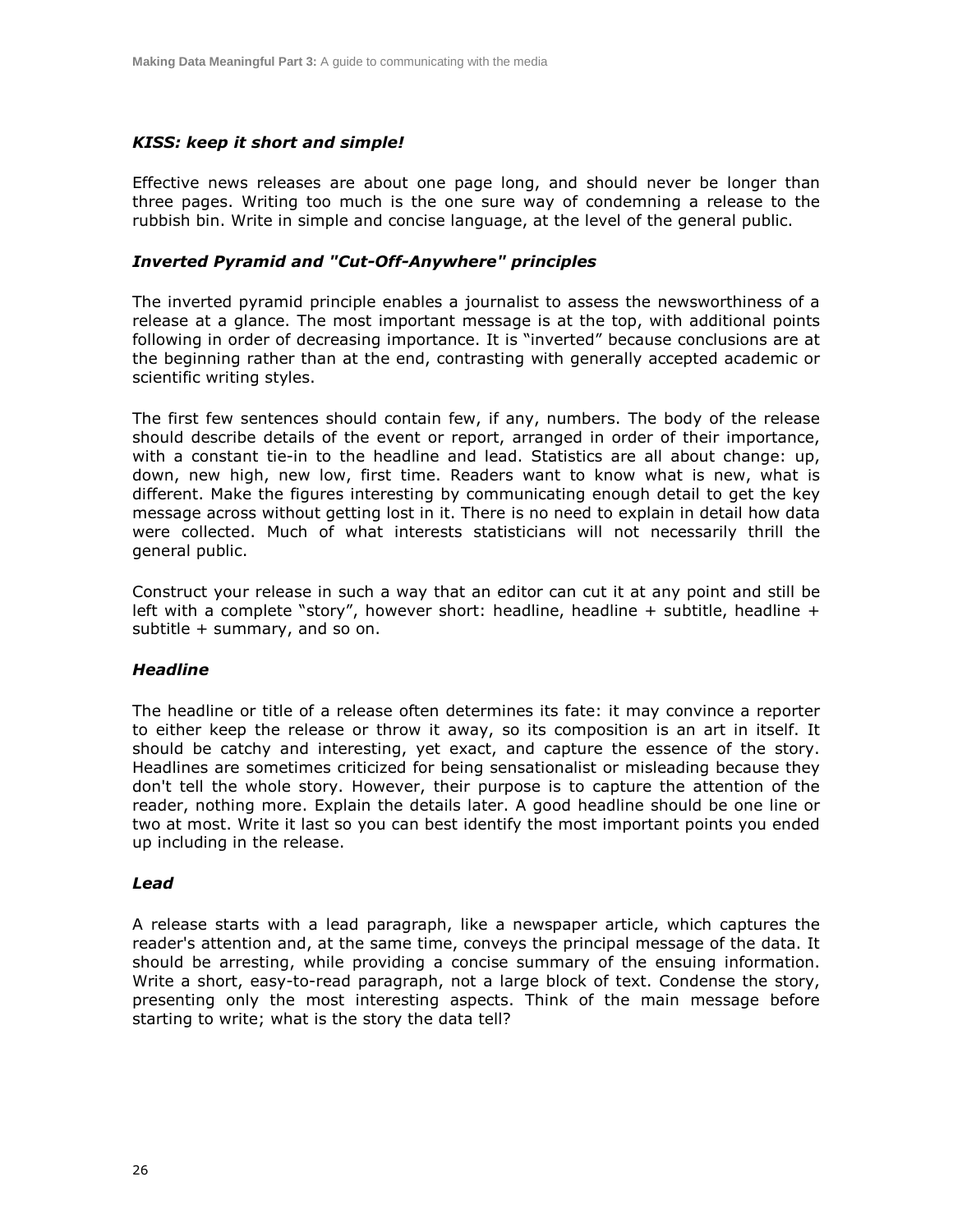Accepted journalistic style dictates that the lead be no more than 35 words. While this is not a hard-and-fast rule, it is generally best to keep leads to no more than 2-3 short sentences and 3-4 lines long. When in doubt, break a long paragraph into two smaller paragraphs, and break a long sentence into two shorter sentences.

### Some other recommendations for press releases

#### Jargon-free

The release should be readily understandable to anyone not familiar with the topic. Avoid using jargon and technical terms. Spell out all acronyms. Keep numbers short and easy to grasp: 30 million instead of 29 888 632.

#### Tables, graphs and maps

If picture is said to be worth a thousand words, so is a well-constructed table, graph or map. Tables are a good way of summarizing results; but graphs and maps can show trends or patterns in a way no text could. But they can also get easily overloaded with information and become too complex to interpret. Keep tables small and simple, avoid too many layers. Limit the messages you want to put in a graph or map, and use graphs only to illustrate a point. Make sure all units of measure—bars, lines, pie slices, table rows and columns—are clearly labelled. Refer to the table or graph at the appropriate place in the text. Make the source data for graphs available so that news organizations can make their own graphs if they wish. Avoid complicated graphs and diagrams as you risk confusing or losing readers unfamiliar with statistics. $8$ 

#### Sub-headings and bullets

Use sub-headings when possible to break the text into manageable portions. Subheadings should be bold-faced but not underlined, as underlined text might be mistaken for a hyperlink in the online version. Use short, bulleted lists rather than long text enumerations, because lists can be scanned much more quickly.

Don't be afraid to use one-sentence paragraphs to emphasize a point.

#### Source information

 $\overline{a}$ 

Mention your statistical organization as the official source of the data in the lead paragraph, as in: Fact, fact, fact, "as released today by (name of the statistical organization)," or "according to the report released today by the (name of the statistical organization)." If possible, the organization logo should appear in a prominent position on the first page. Getting due credit raises public awareness of the organization, its mission and activities, and may also increase trust and credibility.

#### Glossary, contact and additional information

Avoid using terms that most people will not know. But if there is no way to avoid using uncommon, technical or statistical terms, explain them at the end (for instance, in a "facts" box), in a clear footnote, or link to a glossary. The news release should identify

<sup>&</sup>lt;sup>8</sup> For more information see "Making Data Meaningful Part 2: A Guide to Presenting Statistics".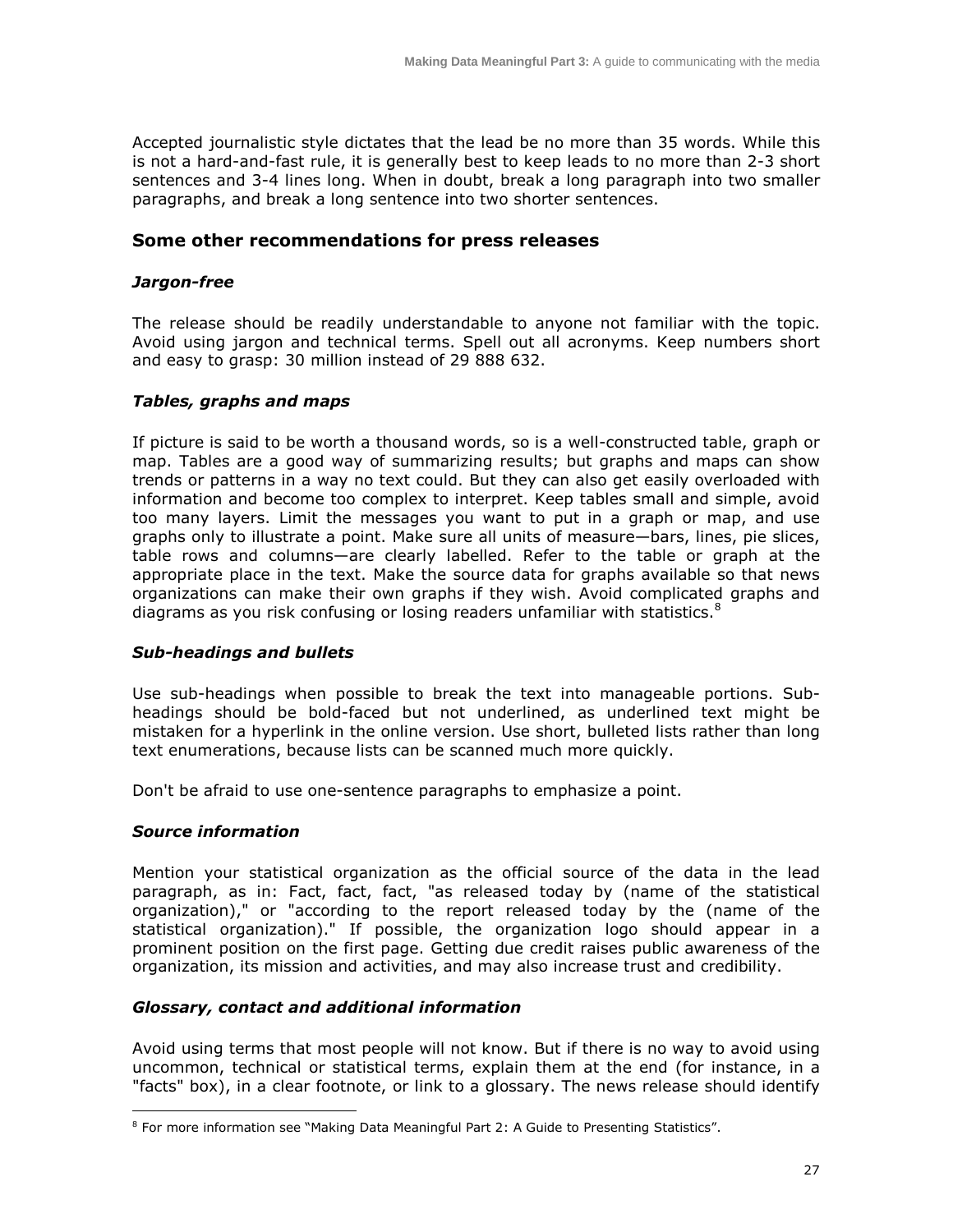a contact person, with a phone number and e-mail address to whom the media can turn for additional information. Always include a URL link to the complete report or at least to a website where additional information may be found. Be specific—make sure that the URL goes to the data, not simply to the organization's website.

## 5.3 Efficient delivery of news releases

Writing a good news release is not a guarantee that it will be published. It must also be delivered efficiently to reporters in a way that maximizes its chances of getting picked up and becoming news.

## Timing of news releases. When is the right time?

Statistical organizations should carefully consider the timing of their news releases in order to increase the likelihood that they will be noticed and acted upon.

- Some news releases, especially those dealing with market-sensitive economic information, should be issued as close as possible to the time that the new data are made public. Generally, release dates for key data and reports are announced well in advance.
- If there is some latitude for timing, do not release your news at a moment when you risk having it drowned out by hotter news (if this can be foreseen and avoided). A release in the middle of the summer holidays may get picked up more easily than on the opening day of the Olympic Games, for instance.
- And finally, there are 'opportunistic' releases, riding along with specific dates or events. Make a press release with pertinent data on Labour Day, a national holiday, a high-profile conference or international meeting. Copy-hungry journalists might be grateful for interesting, factual and trustworthy related information and use it.

Apart from timing the date, it also pays to time the hour of your release. If you want to make the evening news or tomorrow's newspaper, you should know how news desks function and what their deadlines are. This way, you can deliver at the time that is optimal for them. If you would like them to elaborate or consult specialists for interviews or video and photo sessions, give them enough time to do so.

## Creating and maintaining media lists

To target news releases in a precise manner to the media sources who will be most likely to use the information, you need to have an up-to-date, accurate and detailed list of contacts. Some recommendations:

- Draw upon all possible resources to compile a list: membership lists of professional or specific-interest organizations, yellow pages, web searches, attendance lists at conferences or workshops.
- Complement this with internal lists of contacts that exist in your organization. Do not limit yourself to press or dissemination services: subject specialists probably have interested contacts, for example, journalists who have previously contacted them with questions.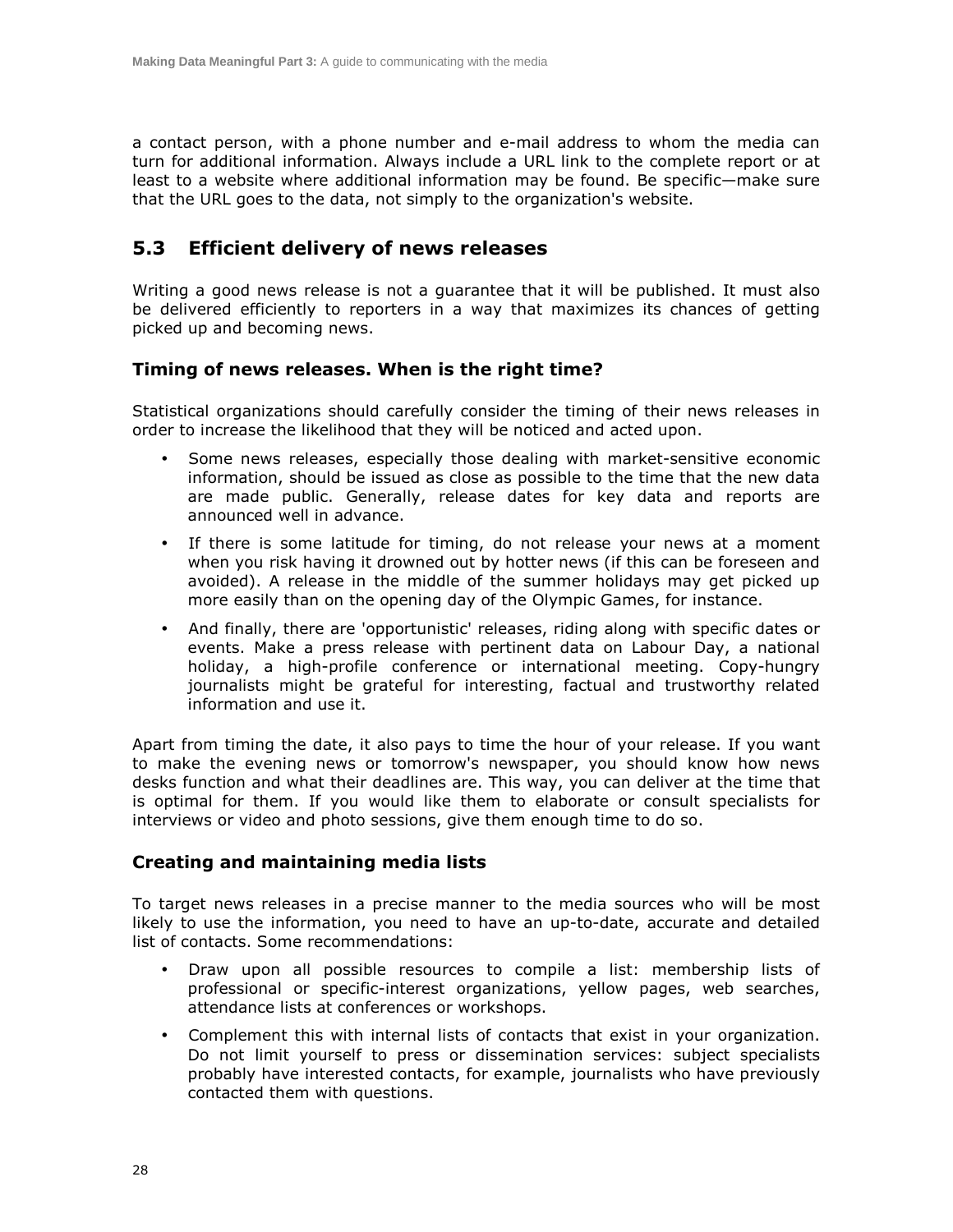- Make it possible and easy for media, journalists or anyone to register via selfsubscription (on a dedicated "contact us" part of your media page or press room), so they are sent all or specific releases. LISTSERV technology allows you to create and manage media lists, but allows recipients to subscribe themselves.
- Segment your list. Not all media and journalists are interested in everything, so try to target and send only what is likely to interest them. Do not forget regional and city media, or special-interest niche or trade publications.

## Making releases visible

If you want journalists to pick up your news release, send it directly to them. But it's also important to ensure that reporters can easily locate your news and information even if they are not on your distribution list. To ensure this:

- Create a news room or media section on the home page of your website (see chapter 4). Make sure that it is updated regularly and contains useful material both news releases and more detailed background information, when appropriate—to make it worthwhile for journalists to bookmark and visit often.
- Make it easy to re-use and re-distribute your information by taking advantage of social media and Web 2.0 technologies, some of which were discussed in chapter 3. Make your information available in XML format via RSS feeds or other syndication methods; and use Twitter to "tweet" about your latest news and to link to the new releases posted on your website.

## Pre-releasing information: Embargoes and Lock-ups

## Embargoes

Some statistical organizations pre-release information under an embargo. This means that, under clearly defined rules, journalists or other stakeholders get access to the information prior to its public release, on condition they do not disseminate or use it until a specified date and time.

An embargo is useful when the release contains complex information, as it gives journalists more time to digest the release, prepare a story and line up interviews in advance. By making it easier for journalists, chances are increased that complex messages will be covered. This is, however, not a guarantee that journalists will understand and report correctly.

Make sure that the rules of the embargo are clearly spelled out, that journalists or other recipients explicitly agree to comply and that they are aware of the sanctions for non-compliance. The ultimate sanction for releasing information prematurely—and thus violating an embargo—is, of course, the blocking of access to future embargoed material.

Embargoed information may be forwarded via e-mail or made available in a special Internet location outside the organization's firewall. It is wise to limit the number of recipients of embargoed information, as this lessens the likelihood of a leak and makes it easier to identify a violator.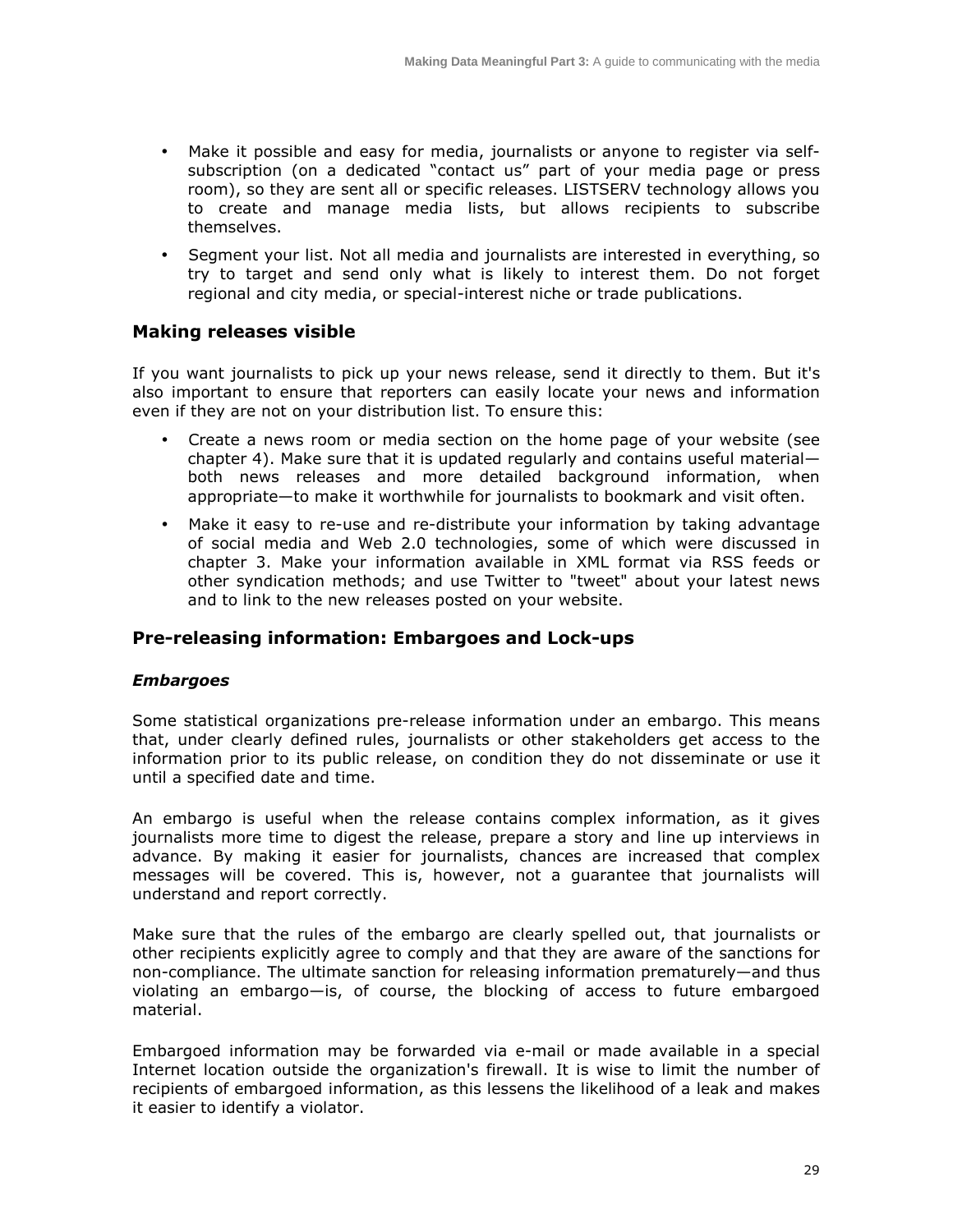#### Lock-ups

An alternative to the embargo is providing advance access to information under lockup conditions: journalists are confined to a secure work area where they can view the information and write their stories, but they cannot transmit them to the outside world until the specified release time.

Lock-ups are used mainly for the release of high-profile or market-sensitive data.

## Identifying and training spokespeople in your organization

The spokesperson is an individual designated to speak with the media, on the record, about a particular topic. Depending upon the subject matter, the spokesperson can be a statistician or other subject-matter expert, someone from the communications staff or a senior manager. A news release should name the spokesperson who is available to provide further comment. Journalists may prefer to speak to the statistician or other subject-matter expert who is most familiar with the data, but for a news release with policy or strategy implications, a senior official may be requested. Generally, a member of the communications staff skilled in media relations is best able to serve as the primary point of contact for providing basic information and, if necessary, routing the request to the appropriate subject-matter expert or senior official.

The spokesperson must be available by telephone and e-mail when the information is made public, even if this is outside normal working hours. If the spokesperson or his designee cannot be reached, this may have negative effects on your organization's image and reputation.

All spokespeople and, ideally, all staff members who are likely to come in touch with the media, should undergo media relations training. Particularly for releases on sensitive or potentially inflammatory topics, staff within the information service or customer call centre should be briefed to speak with a single voice and be consistent in the message they bring (media training is addressed in chapter 7).

## 5.4 News conferences and media briefings

Press conferences can be an effective way to reach the media. They should, however, be used sparingly and only for the delivery of major news. One key factor for a successful live press conference is quality visuals: charts, maps, or other eye-catching graphics; if you can, choose a beautiful or interesting setting. If your announcement does not hold any element of visual interest, a time-efficient alternative might be an audio news conference, where reporters dial in, capture soundbites and ask questions from their own phones. Moreover, using state-of-the-art technologies such as webinars or video teleconferences can be good for your image.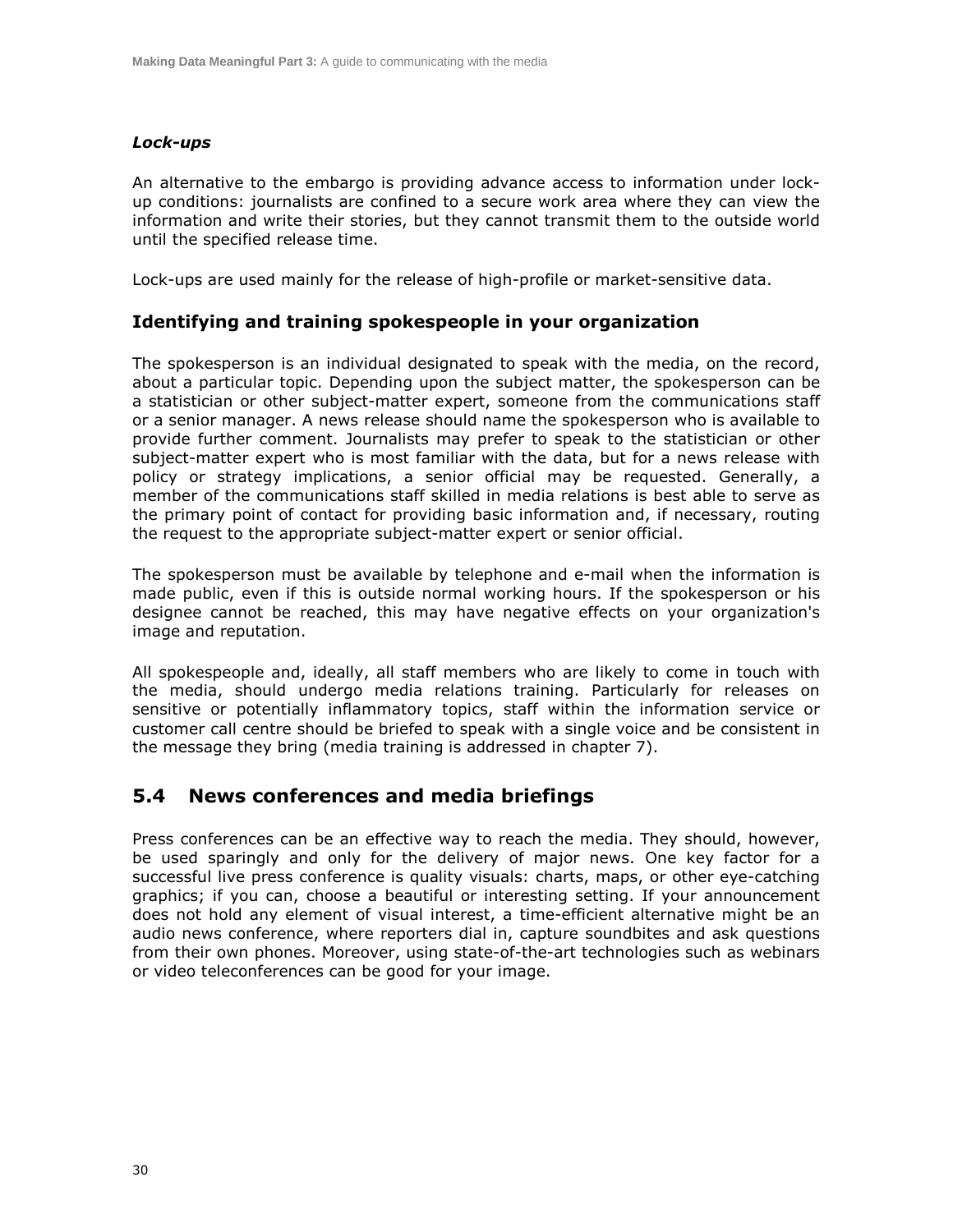Holding a news conference requires advance planning. Here is what you will need to do:

- Secure a briefing room and/or teleconference lines.
- Invite the media.
- Prepare a press package (including a news release, speaker biographies, copies of charts or other visuals, and other pertinent background information).
- Prepare visual aids (PowerPoint slides or large charts).
- Foresee sufficient staff to perform all tasks required (meet, escort, hand out documentation, etc.) and have IT and technical support on standby in case something goes wrong.
- Plan the event beforehand, including prior rehearsal/media preparation, if necessary (see chapter 7).
- Prepare a list of possible questions & answers, especially on the more difficult and controversial aspects of the release, also covering off-topic issues likely to be raised.
- Arrange for visitors to enter the building and find the briefing room.
- Allot space for camera crews.
- Ensure power for video, lighting, recording devices, etc..
- Reserve microphones or boom microphones so the audience can hear the questions.

## 5.5 Conclusion

Writing and delivering a press release in a way that makes reporters' life easy will create goodwill and ensure not only that your news is picked up, but also that the tone of voice will be positive. Paying attention to details always projects professionalism.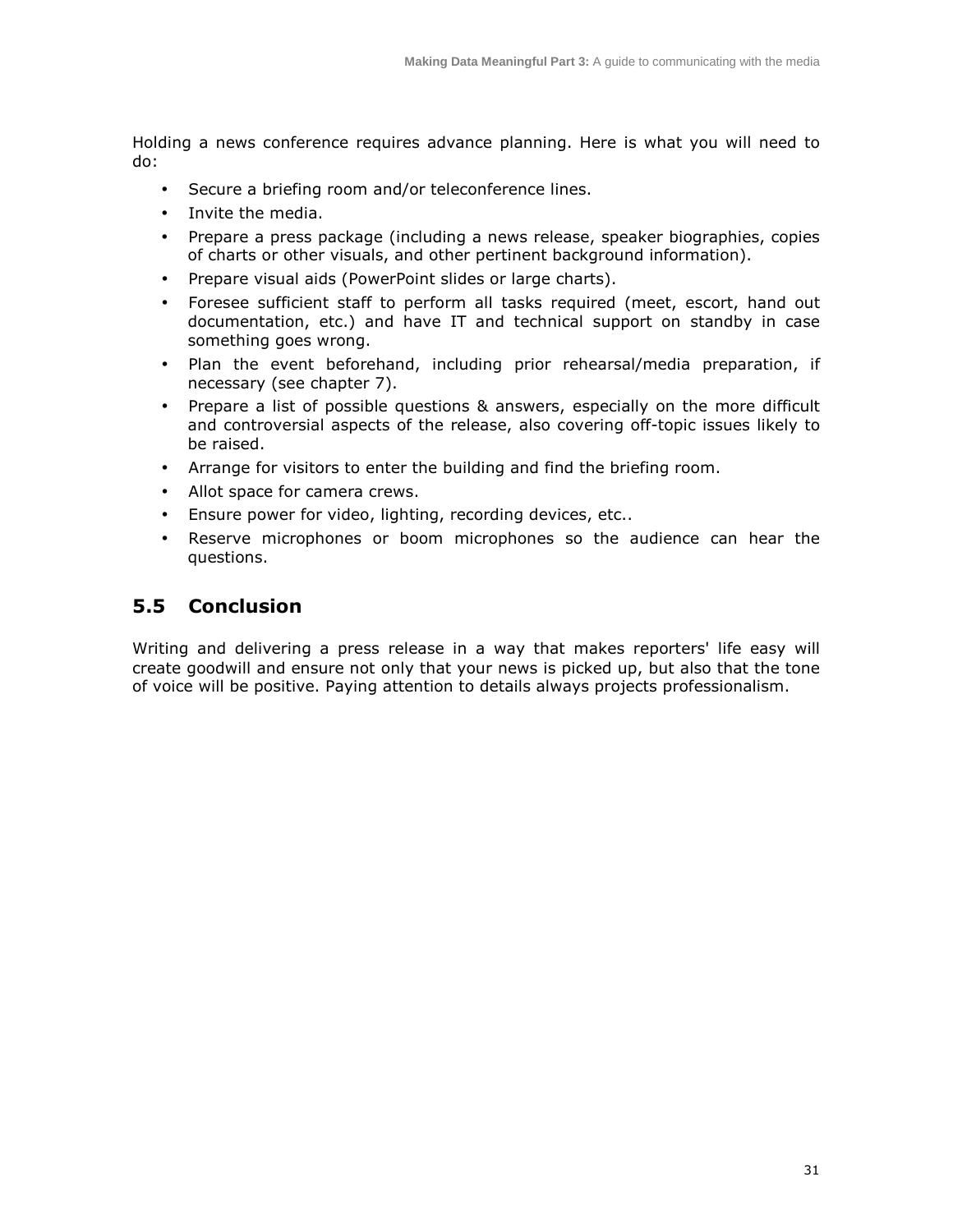## 6. Monitoring and measuring media activities

## 6.1 Overview

This chapter will discuss various tools for monitoring the media and provide some case studies.

A key part of the mandate of an NSO is to communicate the findings of its statistical and analytical programs to the public. NSOs reach a wide audience through the media. An integral aspect of an organization's media relations section should be monitor and measure media coverage. Statistical organizations are major users of media monitoring services, and for good reason. These programmes are critical to the successful delivery of an organization's mandate.

An effective media monitoring programme can:

- Provide concrete data allowing a statistical organization to assess the effectiveness of its products and programmes, ranging from publications to comprehensive communications strategies. Information gathered from analysing media coverage can be used to measure performance and to help improve these products and programmes.
- Provide data for analysing media coverage for individual news releases, and for identifying opportunities for improvement.
- Detect errors or inaccurate interpretations of statistical information in media articles or newscasts, allowing an organization to respond to them promptly. Responding to errors in media reports is an opportunity to build and strengthen relations with media.
- In times of crisis, monitor media interest in the event and the public's reaction, and use the results to adjust and improve crisis handling (see chapter 8).
- Take account of emerging issues and public concerns about critical organization programmes, such as the census, allowing staff to develop policies and services accordingly.

## 6.2 Some questions to ask

Communications professionals are under pressure to show return on investment. But managers face other pressures as well, such as relating to budgets.

Here are some questions an organization should consider before deciding on the type of monitoring service it wants to set up.

## What media do you need to monitor?

What media are to be monitored? Newspaper articles? Television? Radio? The Internet? Social media such as blogs? Tweets? YouTube? Facebook? Video sharing services?

For most organizations, the core coverage will mean monitoring the news and, for some managers, news might very well be synonymous with printed newspapers. But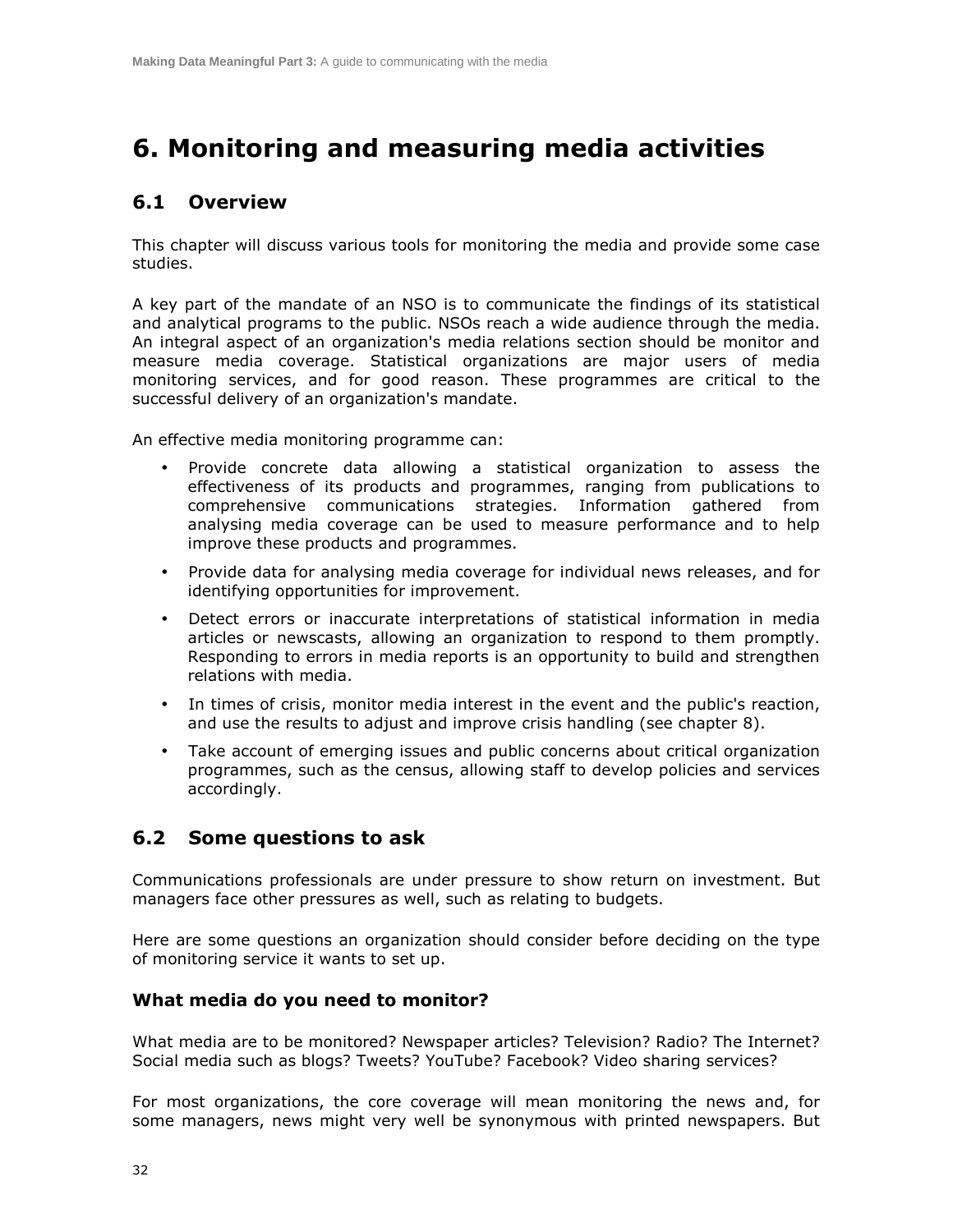today, monitoring has to start with the Internet. Most "traditional" print publications are published on the organization's website much faster than in actual print.

There are also countless blogs, tweets, wikis and other forms of electronic communication whose writers might comment in one way or another on a statistical organization's material. Organizations must decide the extent to which they want to keep track of this cyber material.

Erroneous statements and data errors can quickly become "viral," reaching large numbers of constituents. Web-based tools are available to organizations to help manage large volumes of information. Responding to erroneous information contained in non-conventional media raises unique challenges. One challenge is judging the risk of spreading the misinformation further, and the credibility of the source in determining whether to respond. Another challenge is determining just whom to respond to in a blog or a tweet.

## What kind of information do you want to retrieve?

You might like to be notified every time your organization—or one of your publications—is cited or mentioned in the news. Most monitoring services can deliver this level of service.

You might also like to discover whether your figures are used in the news without your being cited. This awareness of data being used by others would constitute a larger challenge to the monitoring service, as it demands an intimate knowledge of the figures and the different contexts in which they may be used.

Sometimes you may have other organizations releasing competing figures in areas in which you are working. Monitoring these competitors—or colleagues—might be of interest too.

And finally, you might like to follow the total discussion and dissemination of all kinds of statistical data in your country. Even if your monitoring service were able to deliver these data, the amount of information would be overwhelming.

## What custom monitoring features do you want?

One important feature of any monitoring service is the speed of delivery. Old-fashioned newspaper clippings are slow and cumbersome as they need physical distribution, and often you will find out too late to react to critique or misunderstandings. A good alternative is summaries of articles that some monitoring services are able to deliver by mail or data stream. In most instances you don't need the complete article to judge it.

A web monitoring service may be able to deliver automatic extracts from articles, where your organization or your figures are mentioned. The extract should be long enough to judge the context of your figures and contain a link to the full text.

Some monitoring services deliver only once a day, but the best services provide live monitoring around the clock.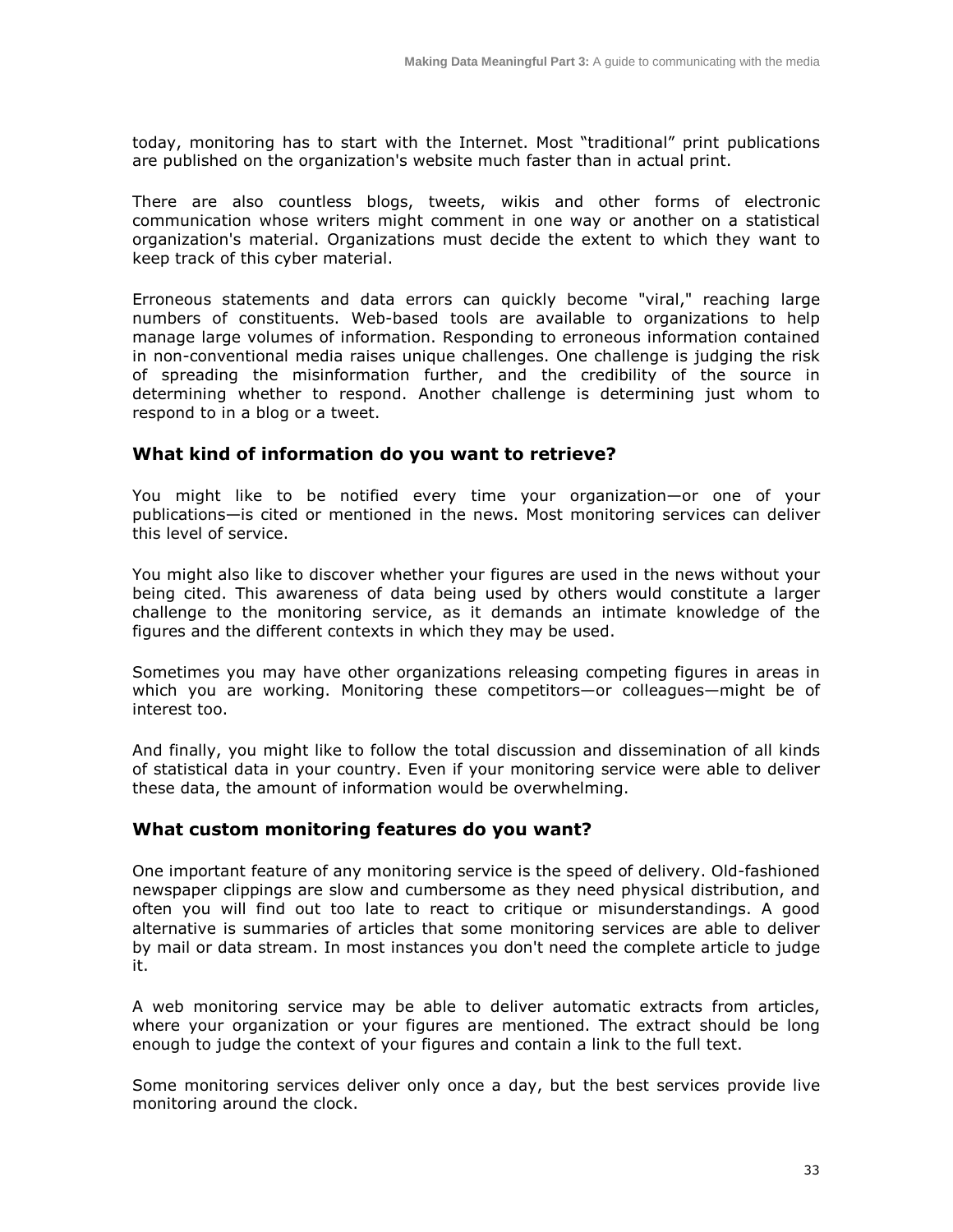Television and radio monitoring is essential, as in many countries these media are the most important. Monitoring television and radio can be more difficult than monitoring written news however, as television and radio news broadcasts are not often available—and hence searchable—on the Internet. Commercial media monitoring services may offer monitoring of at least the news broadcasts, but probably not of the entire air time.

Monitoring television and radio may be in the form of summaries, delivered to you after prime time news. This service offers you the possibility of checking the complete news item at a later time when the story is available at the website of the broadcasting agency. Full text transcripts or audio/video clips of the news story are seldom necessary.

More sophisticated media monitoring services can tailor-make search engines that provide detail on scores of individual topics. These engines can search for articles written by individual journalists at individual newspapers on selected topics.

Some monitoring tools come equipped with technology that can help assesses media coverage on the basis of various components, such as regional issues, the economy, health, women and many other topics.

## Will you do monitoring in-house or hire a service?

A variety of tools are available for monitoring media. Many organizations use webbased or electronic monitoring services provided by private-sector firms. These offer customized packages of media coverage based on the organization's needs. Cost may be the most important factor.

Organizations can also develop their own interfaces that allow employees access to media reports from a variety of news sources, including print and broadcast transcripts.

They can subscribe to services from news agencies such as national or international wire services to receive content directly from news outlets as the stories break.

The number of staff members needed to deliver and maintain a media monitoring programme within an organization depends on how sophisticated the service is to be offered.

Here you need to consider: what is the price and what are the terms? Choosing a media monitoring service is a complex decision.

## How should the results be made available internally in your organization?

Media monitoring is only useful if the results can be distributed internally in your organization and made available to relevant staff in a timely way. The possibilities for this distribution may depend on the way media monitoring is delivered by the service, and the kind of metadata you may add to the results.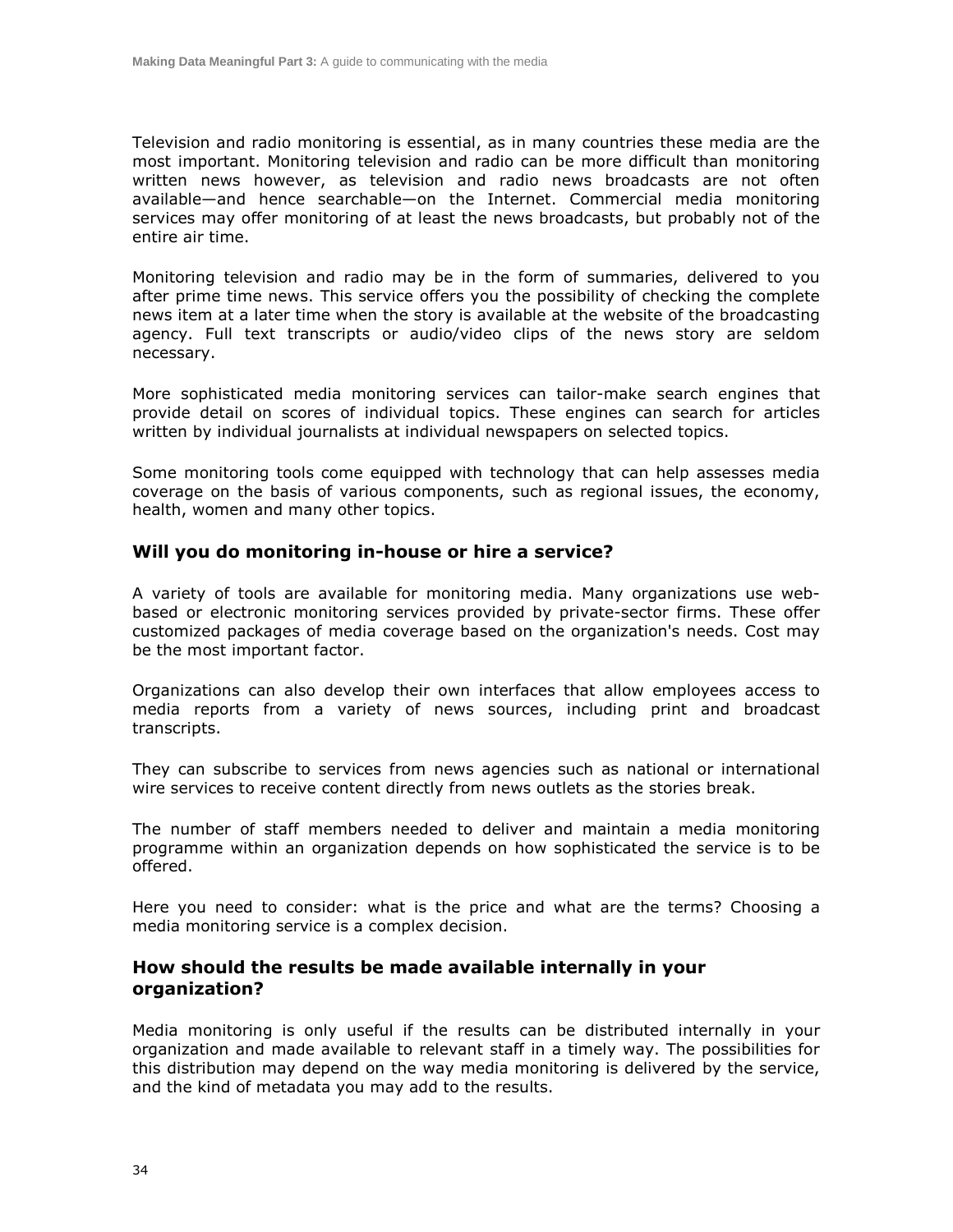It is relatively easy to set up a system that once or twice a day produces an e-mail with an overview of today's media coverage for the management and other interested employees. Normally this will include extracts or summaries, preferably with direct links to the full articles.

It may be more of a challenge to give the authors of your releases or publications specific feedback on the media coverage of exactly their release or publication, as this would require the matching of individual media citations with individual releases and the adding of metadata. Such feedback, however, would be immensely useful to your staff.

Finally, it would be useful if the results of media monitoring are searchable within the organization by as many staff members as possible. A suitable user interface may be made available by the commercial monitoring company or you may set one up yourself, drawing data from you own database with media citations.

## 6.3 Responding to a media error

From time to time, journalists get it wrong. They may misinterpret data, make an erroneous statement about the organization, or use an incorrect number. Statistical organizations should establish a policy on how to respond to the media in such cases.

It is important to correct misinformation. First, providing the correct information ensures that the public is not confused by the erroneous report, or in the worst case, misinformed. Secondly, it helps protect the statistical organization's reputation for accuracy and reliability. Thirdly, it helps educate the journalists.

Also, journalists sometimes use an organization's data without identifying the source. A statistical organization may wish to follow up with particular journalists to ensure that they cite the statistical organization as the data source in future. Audiences have a right to know the source of the data.

How might a statistical organization go about responding to an error in a media story? First, the responsibility for responding should be clearly assigned in the organization. There must be no doubt about who is responsible for promptly assessing the impact of the error and determining the most effective course of action.

Communications staff and subject-matter experts should work together in determining the need for a response and the most effective approach. The approach will depend to some extent on the media in which the error appeared. Responses might be either formal or informal.

**Informal response**: A low-key approach is useful for a minor issue such as an incorrect number in a news report on the Internet. The appropriate action may involve phoning or e-mailing the journalist and having the problem corrected online. Such an informal response might take only a few minutes. Errors that appear on the web should be corrected immediately. Otherwise, they might spread to other media. You might also wish to follow-up to ensure the correction has been made.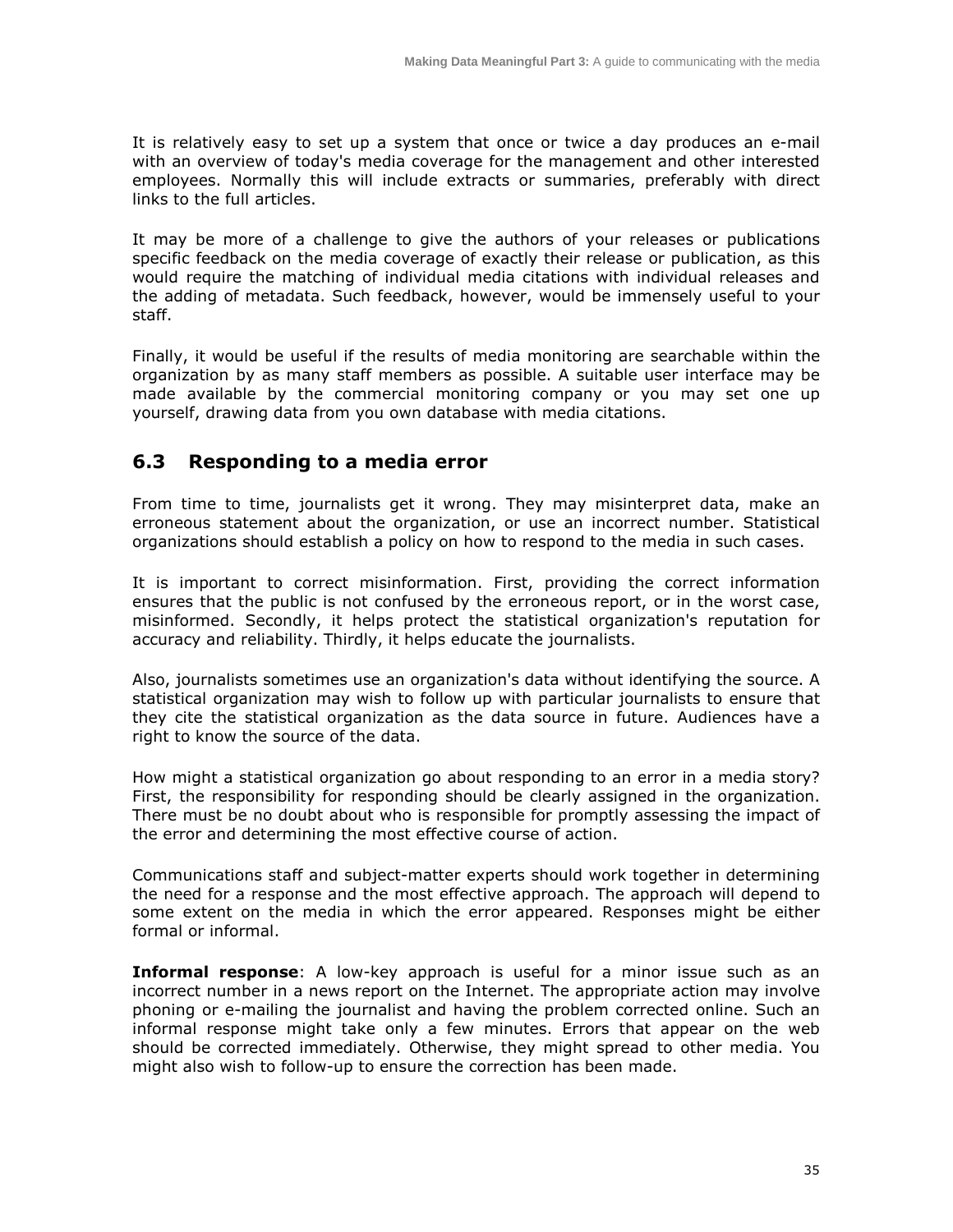**Formal response:** This may be necessary in matters that are more complicated, such as a misinterpretation published in a news article, or aired on radio or television, on the day following release. The approach can vary depending on the severity of the error. For example, a telephone call may be appropriate to inform a journalist of the error.

A more formal written response, such as a letter or e-mail to the editor or producer of a newscast, may be warranted in the case of a major error, in particular if the error is uttered by a politician or a commentator. We should, however, be aware that the figures we issue are supposed to be used by all actors in the societal debate, and that politicians in particular should be allowed some room for interpreting the figures as they deem necessary.

Timing is critical. Responses should be sent as quickly as possible, preferably on the same day that the error occurred. If an organization takes too long to respond, the media might ignore any request to print or air a correction.

We need to differentiate between opinions expressed in media reports and factual errors. Opinions may be negative towards an organization or its programmes, but they may not be factually incorrect.

Opinions that are damaging to an organization's reputation may warrant a response, depending on the impact or extent of coverage. Negative opinions expressed through media with very limited circulation may not warrant a response. But a negative editorial in a major newspaper with extensive readership may require follow-up.

In responding to an error, organizations might want to inform not only the journalist who wrote the report, but also the individual quoted in the report, if this person appeared to have been responsible for the error.

Responding to errors is an opportunity to build and strengthen relations with media. When contacting journalists, for example, media relations staff can provide contact names for them to call at the time of the next release. This access to contact information should lead to more accurate coverage in the future.

Before contacting the journalist, media relations staff can also scan previous reports by that journalist to identify issues of concern, and to understand the journalist's areas of interest and viewpoints. This research could lead to opportunities to expand coverage of a particular release or to suggest story ideas that the journalist might consider in the future.

Finally, you should make the response to the media visible internally in your organization. This response could take the form of a note in the daily internal media bulletin that an error or misinterpretation has been discovered in this or that media report, and that it will be dealt with in this or that way. Informing the staff about the response will prevent other staff members from attempting to deal with the problem, and in the long run it will increase staff awareness of errors or misinterpretations and their confidence that incidents are dealt with in a professional manner.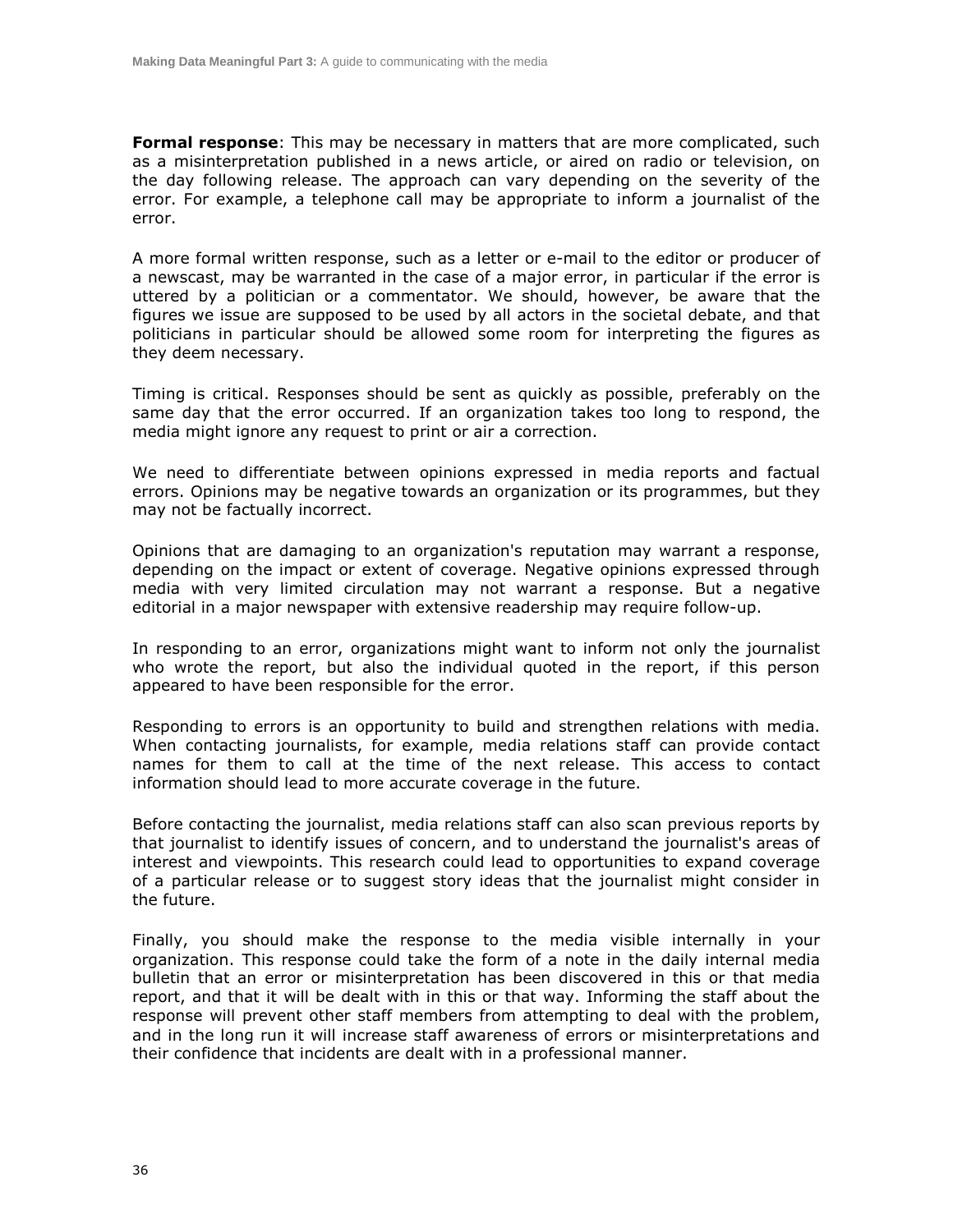#### Media monitoring in Statistics Denmark

Statistics Denmark is a small national organization with a staff of 550. Media monitoring is bought from a commercial provider, who delivers journalistic summaries of media citations of the organization, its publications or staff three times a day. Automatic web monitoring is delivered around the clock. The provider monitors practically all national printed media—more than 900—as well as 2,000 Internet news sources.

The media mentions are forwarded in mail and data stream format complete with metadata on source, page, time of day, journalist, etc., allowing the information to move automatically into our internally-created database. Each media mention is identified by our staff and supplied with metadata identifying the exact release or publication responsible for the coverage. Our internal publication system automatically links the media mention to the staff member(s) responsible for the release.

Media citations are routinely reviewed for errors or misinterpretations, and action is taken immediately if this happens. Every morning at 10 o'clock an e-mail is automatically drawn from the database with the media citations of the last 24 hours—including any comments from our media centre—and forwarded to interested staff members.

A user interface on the intranet makes it possible for all staff members to follow the coverage of "their" releases or statistics in real time, and to search for earlier coverage. It is possible to search by releases, dates, media, journalists or just text strings.

Ten days after publication, authors of news releases or publications—and their managers receive an automatic e-mail with an overview of the total media coverage generated.

Once a month we publish an internal newsletter with media statistics of the month: How many media mentions did we get compared to the same month last year? How many mentions did each department and division get compared to last year? Which releases got the most coverage and which releases got the least coverage? Which media provided the best coverage? The data for this monthly newsletter are, to a large extent, drawn automatically from our media coverage database. We are a statistical organization, hence what counts is statistics!

Media coverage statistics are widely used internally for decision-making. For example, we may have as many as five news releases on a single day, but only three can be placed visibly at the top of our website—the others will just be mentioned with a link. In this situation, the releases are prioritized according to media interest, the releases with the greatest number of previous citations at the top of the website. We issue 550 news releases a year.

The same goes for internal development work. Whenever our releases or publications are discussed, figures on media coverage are always useful information.

Every month we get around 2,500 media citations, making it somewhat more than 100 mentions per working day. The external costs of media monitoring at Statistics Denmark is around 57,000 Euro a year. Two members of the media staff work at least half-time on monitoring, but a lot of other staff members around the organization are engaged as well.

Monitoring of blogs is carried out by individuals. We use Google Blogs Search (http://blogsearch.google.com) and the results are stored and handled in our own database.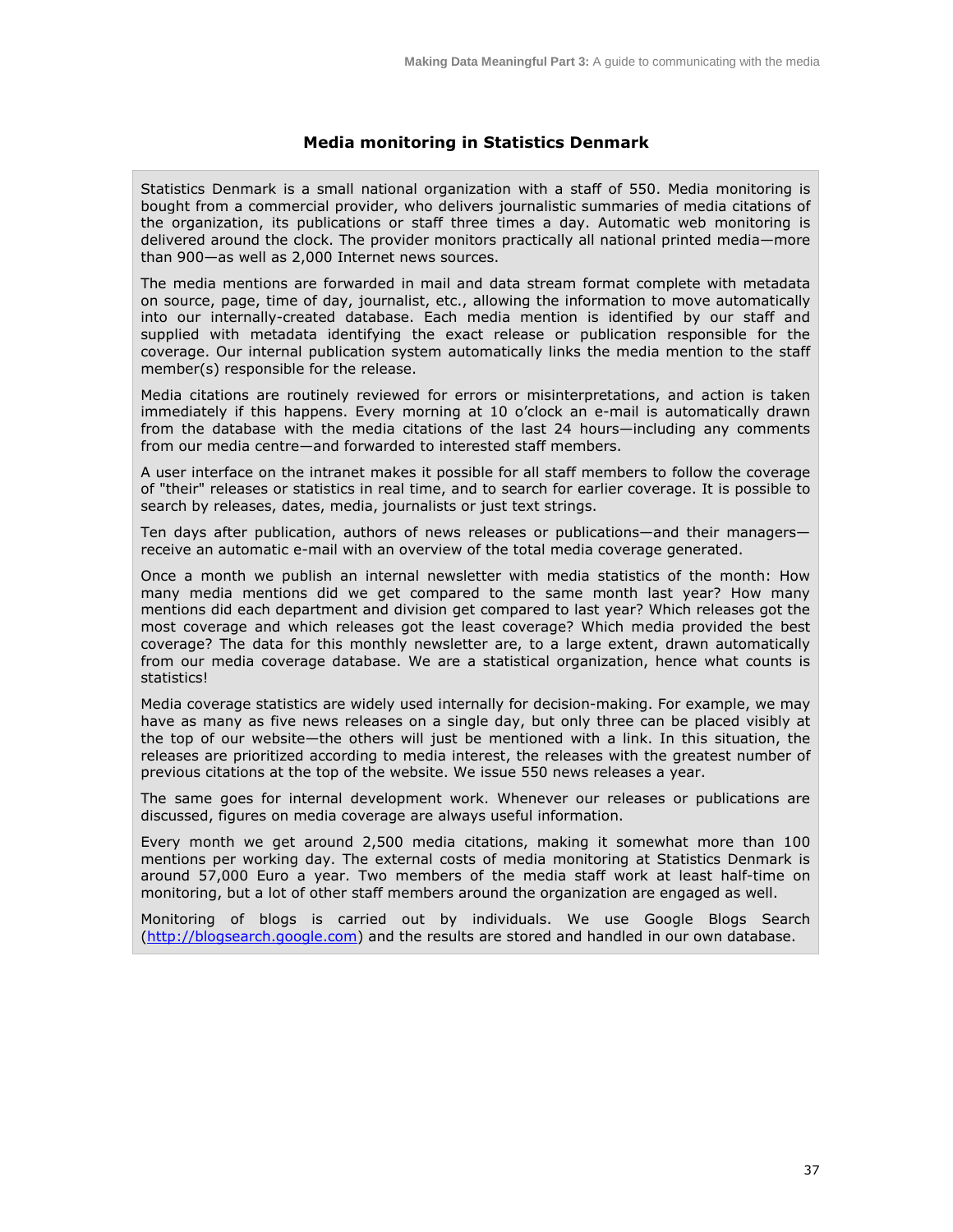#### Media monitoring in Statistics Canada

Statistics Canada provides daily media monitoring of major newspapers and magazines, as well as radio and television broadcasts.

The organization has created an electronic interface for employees to view media coverage through its NewsBriefs feature on the Intranet. It provides access for all staff to daily news articles and broadcast transcripts from more than 45 major Canadian news sources.

The service allows employees to browse news sources or perform searches including articles of interest (usually coverage of a specific release or mention of Statistics Canada), release coverage (identifies each release and related media coverage), news by topic, and other functions.

It includes immediate e-mail notification when there is news related to a specific release and comprehensive reports summarizing the entire coverage of a release.

Media monitoring staff usually arrive around 7.30 a.m. (earlier on Mondays because of the additional media coverage from the weekend) to review news feeds and identify articles that may require follow-up or response.

Throughout the day staff continuously monitor Internet news sites and blogs and peruse a variety of electronic media services and databases to which the organization subscribes.

Statistics Canada monitors social media by using common web, news and blog search tools, e.g. Google (blogsearch.google.ca), Yahoo (news.yahoo.ca), addictomatic.com, RSS News aggregators, etc.

Some search alerts are set up for automatic notification by e-mail. Searches are also conducted in Twitter and in Facebook. Some sites on the web, including social media-type sites and some micro-blogs, are also searchable using Dow Jones Factiva (to which Statistics Canada has a corporate account).

The organization has also experimented in the use of the social media search interface service developed by Radian6 called the "Social Media Dashboard".

Canada's media monitoring program combines a self-service approach where all staff can access media monitoring products and services through the Intranet with a dedicated and continuous monitoring function. This program alerts managers to contentious or erroneous media coverage where immediate action may be required.

## 6.4 Conclusion: learn from the media

A robust programme of media monitoring will strengthen an organization's ability to communicate effectively. This programme should extend beyond simply monitoring and responding to media.

Information gleaned from analysing the volume, extent and tone of media coverage can be used to make informed decisions on the organization's programmes and activities. Ongoing concern expressed in media reports about the quality of the information or a declining amount of media coverage for a particular release may be useful in evaluating programs and changes to releases.

In some cases, a response can lend credibility to an organization or extend the debate on a particular issue. A lack of response, however, could result in greater exposure of an error, as misinformation is shared among interested users.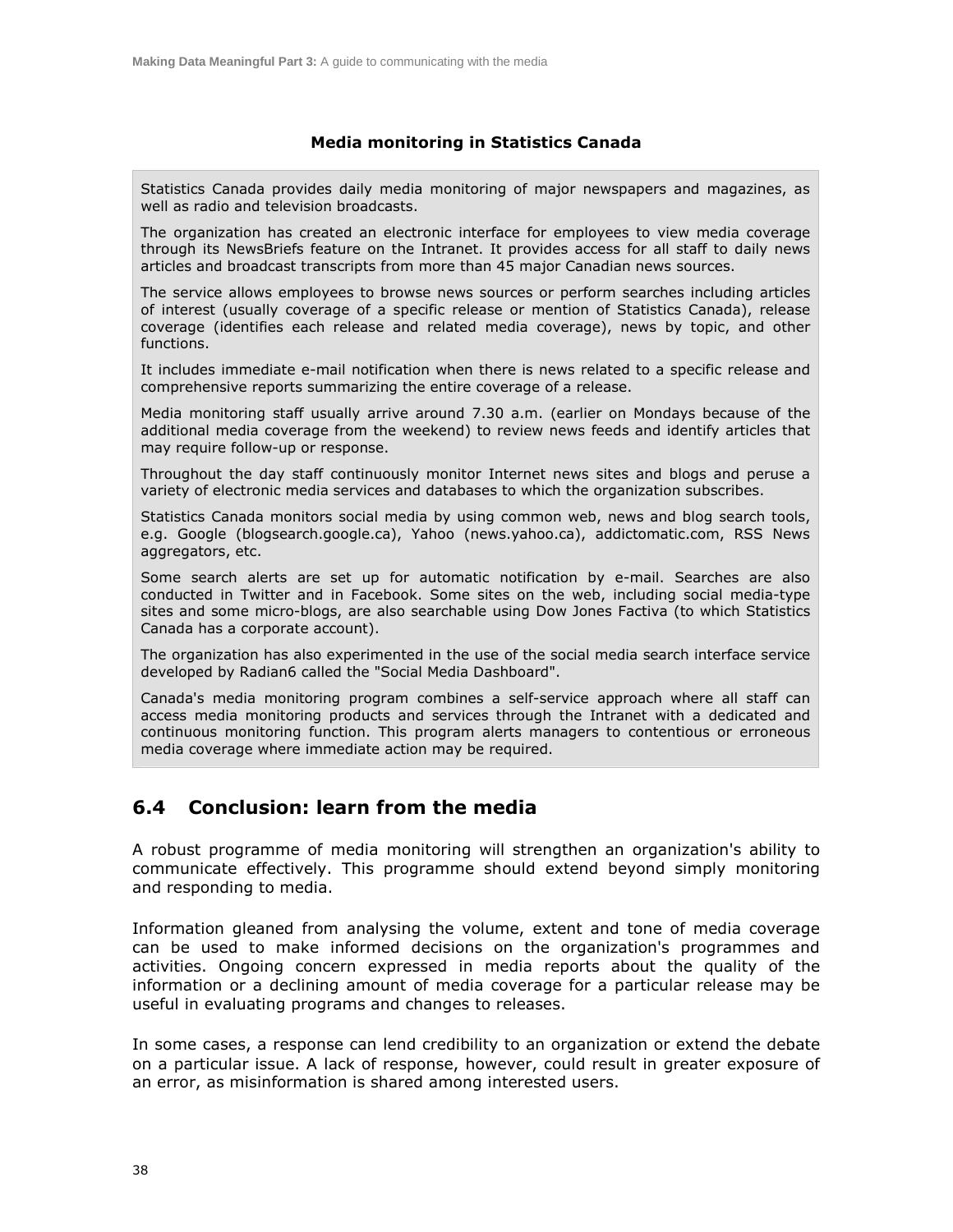## 7. Media training

## 7.1 Introduction

Do statisticians need media training? If they engage with journalists on air, in print, or online, then the answer is yes. Senior staff may meet journalists only a few times a year to talk about policy or aspects of running the organization. Subject-matter experts may encounter the media on a more regular basis, answering queries and delivering briefings.

Both groups can benefit from tailored training, but individual needs will vary. Senior managers may wish to run through role-playing scenarios and work out key messages prior to a live TV interview; subject-matter experts may need to know how to handle tough questions from the journalists they speak to on a regular basis. Learning how to deal with difficult interviewers, how to boil down complex ideas into clear soundbites, and how to present information on radio or television can help improve the delivery of statistical messages to the media and public.

Who does the talking? Organizations should draft a policy on how to handle media requests for information and interviews. Commentaries need to remain policy-neutral. Subject-matter experts, while qualified to talk about numbers, may not be equipped to handle policy issues or the interpretation of data. Managers must talk to employees when they first join the organization to work out when to refer to their line manager. Staff need to be clear about how they are expected to respond. If in doubt, calls for 'comment' should be referred to a manager. Some statistical organizations routinely forward all media calls through to the media/information office for appropriate comment.

## 7.2 Clear communication

Communicating through the media can strengthen the image of statistical bodies with the public and policy-makers. Talking to the media gives organizations greater credibility if they wish to be seen as open and honest. Making statisticians available to explain in a clear, concise manner what the data mean generates better understanding. However, statisticians can fail to communicate because they sometimes:

- Concentrate on small details, not the bigger picture.
- Look at their work from the inside out, not the outside in.
- Put methodology before the results, not the headline before the story.
- Use too much statistical terminology (jargon) rather than plain language.
- Fail to visualise what they talk about and fail to paint pictures with words.
- Lack soft interpersonal skills.

A coordinated approach to media training can provide statisticians with the selfconfidence and skills to get their messages across.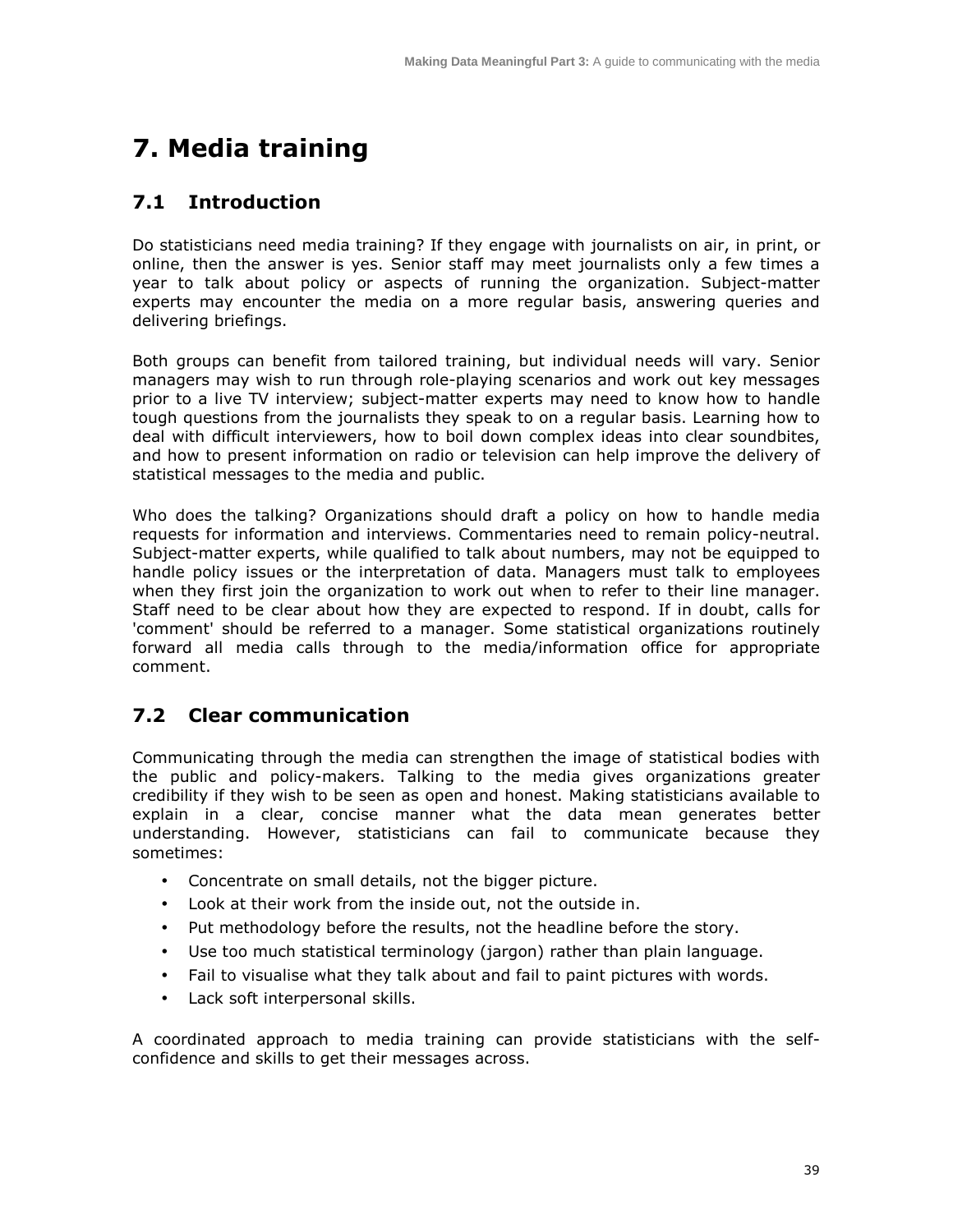## 7.3 Types of media training

Training can be provided:

- Internally—using the organization's own staff to deliver courses/refresher sessions on handling the media.
- Externally—through a media trainer: often former TV/ radio journalists offering tips on presentation/delivery.
- Online, through an internal e-learning course or short video training module.

No single method is best. Internal courses obviously save money. When organized by former journalists working in-house, they can prove invaluable. But external trainers can offer fresh perspectives on the fast-changing media world and insights into how to handle tricky interview situations. Online training modules are best employed as refresher or introductory courses to complement existing training.

## 7.4 Evaluating training needs

Ideally, departmental managers should draw up and maintain lists of "who does what" in terms of talking to the media. Managers need to recognise that while many staff will need to be familiar with the needs of the media, not all staff will be called on to represent the organization on network TV news. Managers must make judgement calls: senior staff who never speak to journalists probably don't need media training. Equally, senior staff who have trouble with public speaking or self-confidence should not do "live" TV or radio interviews. Conversely, junior staff may be excellent media performers and might handle a combative interview with authority. Before deciding who does what, it is worth establishing a structured approach to training. The following four-step method is one possible framework.

## Levels of training

**Basic:** for everyone who deals with a journalist at work. The course is typically geared towards understanding how the print media work, and how the needs of newspaper reporters differ from broadcasters. A basic course would introduce staff to the way the media work and help develop awareness of the kinds of pitfalls associated with off-thecuff conversations with newspaper journalists. A basic course would be a one-day workshop introducing staff to the way journalists think and operate. The course might also include tips on how to prepare for a newspaper interview, how to write a news release, and how to prepare and "pitch" a story to a news desk. A mock phone interview with a newspaper journalist and a mock recorded radio/video interview would also help staff understand the dynamics of communication. The course could be provided by experienced internal staff or external journalists and trainers.

Intermediate: for statisticians and communications staff whose job involves hands-on dealings with the media, and who might handle TV/ radio interviews on their statistical topic, or offer comment to the media as information officers. This level of training would include message development, showing how to identify potential issues before an interview arises, explaining differences between broadcast and print interviews, and offering practical exercises on how to communicate best on radio and TV. Again, this would be a one-day course.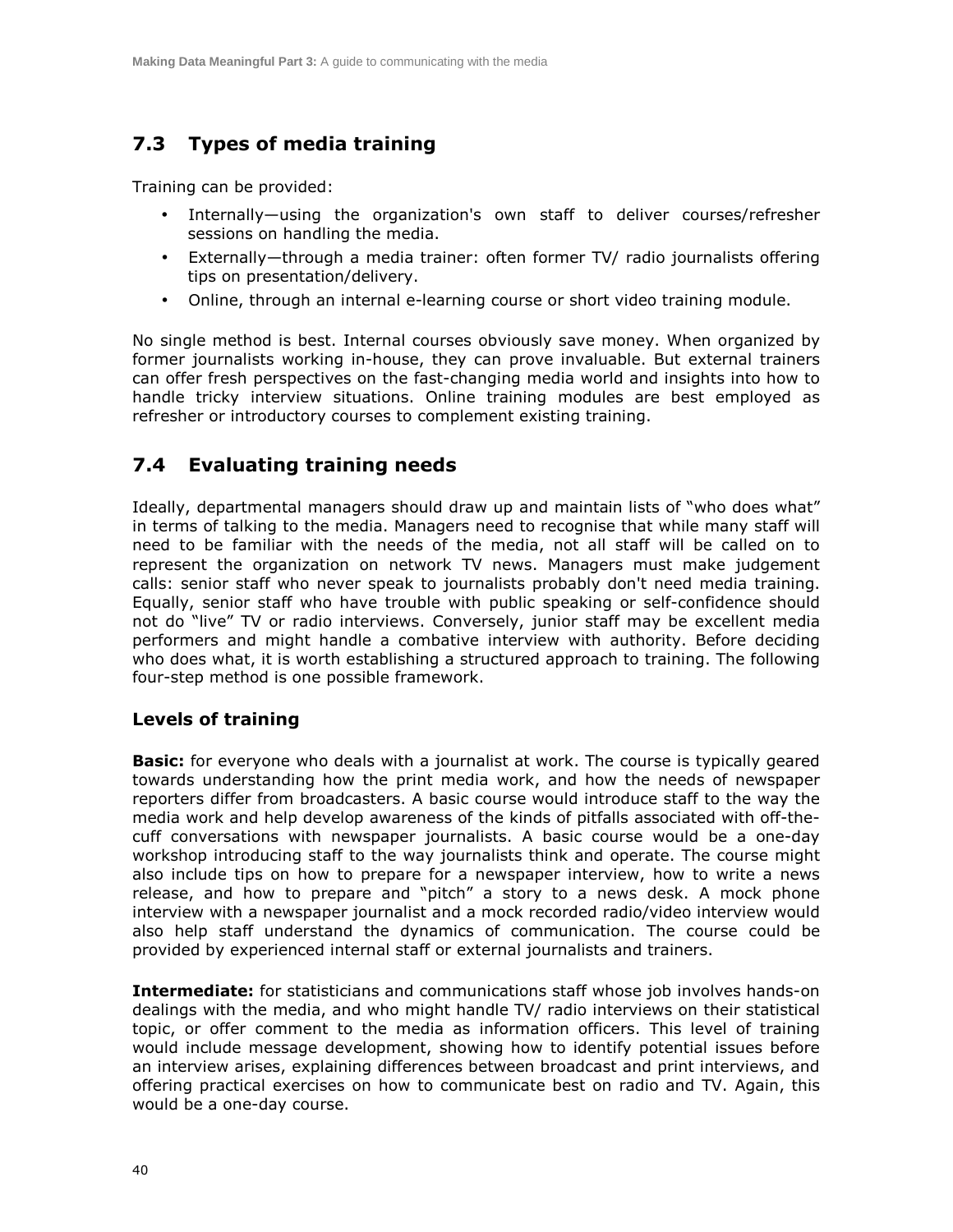Advanced: essentially geared towards senior managers who might be called on to do live broadcast interviews or act as "ambassadors". Advanced courses can coach staff in how to deliver clear, confident messages, how to present with authority by bridging across difficult questions to give cogent answers, and how to stay calm and "on message", even in a potentially stormy live interview. Advanced courses will typically involve chunks of theory with intensive practical experience. They could also include a mock live TV or radio studio interview, a mock pre-recorded television interview, and a mock live interview where a statistician is speaking directly to a studio presenter via satellite link.

Continuous: designed to refresh media skills. It may involve in-house trainingpurchasing a digital voice recorder or a video camera, tripod and microphone, and introducing lunchtime sessions that allow staff to face mock broadcast interviews and sharpen their skills. Continuous training could take the form of a one-day refresher course with an external training company. Alternatively, it can be done online, in the form of an e-learning package (see section 7.5).

#### Evaluating success of the training

Course success needs to be evaluated. To ensure that training remains on track, it is helpful to log each person's training record: date/time/course/level. The external or internal media training provider can offer feedback to both the trainee and, where appropriate, the organization itself. A statistical organization should set up a group to discuss media training issues, evaluate feedback from trainers, draw up lists of who needs further instruction, and evaluate whether interviews have been successful. If an interview goes badly, consider more training, help and support.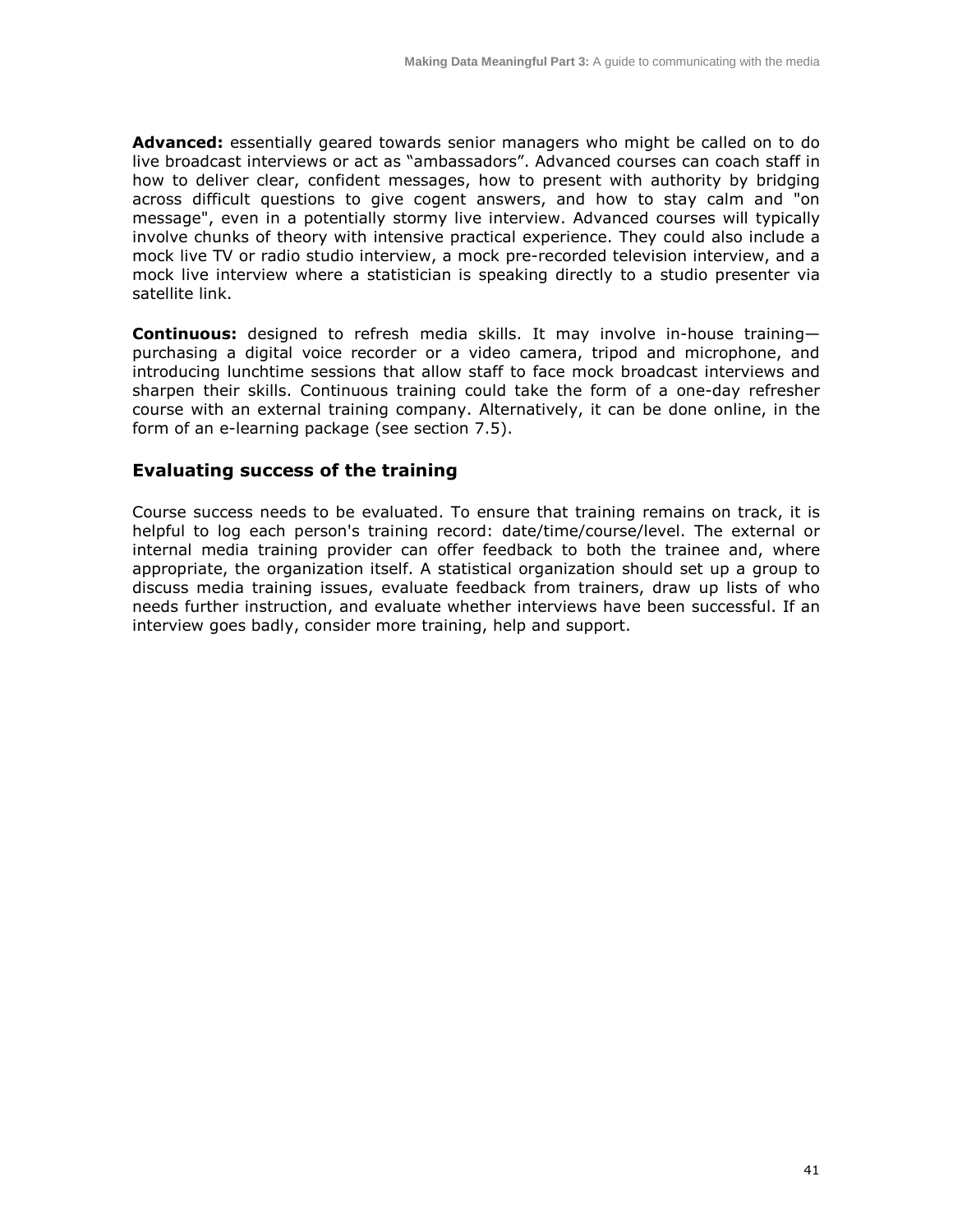#### Examples of current media training methods

United States National Center for Health Statistics (NCHS): conducts in-house, formal media training sessions several times a year and one-on-one sessions as needed before a high-interest report is released. These sessions focus on training statisticians to develop clear talking points and navigate difficult and controversial questions from reporters. In addition, the lead statistician for a report will often participate in an audiopodcast to practice question-answering techniques. NCHS also provides media training tips and instructional video clips on the organization's intranet site, as well as media training online as a refresher and introductory course (see section 7.5).

**Statistics Denmark:** offers coaching if an employee is to be interviewed by radio or television. Employees are coached by communications staff in how to answer questions and develop key messages. All employees of Statistics Denmark who might have contact with the news media undergo an internal media course, providing information on media policy, press techniques, and written and oral communication. Employees should be able to speak to the news media about their subject matter work. Staff contacted by the news media must be able to assess when a matter should be referred to others in the organization. The internal course is run by an external communications adviser as well as an internal journalist and media coordinator. New employees also receive initial orientation on Statistics Denmark and media relation shortly after their first working day.

Central Statistics Office, Ireland: uses a specialist company to train statisticians to talk to the media. The trainers are usually journalists who provide practice scenarios on how to communicate clearly and with confidence and engage with listeners. An inhouse presentation skills course is also available to all staff. It is not as tightly focused on the media as the external course, but it is recommended to all staff who deal with the media. At Director level if someone is likely to spend a lot of time dealing with the media, particularly television then specific training for TV interviews and televised press conferences is arranged for them. This would usually be for national campaigns such as a Census.

**United States Census Bureau:** contracts out for expert media trainers to work with upper management, especially those who are expected to have frequent interaction with the media. Statisticians and other subject area specialists, identified by their supervisors as potential media spokespersons, are trained in-house by public affairs specialists from the Public Information Office (PIO). PIO will provide refresher media training on request, and staff can find online assistance on the Census Intranet. Under the PIO online heading "Working with the Media," staff can find topics such as "Preparing for Interviews" and "How PIO Can Help You." Finally, a course titled "Media Skills Training" is taught by PIO to groups of Census Bureau employees upon request.

**Office for National Statistics, United Kingdom:** gives media training to all staff who might speak to a journalist on the phone, via e-mail, or face to face. ONS hires external media trainers (often former newspaper editors/ TV and radio broadcasters) to provide basic, intermediate and advanced courses. The more advanced the class, the smaller the class size. Special one-to-one master-classes with external trainers can help senior staff revise their messages ahead of important announcements. ONS has purchased video equipment for in-house refresher courses.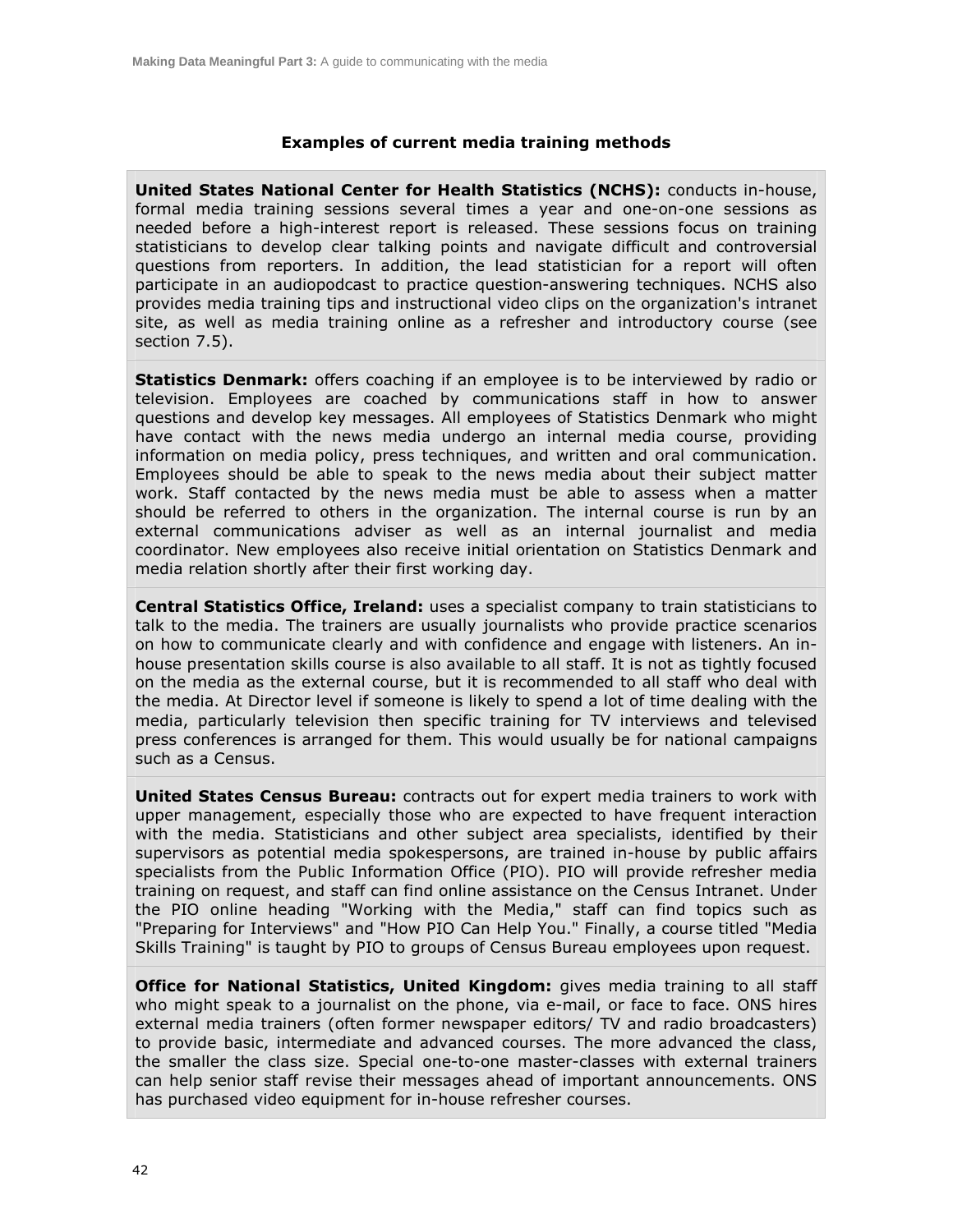## 7.5 General media training

## Preparing for a media interview

Most media calls received by information officers are not calls for interviews: they are calls to check specific numbers, to question statistics, and to ask how they should be interpreted. However, interview requests arise, often when high-profile statistical documents are published. The key to a good interview is preparation. In an interview, statisticians hold all the factual cards. They must get information across in an engaging, accurate and entertaining way, drawing pictures with words and delivering memorable words that make an impression. The trick is to anticipate what the statistician might be asked and prepare answers.

Before agreeing to a print or broadcast interview, a media relations/information officer should discuss specifics and set out a few ground rules (for instance, restricting questions to a statistician's specialist field). All interviews should be underpinned by "soundbites"—putting all the information in crisp, clear sentences that sum up key messages.

## Setting out objectives

An interview is a two-way street. Find out a few details before agreeing to do anything. Who is the reporter? What angles do they want to cover? Don't ask to see questions in advance for a broadcast interview. Always mention your own statistical angle: tell them what you're prepared to talk about and not talk about. If you think you have an interesting angle, say so: the journalist may not have had the time to make sense of the information. Statistical organizations are best placed to explain data patterns and trends, but broader political questions may be for others to answer. Ask the journalist how much they know about the subject. When is their deadline? Why are they interested in covering the story?

## Newspaper interviews

Interviews with print journalists are almost always conducted over the phone. Do not make unguarded remarks. Deal with specifics. Take time to think of the answer, or agree to phone back. Even better, ask for the questions via e-mail, and reply via email. The statistician or communications officer should always feel in control. Print journalists may be satisfied by e-mailing a few questions that can be directed to the statistician. Most quotations are best provided by e-mail: they make sure the data printed is accurate, they make it easier for the journalist to "cut and paste" the quotation into their story, and help control the message.

| DO                                                                                                                                                                                         | <b>DON'T</b>                                                                       |
|--------------------------------------------------------------------------------------------------------------------------------------------------------------------------------------------|------------------------------------------------------------------------------------|
| Gather as much information about the interview and<br>subject matter in advance. Ask the journalist to<br>provide background, and offer to supply answers via<br>e-mail (to avoid errors). | Answer questions which you,<br>or the statistician, are not<br>equipped to answer. |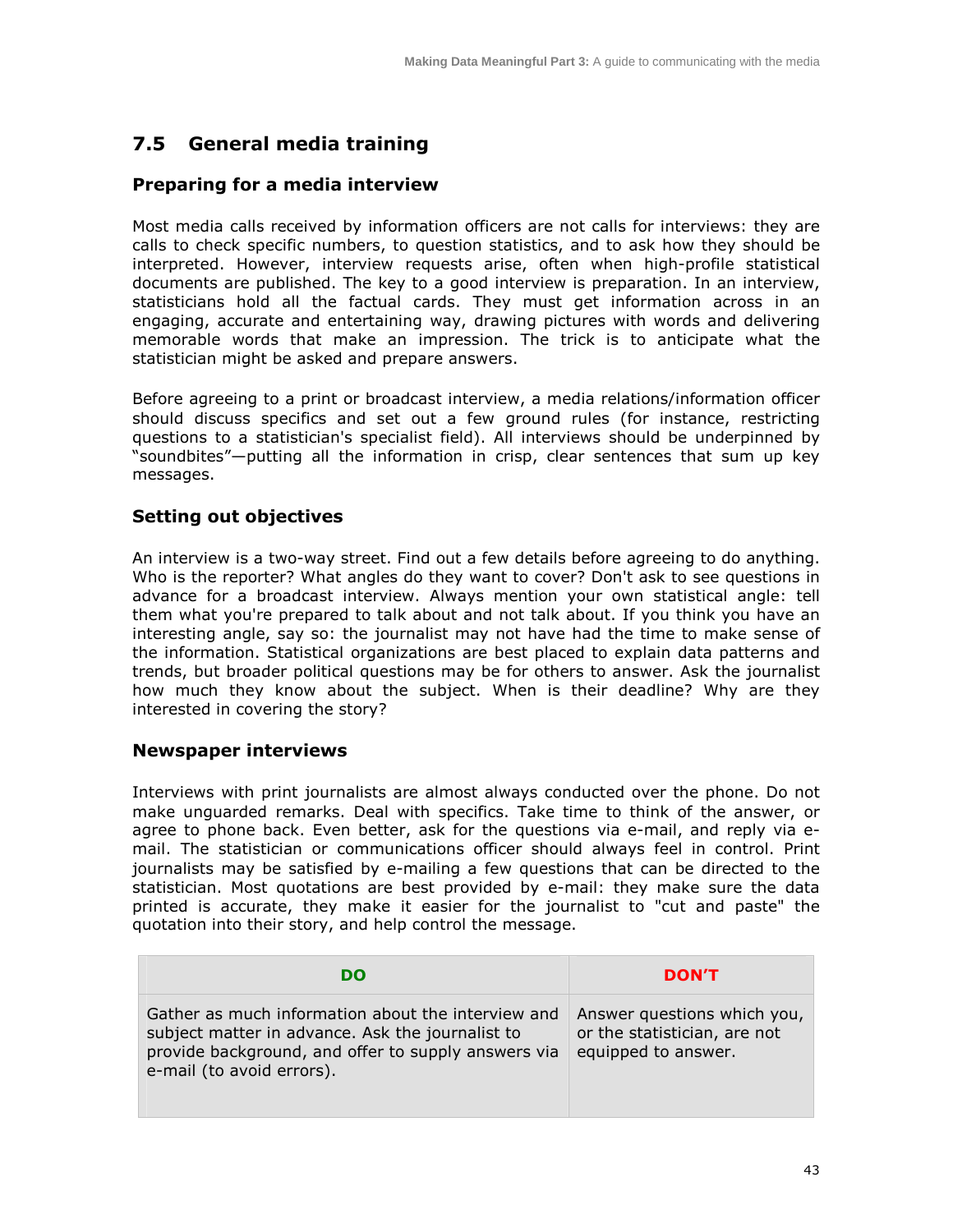## Radio interviews

Radio interviews are potentially difficult if they are being broadcast "live", but much easier to handle if pre-recorded, as the interviewer wants your 'best' and most entertaining answer: not necessarily the best statistical answer. Try to avoid unplanned and direct head-to-head "live" confrontations in a radio studio: the presenter may have your organization's fiercest critic on the telephone. If they catch you by surprise, it can be difficult to stay on track.

#### DO

- Find out whether the interview will take place in the studio or on the telephone. If a journalist is coming to see you or you are giving a telephone interview, you will need a quiet room with no background noise.
- Check whether the interview is pre-recorded or live. Pre-recorded permits statisticians to make mistakes: wrong answers can be edited. In a live interview, a statistician will have no second chances.
- Know the nature of the interview: are they putting you in a head-to-head situation with someone who will argue against your figures? If so, be confident that you can tackle the adversary, and work out what you can say in response. If you can't, decline the interview.
- Ask how long the interview will last, and find out who will be listening. Is it for a news bulletin, a discussion programme or a light-hearted topical show? Find the right tone of voice.
- Write down your key points before the interview. Keep repeating them throughout the interview to ensure your message gets heard. If reading from statistical tables, highlight the data to mention with a marker pen. Sound like you are saying it—not reading it.
- Keep it simple. Paint pictures with words. Be friendly and open. Use informal, everyday language. Talk as though you were talking to just one person. Emphasize the positive.
- Sit comfortably upright with your feet flat on the floor. Relax.

#### DON'T

- Use technical language.
- Sound unconfident: avoid nervous "ums" and "ahs."
- Keep talking to fill silences. It is not your responsibility to keep the conversation going.
- Make a sound other than speaking, e.g. shuffle paperwork, tap your fingers or accidentally hit the microphone.
- Wear tight-fitting clothing.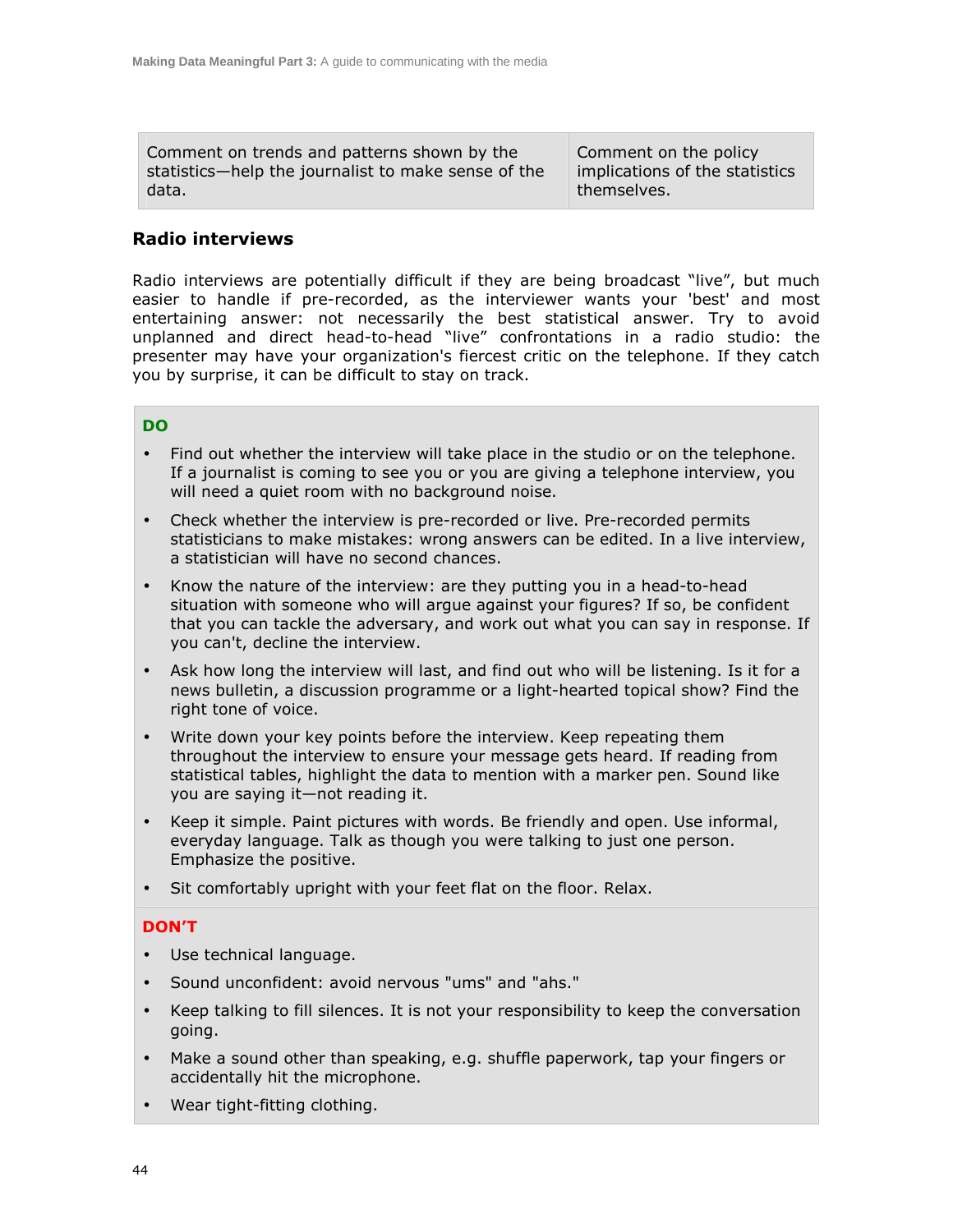## Television interviews

Often a triumph of style over substance, TV interviews are about style, soundbites and appearance, especially when commissioned by news programmes. Current affairs/ documentary programmes pose greater challenges: a longer format, longer answers, and more complex issues.

#### DO

- Be aware that there are three types of TV interview: a face-to-face interview, either sitting or standing, at your organization (where you look at the reporter); a down-the-line interview with a studio (where you look straight into the camera lens); or a studio interview (where you sit with the presenter in a TV studio and answer questions).
- Try to discuss the topic with the reporter/host before the interview.
- Anticipate what you will say, and work out some clever phrases that will liven up the answers.
- Run through likely questions and answers with a colleague: the tougher the questions, the better.
- Dress smartly and wear solid colours. Appear well groomed. Be positive and friendly.
- Accept makeup if offered. Regular TV interviewees should consider investing in some basic makeup.
- Check your appearance immediately before you start. If you do a live TV interview with your hair sticking up on end, people will remember how ridiculous you looked, not how wonderful you sounded!
- Look at the interviewer all the time, blink naturally and maintain eye contact at all times.
- Look down the camera lens if you are doing a down-the-line interview with questions asked through an earpiece.
- Talk in a measured, conversational and entertaining way.
- Give short answers: they should be no longer than 10 to 20 seconds. Try to end each answer on a significant or interesting point, which might even guide the interviewer to the next question: "Levels of inward investment have been high over the past year, according to our figures, but we've also been carrying out new research into how we've fared over the past five years, and these figures are much more interesting and give us a better picture...".
- Paint pictures with words and use metaphors or mental images that everyone will understand.
- Stay focused.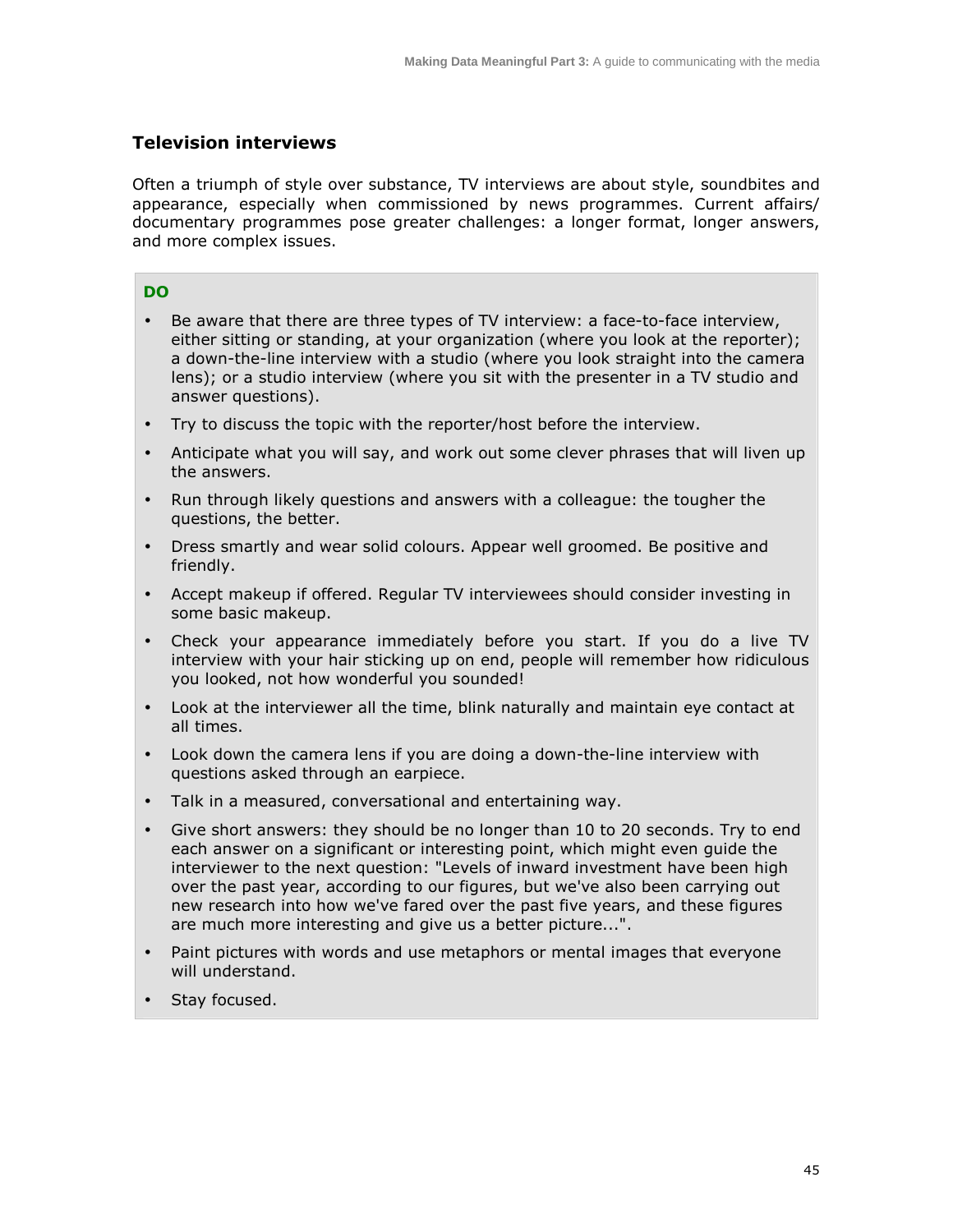#### DON'T

- Wear weak colours. Avoid loud or checkered patterns and pin-stripes, distracting items or jewellery (particularly brooches/ big earrings).
- Touch your face, be distracted or look furtive.
- Lose eye contact at any time—before, during or immediately after the interview.
- Talk too quickly.
- Be put off by anything around you, especially if the interview is live. A passing car, something shouted in the street, or a camera being moved in a studio can break your train of thought.
- Worry too much about the statistical content—once you have remembered a few key headline figures and three key points, you should have enough information to talk for several minutes.
- Shift around in your seat or on your feet, fidget, blink or look down.

#### Online media training/advice

Many media training companies, consultants and public bodies now publish tips for conducting media interviews on their websites. Plenty of advice can be found online. Below is a model for media training developed by the United States National Center for Health Statistics (NCHS). The graphics have been left in to act as a template and practical guide by public affairs/media officers.

#### Example of an online model for media training U.S. National Center for Health Statistics (NCHS)

NCHS has developed an online media training curriculum for statisticians. The aim is to enhance, refresh, and/or initiate training for personnel with varying degrees of media experience. Setting up a standard basic or refresher training course that can be completed at a convenient time in one's organization and at short notice is a good complement to traditional seminars and individual training sessions.

Content covered in a basic media training course are loosely defined as follows:

- What the media interview clearance process entails at the organization.
- How to anticipate and prepare for questions from the media.
- How to decide what your message is and how to best convey and stick to that message.
- How to determine the way to communicate complicated data to a general audience.
- How to achieve a positive physical appearance.

#### Adding an online media training course

The NCHS Public Affairs Office provides an in-house media training program that prepares staff for television interviews as well as coaches them for interviews in other media such as radio or newspaper. NCHS has typically offered one-on-one training for statisticians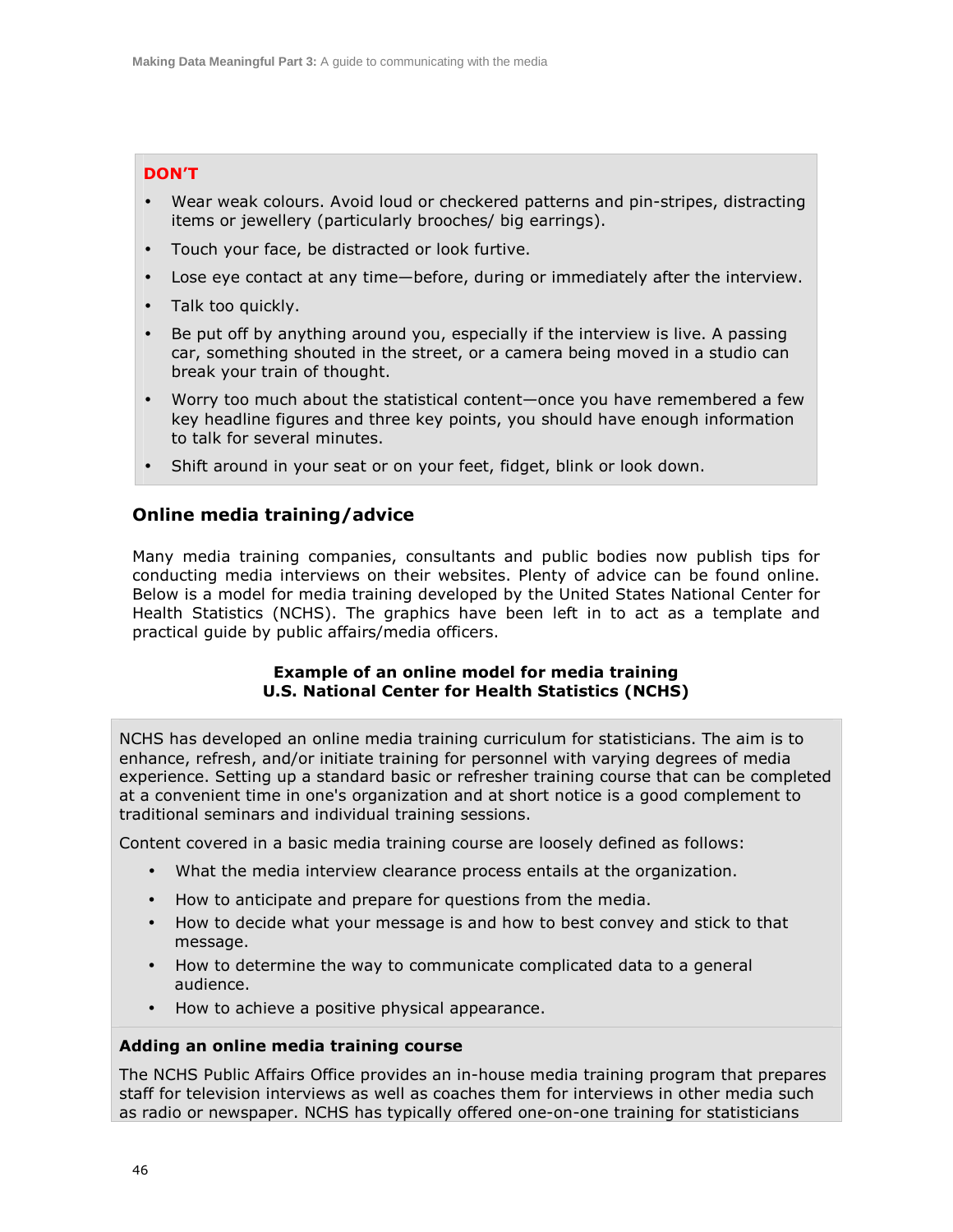who are associated with an upcoming release that is judged to be of high media interest. This training focuses on identifying difficult and out-of-scope questions, determining the main and secondary messages featured in the upcoming release, and learning how certain items in a report can best be communicated to a wide, general audience.

NCHS has also offered quarterly or biannual media training seminars. These sessions are more in-depth and focus on the delivery and content of a message to a reporter on the phone, in a live radio format, or on camera. Appearance and mannerisms are addressed by videotaping each trainee's performance. In addition, the NCHS media training video is shown to staff, and a brief overview is given of media outreach activities and protocol at NCHS. The online media training does not replace either of these types of training; it is merely a process by which tips for handling media inquiries can be provided on a lastminute basis or as a basic or refresher course. The following is a brief example this course, which complements the other training.

#### Areas to cover

Types of Media. This area includes the discussion of print and electronic media as well as the types of interview formats that are often used by different media.

Protocol for Setting up a Media Interview. This area covers the process by which an interview is approved and scheduled and how a statistician can protect him or herself from violating any important protocols.

**Preparation.** This area includes assessments to be made by the statistician, such as, "Why do I want to do this interview?" "Am I really the right person to do this?" and "What is my message?" Also, the statisticians are instructed how to prepare for an interview and achieve message control by setting their own agenda and choosing their sound-bites.

#### Types of Media

- Electronic Media
	- –Radio National Public Radio
- –Television ABC, CBS
- –Web-based Web MD, MSNBC.com

#### Protocol for Setting up a Media Interview

- Media interview requests must go through the NCHS Office of Public Affairs (OPA).
- When a member of the media contacts a member of NCHS staff directly, he or she should be directed to call OPA at 301-458- 4800.

#### Facing the Music – Preparing for the Interview

- What is your message? – Set the agenda – Only answer what you know; don't offer any opportunity for hearsay.
	- Choose your sound bites Memorize or opportunity to say it.
	- that you are in control of what you say, no matter what the question.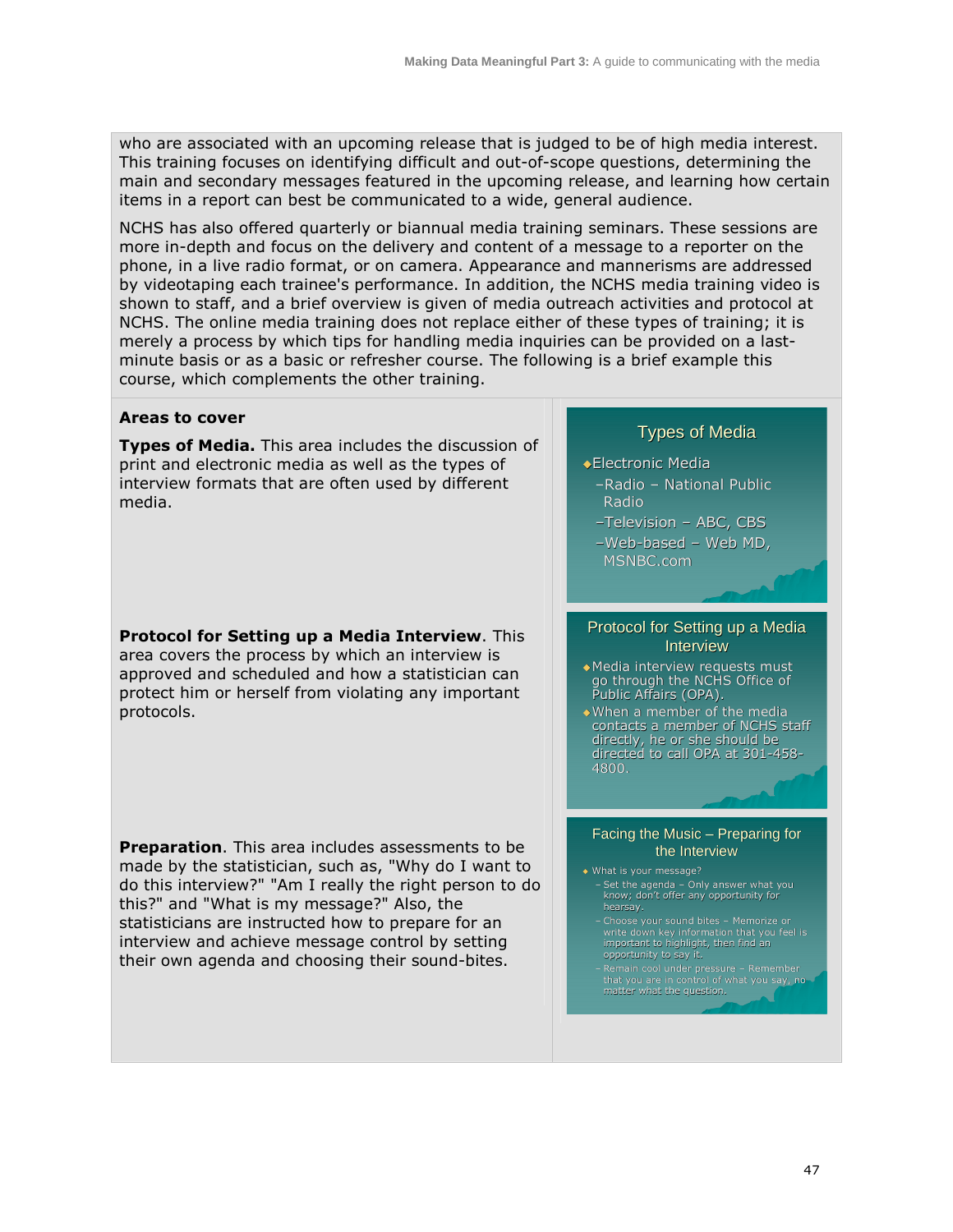Things to Avoid. This area reminds statisticians to avoid speaking in "statish," to review and practice the wording of any complicated material, and to explain acronyms.

Physical Aspects. This area instructs statisticians on dressing properly (i.e., dressing in a manner that best represents them and their organization), identifying and eliminating distracting mannerisms, and maintaining good eye contact.

Checklist. A checklist for preparation and for the interview itself is provided.

#### Preparation Checklist

- Why should I do this interview?
- Am I the right person to do this interview?
- Have I developed the main message(s) I want to convey?
- Am I dressed properly (for a television interview)?

#### Interview Checklist

- Set the agenda/ lay ground rules
- Stick to the main message(s)/points
- Eliminate distracting mannerisms

- Maintain good eye contact (during television and radio interviews)

- Reinforce your main message(s)/points

**Review.** A short quiz follows the presentation in order for the trainee to review some of the most important aspects of the training.

#### Don't…

- …speak like a statistician.
- Sure, you went to school for years to become an expert in your field, but if you explain statistics in a way that people cannot understand, your message will be dead in the water.

#### The Way You Look Tonight…

- Remove distracting items
- –This includes dangling earrings, big necklaces, ribbons, flashy scarves, etc.
- Any of those can distract from your message!!!

#### Your Checklist – The Interview

- Set the agenda.
- Stick to your message.
- Eliminate distracting mannerisms.
- Maintain eye contact (television).
- Reinforce your main message points.

#### Test Your Knowledge

- When a reporter calls you and says, "I'd just like to clarify this data," you should…
	- A. Clarify the data, then notify OPA.
	- **B.** Direct the reporter to contact OPA. – C. Clarify the data, but tell the reporter
	- he or she cannot quote you until he or she talks to OPA.

 $\bullet$  Right answer is **B. Direct the reporter to** contact OPA.

#### Frequency

This course is designed as a basic introductory or refresher course for statisticians who may come into contact with media inquiries or interview requests, or, if a statistician has an unexpected interview request, as a last-minute tips course.

#### Other Features

The course gives directions to staff on how to request further media training.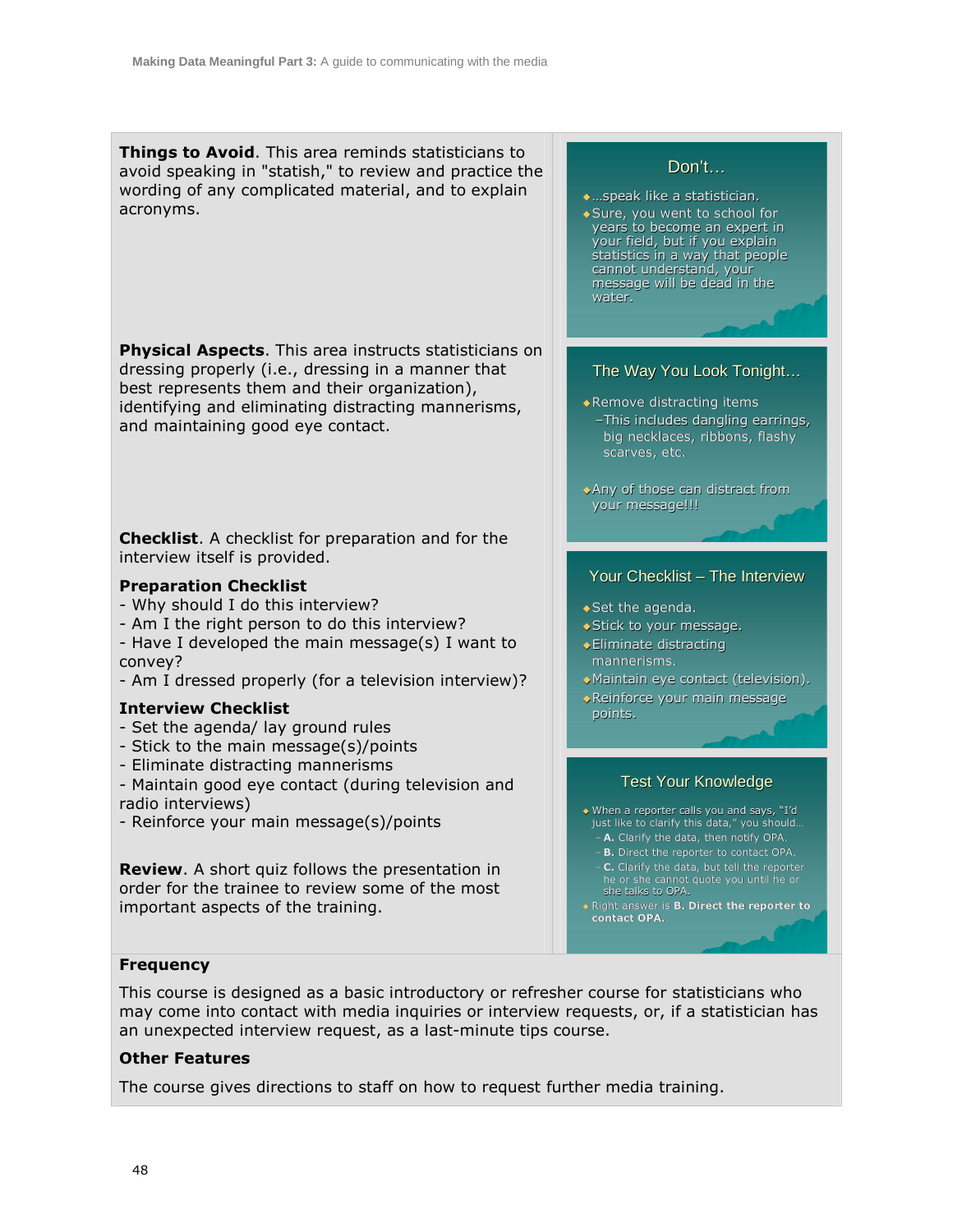## 7.6 Training journalists

Journalists can be helped to understand statistical data better. Training helps them access and interpret data independently, saving time. The following is a list of possible ways of educating journalists and developing better working relationships.

University outreach. Statistics Denmark organizes visits to three different universities to speak to students about statistics. A journalist and an information specialist from Statistics Denmark visit each university once a year. They provide a guest lecture session, which ranges from two to six hours. The day focuses on the proper use of statistics in the media, statistical pitfalls, how to extract a story from large amounts of data, and generally introduces them to services offered by Statistics Denmark. If time allows, students try out some exercises and ask questions.

Guidance online. Taking reporters through statistical tables and series online is a very effective way of helping them to navigate through data. When reporters call, a statistical media officer can guide them to the right databases and correct series, thus helping them to help themselves in the future.

**Exchange visits.** Statisticians visit a newsroom and journalists visit a statistical organization. Helps mutual understanding, but logistics are often difficult to arrange and benefits are limited. These types of visits may need to take place over several days to develop understanding.

Workshops for journalists. It is useful before a "big" statistical release where reporters are invited to a formal seminar and workshop on specific statistical subjects. This method helps the media understand the data before the release date, cutting down on demand/calls for specific information.

## 7.7 Conclusion

Media training should play a pivotal role in every statistical organization. Good media training develops clarity of thought, sharpens key messages, and gets important information across to the widest possible audience. The media are the quickest path to the public. Although effective communication is everyone's responsibility, it lies mainly in the hands of confident speakers and senior managers. It is the latter group who must make a total commitment to media training. The key is to set up a system, choose the most engaging staff to get positive messages across, and give them regular refresher sessions. Practice really does make perfect.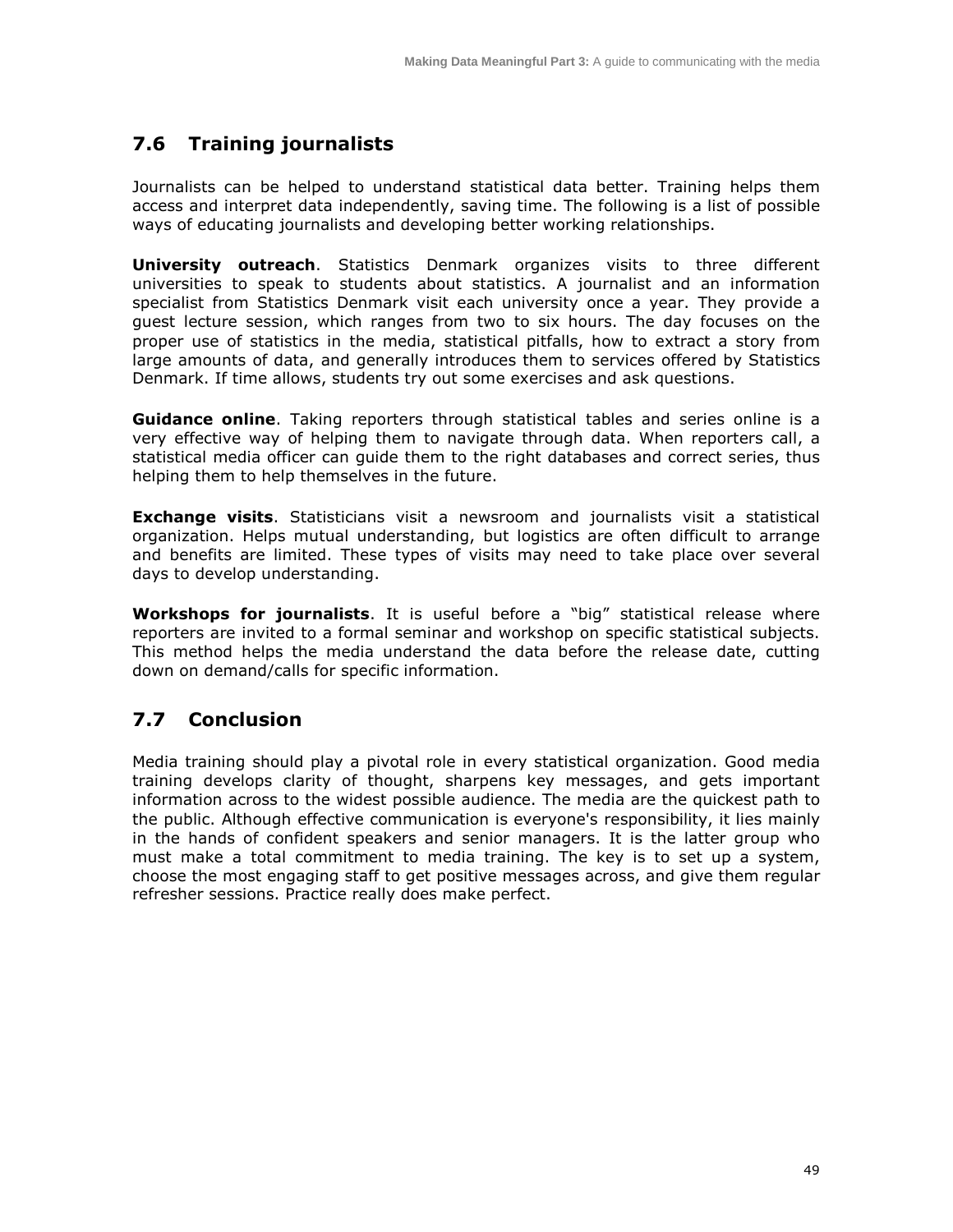## 8. Handling media crises

"There cannot be a crisis next week. My schedule is already full." —Henry Kissinger

## 8.1 What is a media crisis?

What would happen if someone in your organization released confidential data? What if you are accused of suppressing information for political reasons? What if marketmoving data are not released on time or not released to everyone fairly? In these and other situations, statistical organizations will find they have a crisis on their hands. A crisis occurs without warning and creates a chaotic and disruptive atmosphere. With a crisis there can be apprehension, confusion and lasting damage to the reputation of your organization. If handled properly, there is also an opportunity for a positive outcome.

A crisis by its very nature is temporary. There may be after-effects—which include how the crisis was handled—but the actual crisis is usually short term. The key to addressing a crisis is to use the best possible talent and develop the best solutions in the shortest period of time.

A negative incident in a statistical organization becomes a media crisis when the media become aware of it and get involved. Even with policies and control procedures in place, unexpected events could disrupt the operations of an organization and negatively impact its image for a long time.

To pre-empt a negative reaction, it is often advisable to contact the media through the release of a press statement that tells the organization's story before someone else does. This proactive approach can diffuse a potentially harmful media crisis. If the media were to report on the incident before you have time to tell your side of the story, you could still issue a press statement outlining your point of view, offering organization contacts for the media to talk to, and explaining clearly what happened and how the situation will be resolved.

Despite our best efforts, things will occasionally happen that place a statistical organization in an awkward or embarrassing position. Whether it is loss of confidential data or an intrusion by computer hackers, we must be prepared to react and quickly take control of the event to minimize damage to the organization.

## 8.2 Being ready for a possible media crisis

Preparation is the key to handling crisis communications. This chapter will show you haw to handle a crisis and give you tips on how to be better prepared. It provides tools and guidance to inform properly the media, your employees, other affected parties, and the public during an emergency. By taking an open and honest, proactive approach you should be able to:

- Protect the reputation of your organization.
- Coordinate with appropriate offices and "speak with one voice".
- Prepare spokespersons to give consistent, accurate responses.
- Control the spread of rumours by the public, media, or your own employees.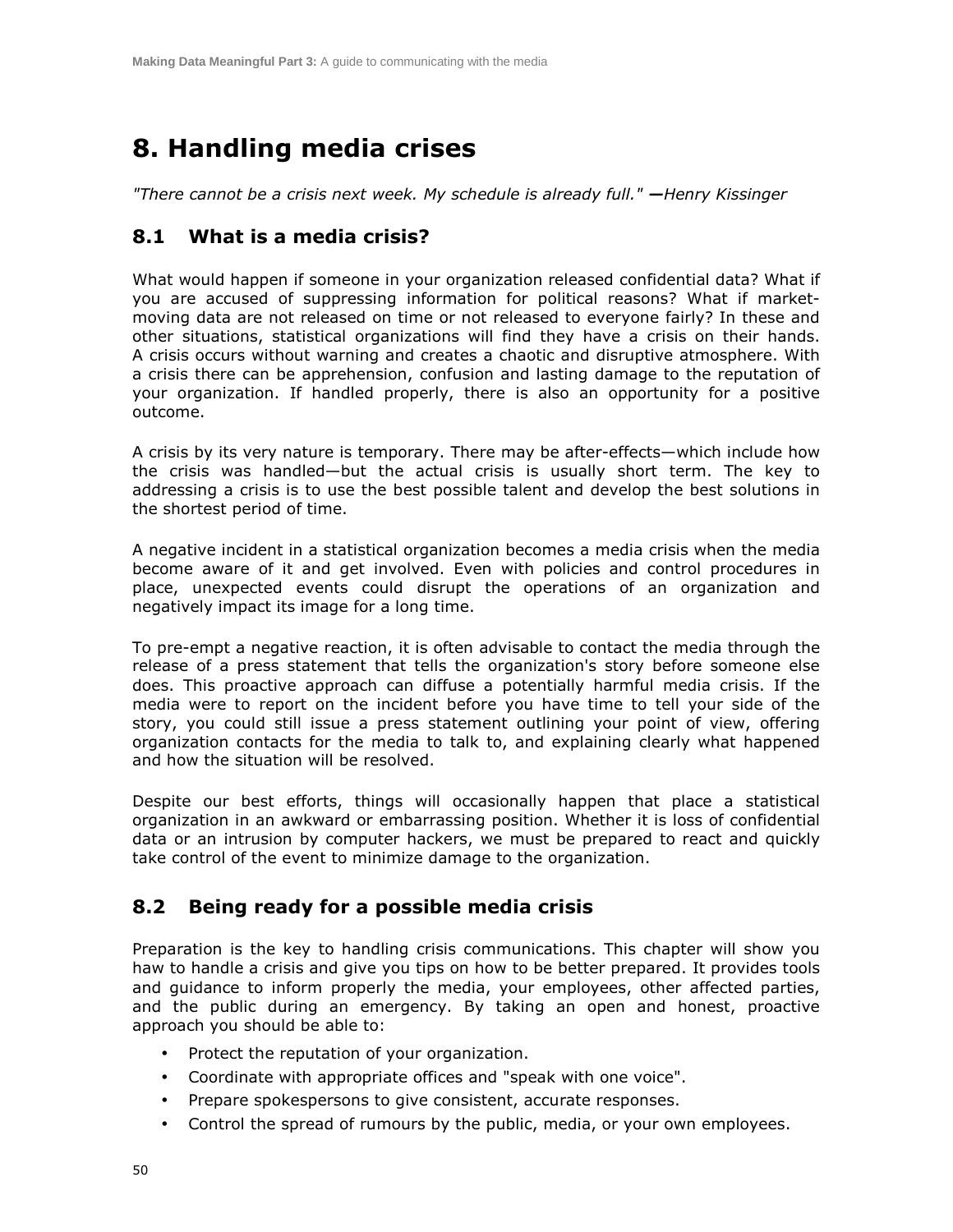## Plan ahead

Determine who and how to respond. Create a "Crisis Response Team" and make sure the members receive crisis communications training. Members should include the head of the organization, the head of public affairs/media relations, and any others who play a critical role in the running of the organization. Don't wait for an incident to occur before you decide who should be involved on the crisis response team! Keep the number of members manageable. You may even want to identify a location that can be used by the crisis response team if an emergency arises. The location should provide privacy and the necessary means to take action.

## Identify vulnerabilities

Five types of crises are of particular concern to statistical organizations:

- **Data releases** mistakes requiring significant and frequent data revisions.
- Organization image unlawful or ill-perceived activities (e.g. sexual misconduct, drug use, financial infringement, indictment or arrest of a senior organization official), allegations against your organization, or things that make respondents less likely to participate in surveys/censuses. These are the most difficult to counteract.
- **Community** adverse condition created by outside individuals/organizations hostile to the organization or its mission (e.g. computer hackers, antigovernment activists, negative blog campaigns).
- **Facilities** damage caused by explosion, fire, water leakage or natural disaster.
- **Employee** loss of life, bodily harm, sabotage or issues surrounding working conditions.

Make an assessment of any things that could go wrong during the normal course of business. In your efforts to deal with technological breaches, don't overlook things that could affect the reputation of your organization.

## Prepare standby statements

Standby statements are concise, "fill-in-the-blanks" messages that can help with crafting the first response/statement given to the media. They should reflect your identified vulnerabilities. Vulnerabilities of statistical organizations in different countries can be different, so focus on the situations that might be applicable to your organization. Below is a list of possible standby statements to develop:

- Unauthorized computer access to organization website.
- Sudden interruption of work.
- Public denunciation of data or need for data by an elected official or community leader.
- Protest or demonstration by a population subgroup.
- Alleged sharing of confidential data with other agencies or law enforcement.
- Telephone system overload (for data collection or fulfilment activities using telephone).
- Falsification/loss of confidential data or personally identifiable information (PII).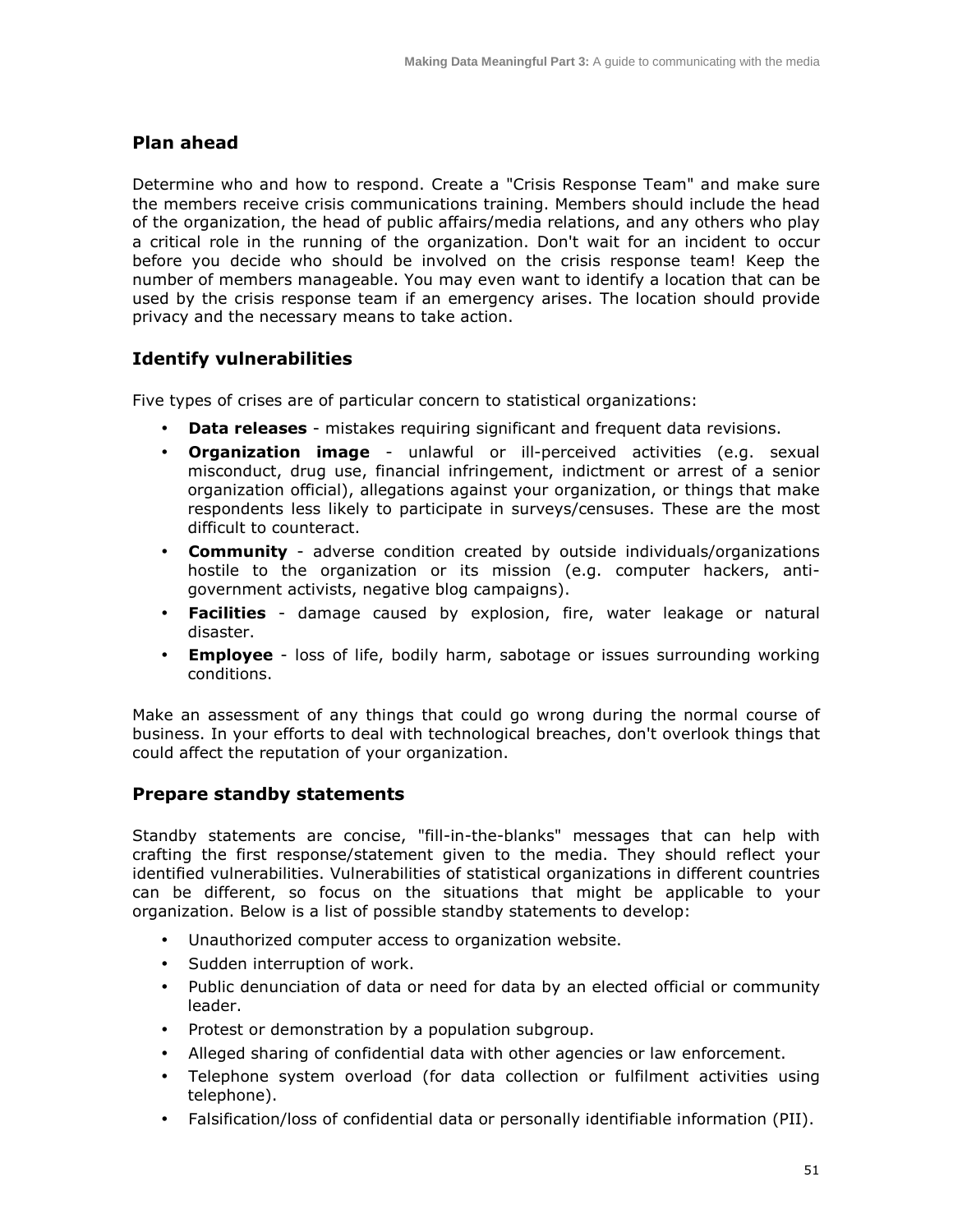### Sample Standby Statement

#### Unauthorized Leak of Data

At [time and date] an [unintended release of XX data] occurred resulting in [illegal trading? unfair access?] and [whatever else happened] to [affected parties].

[How the organization plans to rectify the situation and make sure it doesn't happen in the future.]

We will provide additional information about the [crisis] when it becomes available.

For further information, contact [name and contact info].

When releasing information to the media, stick to the facts included in the standby statement—never respond with "No comment." If pressed, say: "The situation is still being assessed. We'll have a statement for you as soon as we have all the facts."

Once the standby statement has been released, a Crisis Response Team should meet to conduct a situation analysis, focusing on the following tasks:

- Analyse media response to the standby statement.
- Assemble a list of all resulting media questions.
- Conduct any necessary research and develop talking points that respond to expected media questions.
- Respond fully to all subsequent media questions, using the approved talking points.
- Continue to identify any potential issues that could become problems.
- Assess lessons learned to improve future performance or prevent recurrence.

Plan and practice. Develop a Crisis Communications Plan. Conduct crisis communications training for those likely to serve as spokespersons in the event of an emergency and those who may be involved with determining what to do and how to handle the media. If possible, simulate some of the situations that might confront your organization.

**Distribute procedures to staff.** Draft written procedures or a manual that is given to appropriate staff. Staff should keep a copy at home as well as on their laptops or hand-held mobile computing devices to refer to while travelling. Call-trees (systematic lists of prearranged contact chains) should ideally be kept in an electronic database that is continuously updated, and includes telephone numbers (work, mobile, home) and e-mail addresses (work and home) for key individuals:

- Organization employees.
- Parent organization employees, if required.
- Contractors.
- Reporters, with their media outlet information.

Standby statements should be routinely modified and updated, and distributed to all key personnel. The most recent edition should be kept in an electronic file available to all approved staff.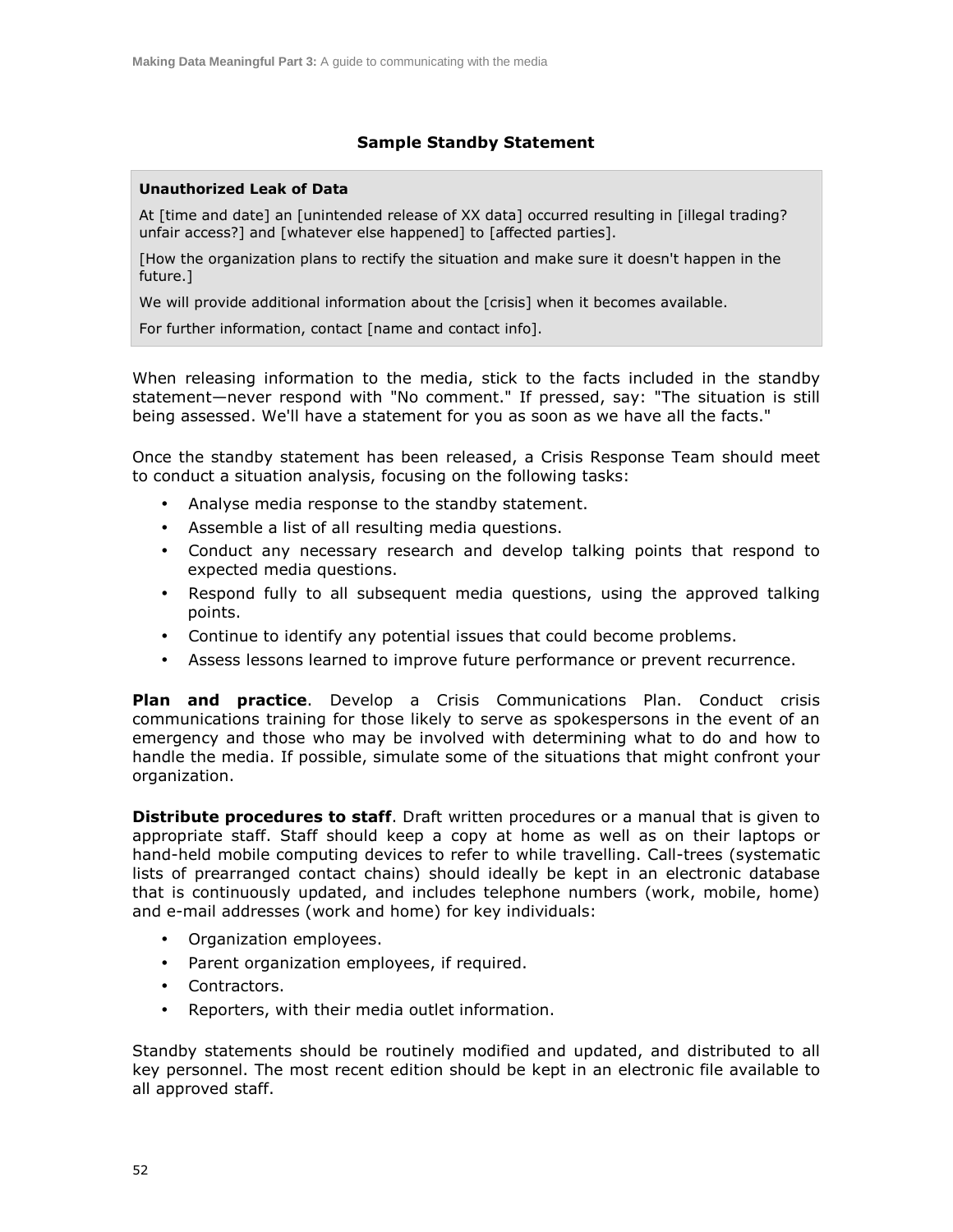Be sure your communication plans include how you will notify your organization's internal employees about crises, and keep them updated.

## 8.3 Crisis examples

Media crises can arise from the unauthorized or early release of statistical data, or the release of statistical data containing errors. Media calls to the organization are often the first indication of a problem with data errors. If this happens, organization media specialists need to interact quickly with the subject specialists who produced the data to develop talking points that respond to known and expected media questions.

With the advancement of information technology and the Internet, the collection of personally identifiable information has increased. The accidental or deliberate exposure of this sort of information has become a major source of real and potential crises for national statistical organizations.

Below are three examples of circumstances that can lead to a media crisis. The first involves a mistake in a news release written by a media specialist, the second is an error made by a statistician who prepared a report for release, and the third is a breach of respondent personal information.

## Data error in a statistical news release

An NSO issued a news release announcing the release of an annual statistical compendium, citing findings from the organization and other organizations. The news release highlighted a finding that "text-messaging" had doubled in volume in the past year. That afternoon, a reporter from the major newspaper called to report that this information in the release appeared to be incorrect. The reporter had contacted the source of the data, an international non-profit membership organization that represents the wireless communications industry, and learned that the text-messaging data represented one month, not the whole year.

What happened next? The organization's media specialist contacted the subject-expert staff who had produced the compilation, and they confirmed that an error had been made. Within an hour, a revised news release was issued through the organization's wire service and website. Media specialists also contacted reporters who had called during the day with questions about the compendium. In addition, a copy of the revised news release was sent to the data source organization with an apology.

Why did this mistake occur? The media specialists had received data findings from subject specialists and used them to create a news release. Unfortunately, the news release author had only the findings, not the statistical source tables. To minimize future occurrences of such errors, subject specialists are now required to furnish the source tables with the findings so data can be checked and verified by the authors of the releases.

## Data error in a statistical report

An NSO issued its annual news release on income and poverty data findings from a major population survey. The next afternoon, the subject experts who had prepared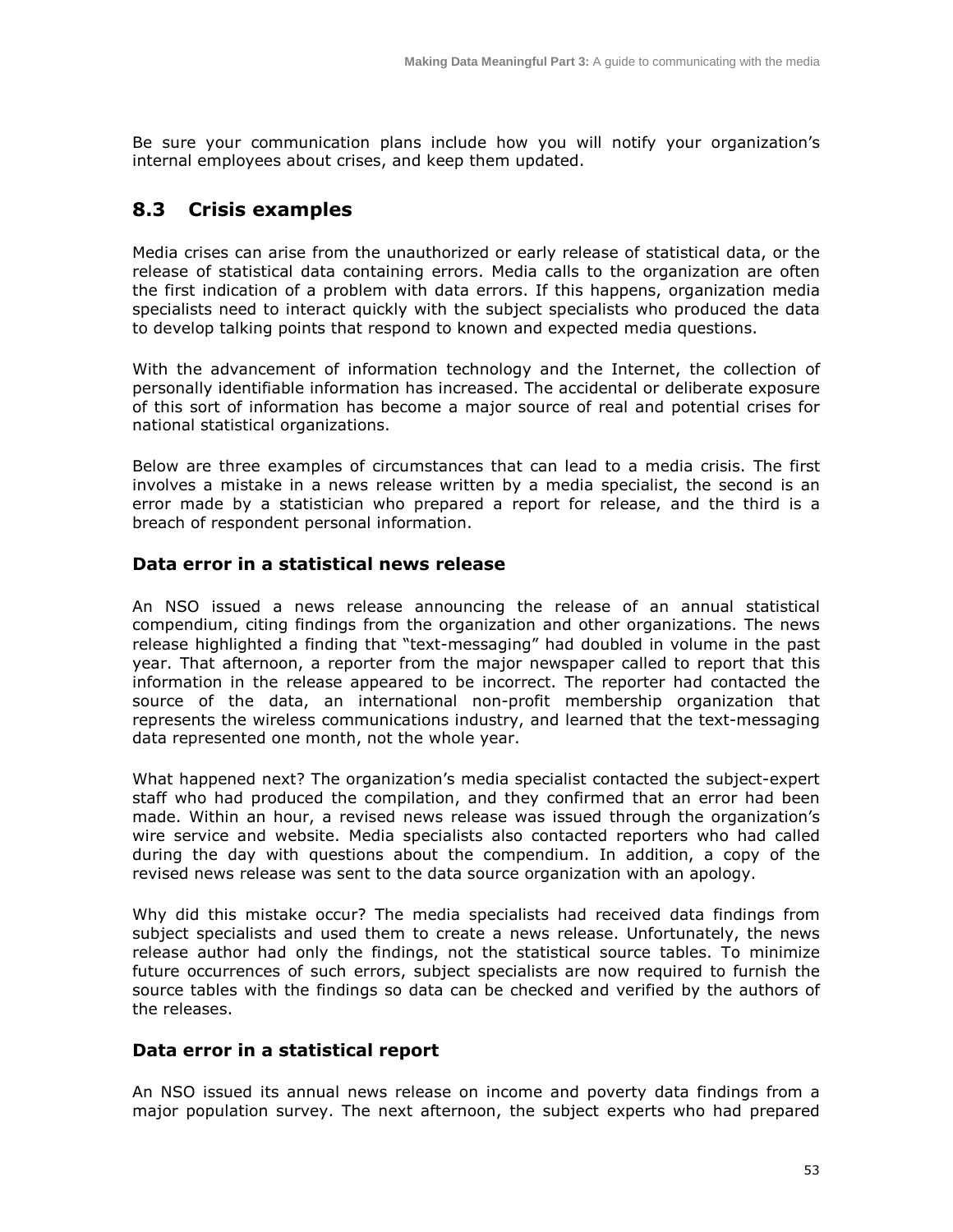the data notified the media office that they had discovered a statistical error in the findings. The error concerned the "female-to-male earnings ratio", which was reported as unchanged, but which had actually declined from the previous year.

By the next day the news release posted online had been replaced with bolded statements and the phrase "REVISED" placed at the top of the new text. At the same time, appropriate corrections were made to all the relevant material on the website, including the webinar presentation script and PowerPoint slides and the PDF version of the full report.

## Breach of respondent personal information

Many NSOs are now using laptop computers to collect survey and census data from respondents and administrative records. In the process, personally identifiable information, such as names, addresses, national identification numbers, and other personal data, are entered on these laptops as control information. If compromised, the personally identifiable information can be used by criminals to identify or locate individuals for identity theft or to perpetrate other crimes. The accidental loss or theft of a laptop containing personally identifiable information can result in a serious crisis for an NSO, and steps must be quickly taken to protect those who are potentially at risk.

When an NSO recently discovered that a number of laptops used by survey takers had been lost, the following steps were taken:

- A Crisis Team was gathered to assess the problem and determined that each laptop contained no more than an original ten-respondent case load, and most had already completed and transmitted at least half of their cases to the processing centre.
- Letters were sent from the director of the organization to the respondents whose data were on the missing laptops to notify them of the situation and to provide information about using consumer-reporting services to monitor for potentially fraudulent activity.
- Talking points for use by organization spokespersons were prepared and approved.

## 8.4 What to do when a crisis occurs

## First actions

Get the facts. Try to determine, as best you can, what actually happened. Answer the following questions:

- Who is involved?
- What actually happened?
- Who is affected by the crisis?
- What immediate measures can be taken to fix the problem?
- Who needs to be contacted?